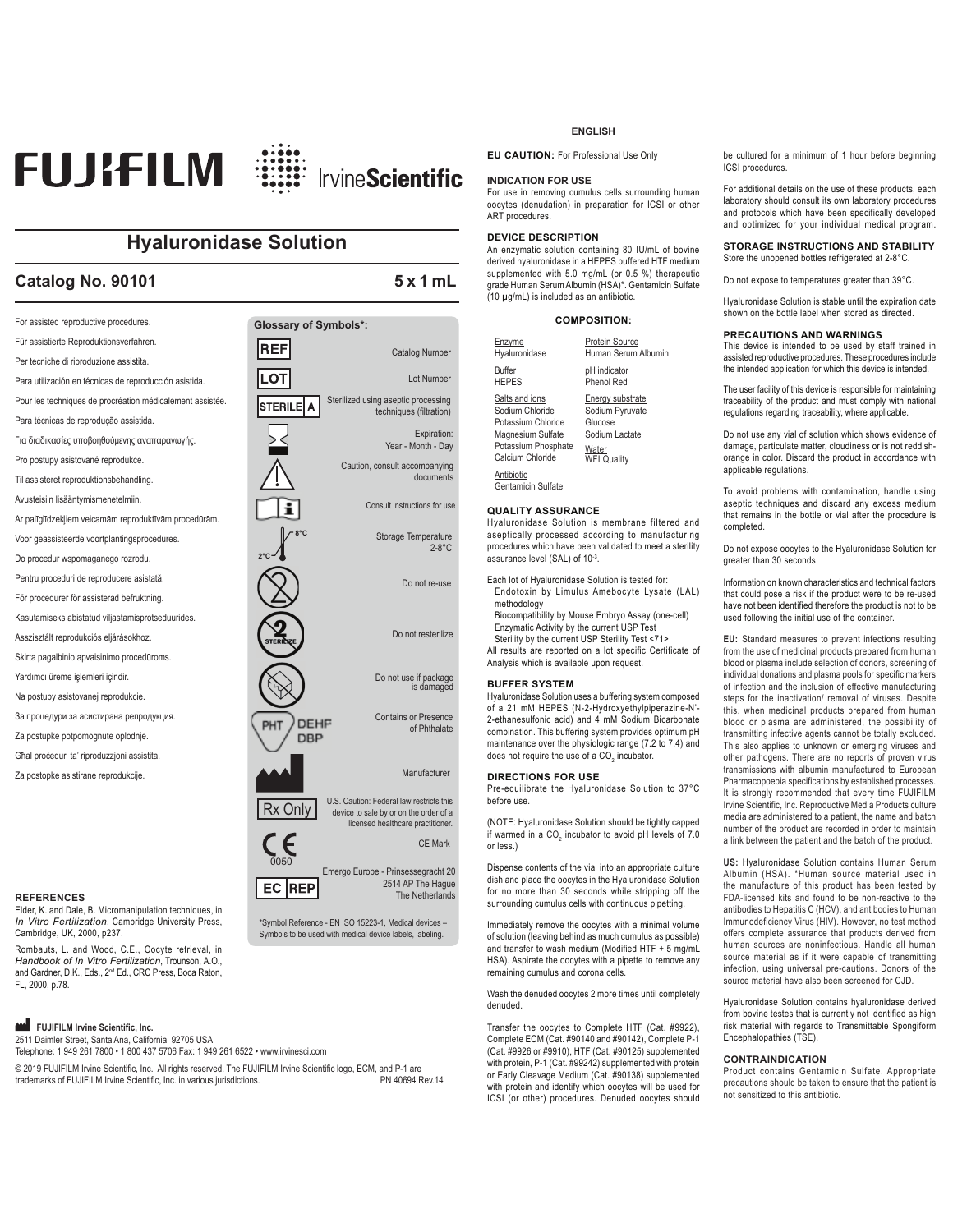## **DEUTSCH**

**EU-VORSICHTSHINWEIS:** Nur für den professionellen Einsatz.

## **INDIKATIONEN**

Zur Verwendung beim Entfernen von Cumuluszellen, die menschliche Oozyten umgeben (Denudation) zur Vorbereitung auf ICSI- oder andere ART-Verfahren (assistierte Reproduktionsverfahren).

## **PRODUKTBESCHREIBUNG**

Eine enzymatische Lösung mit 80 IE/ml boviner Hyaluronidase in einem HEPES-gepufferten HTF-Medium, das mit 5,0 mg/ml (oder 0,5 %) humanem Serumalbumin (HSA)\* für therapeutische Zwecke ergänzt wurde. Als Antibiotikum ist Gentamicinsulfat (10 μg/ml) enthalten.

## **ZUSAMMENSETZUNG:**

| Enzym            | Proteinquelle          |
|------------------|------------------------|
| Hyaluronidase    | Humanalbumin           |
| Puffer           | pH-Indikator           |
| <b>HEPES</b>     | Phenolrot              |
| Salze und Ionen  | <b>Energiesubstrat</b> |
| Natriumchlorid   | Natriumpyrovat         |
| Kaliumchlorid    | Glukose                |
| Magnesiumsulfat  | Natriumlactat          |
| Kaliumphosphat   | Wasser                 |
| Calciumchlorid   | Wasser für             |
| Antibiotikum     | Injektionszwecke (WFI) |
| Gentamicinsulfat |                        |

## **QUALITÄTSSICHERUNG**

Die aseptische Verarbeitung der membrangefilterten Hyaluronidase Solution erfolgt in Übereinstimmung mit Fertigungsverfahren, die nachweislich einen Sterilitätssicherheitswert (SAL) von 10<sup>-3</sup> aufweisen.

Jede Hyaluronidase Solution-Charge wird auf Folgendes geprüft:

Endotoxine durch Limulus-Amoebozyten-Lysat-Nachweis (LAL-Methode)

Biokompatibilität durch Mausembryo-Assay (einzellig) Enzymaktivität durch aktuellen USP-Sterilitätstest Sterilität durch aktuellen USP-Sterilitätstest <71>

Alle Ergebnisse sind einer chargenspezifischen Analysebescheinigung zu entnehmen, die auf Anfrage erhältlich ist.

## **PUFFERSYSTEM**

Hyaluronidase Solution verwendet ein Puffersystem, das sich aus einer Kombination aus 21 mM HEPES [N-(2-Hydroxyethyl)piperazin-N'-(2-ethansulfonsäure)] und 4 mM Natriumhydrogencarbonat zusammensetzt. Dieses Puffersystem bietet eine optimierte Aufrechterhaltung des pH-Werts im physiologischen Bereich (7,2 bis 7,4) und erfordert keinen CO<sub>2</sub>-Inkubator.

## **GEBRAUCHSANWEISUNG**

Die Hyaluronidase Solution vor der Verwendung auf 37 °C voräquilibrieren.

(HINWEIS: Wird die Hyaluronidase Solution in einem CO<sub>2</sub>-Inkubator erwärmt, ist sie fest mit einer Kappe zu verschließen, um pH-Werte von 7,0 oder weniger zu vermeiden.)

Den Inhalt des Fläschchens in eine geeignete Kulturschale geben und die Oozyten nicht länger als 30 Sekunden in der Hyaluronidase Solution lassen, während die Cumuluszellen herum durch stetiges Pipettieren entfernt werden.

Die Oozyten sofort mit einem minimalen Volumen an Lösung entfernen (wobei möglichst viel Cumulus zurückbleiben sollte) und in Waschmedium übertragen (Modified HTF + 5 mg/ml HSA). Die Oozyten mit einer Pipette aspirieren, um verbleibende Cumulus- und Coronazellen zu entfernen.

Die denudierten Oozyten noch 2-mal bis zur vollständigen Denudation waschen.

Die Oozyten in das Complete HTF (Bestell- Nr. 9922), Complete ECM (Bestell- Nr. 90140 und Nr. 90142), Complete P-1 (Bestell- Nr. 9926 oder Nr. 9910), HTF (Bestell- Nr. 90125) mit Proteinergänzung, P-1 (Bestell- Nr. 99242) mit Proteinergänzung oder in das Early Cleavage Medium (Bestell- Nr. 90138) mit Proteinergänzung übertragen und bestimmen, welche Oozyten für ICSI-Verfahren (oder andere Verfahren) zu verwenden sind. Denudierte Oozyten sind vor Beginn der ICSI-Verfahren mindestens 1 Stunde lang zu kultivieren.

Weitere Einzelheiten zum Gebrauch dieser Produkte sind den Verfahren und Vorschriften des jeweiligen Labors zu entnehmen, die eigens für das jeweilige medizinische Programm entwickelt und optimiert wurden.

## **LAGERUNGSANWEISUNGEN UND STABILITÄT**

Die ungeöffneten Flaschen bei 2–8 °C gekühlt lagern.

Nicht Temperaturen über 39 °C aussetzen.

Bei vorschriftsmäßiger Lagerung ist die Hyaluronidase Solution bis zu dem auf dem Flaschenetikett angegebenen Verfallsdatum stabil.

## **VORSICHTSMASSNAHMEN UND WARNHINWEISE**

Dieses Produkt ist für den Gebrauch durch Personal vorgesehen, das in assistierten Reproduktionsverfahren geschult ist. Zu diesen Verfahren zählt der Anwendungsbereich, für den dieses Produkt vorgesehen ist.

Die Einrichtung des Anwenders ist für die Rückverfolgbarkeit des Produkts verantwortlich und muss alle einschlägigen geltenden Bestimmungen zur Rückverfolgbarkeit einhalten.

Fläschchen mit Lösung, die sichtbare Partikel enthält, getrübt oder nicht rötlich-orange gefärbt ist, nicht verwenden. Das Produkt gemäß den geltenden Bestimmungen entsorgen.

Um Kontaminationsprobleme zu vermeiden, stets aseptische Kautelen einhalten und überschüssiges Medium, das nach Abschluss des Verfahrens in der Flasche oder im Fläschchen verbleibt, entsorgen.

Die Oozyten nicht länger als 30 Sekunden der Hyaluronidase Solution aussetzen.

Angaben zu bekannten Merkmalen und technischen Faktoren, die bei einer Wiederverwendung des Produkts ein Risiko darstellen könnten, wurden nicht identifiziert. Daher darf das Produkt nach dem ersten Gebrauch des Behälters nicht mehr verwendet werden.

**EU:** Zu den Standardmaßnahmen zur Prävention von Infektionen infolge der Verwendung von Arzneimitteln, die aus menschlichem Blut oder Plasma hergestellt sind, gehören die Auswahl der Spender, die Untersuchung der einzelnen Blutspenden und der Plasmapools hinsichtlich spezifischer Infektionsmarker und die Durchführung wirksamer Schritte während der Herstellung zur Inaktivierung/Entfernung von Viren. Dessen ungeachtet kann die Möglichkeit der Übertragung infektiöser Erreger bei Verabreichung von Arzneimitteln, die aus menschlichem Blut oder Plasma hergestellt sind, nicht gänzlich ausgeschlossen werden. Dies gilt auch für unbekannte oder neu auftretende Viren und sonstige Pathogene. Es liegen keine Berichte über bestätigte Virusübertragungen mit Albumin vor, das nach den Spezifikationen des Europäischen Arzneibuchs mit etablierten Verfahren hergestellt wurde. Es wird dringend empfohlen, dass bei jeder Verwendung eines Reproduktionsmediums von FUJIFILM Irvine Scientific, Inc. für Patienten der Name und die Chargenbezeichnung des Produktes protokolliert werden, um nachverfolgen zu können, welche Produktcharge bei welchem Patienten angewendet wurde.

**USA:** Hyaluronidase Solution enthält Humanalbumin (HSA). \*Für die Herstellung dieses Produkts verwendetes Material menschlichen Ursprungs wurde mit von der FDA zugelassenen Testkits geprüft und erwies sich als nicht reaktiv im Hinblick auf Antikörper gegen Hepatitis C (HCV) und Antikörper gegen das humane Immundefizienz-Virus (HIV). Kein Testverfahren kann jedoch mit vollständiger Sicherheit ausschließen, dass Produkte menschlichen Ursprungs infektiös sind. Alle Materialien menschlichen Ursprungs sind unter Einhaltung der universellen Vorsichtsmaßnahmen so zu handhaben, als ob sie eine Infektion übertragen könnten. Spender der Ausgangsmaterialien wurden auch auf Creutzfeldt-Jakob-Krankheit (CJK) überprüft.

Hyaluronidase Solution enthält Hyaluronidase aus Rinderhoden, die derzeit im Hinblick auf transmissible spongiforme Enzephalopathien (TSE) nicht als Risikomaterial eingestuft wird.

## **KONTRAINDIKATIONEN**

Das Produkt enthält Gentamicinsulfat. Es ist anhand angemessener Vorsichtsmaßnahmen sicherzustellen, dass der Patient keine Sensitivität gegenüber diesem Antibiotikum aufweist.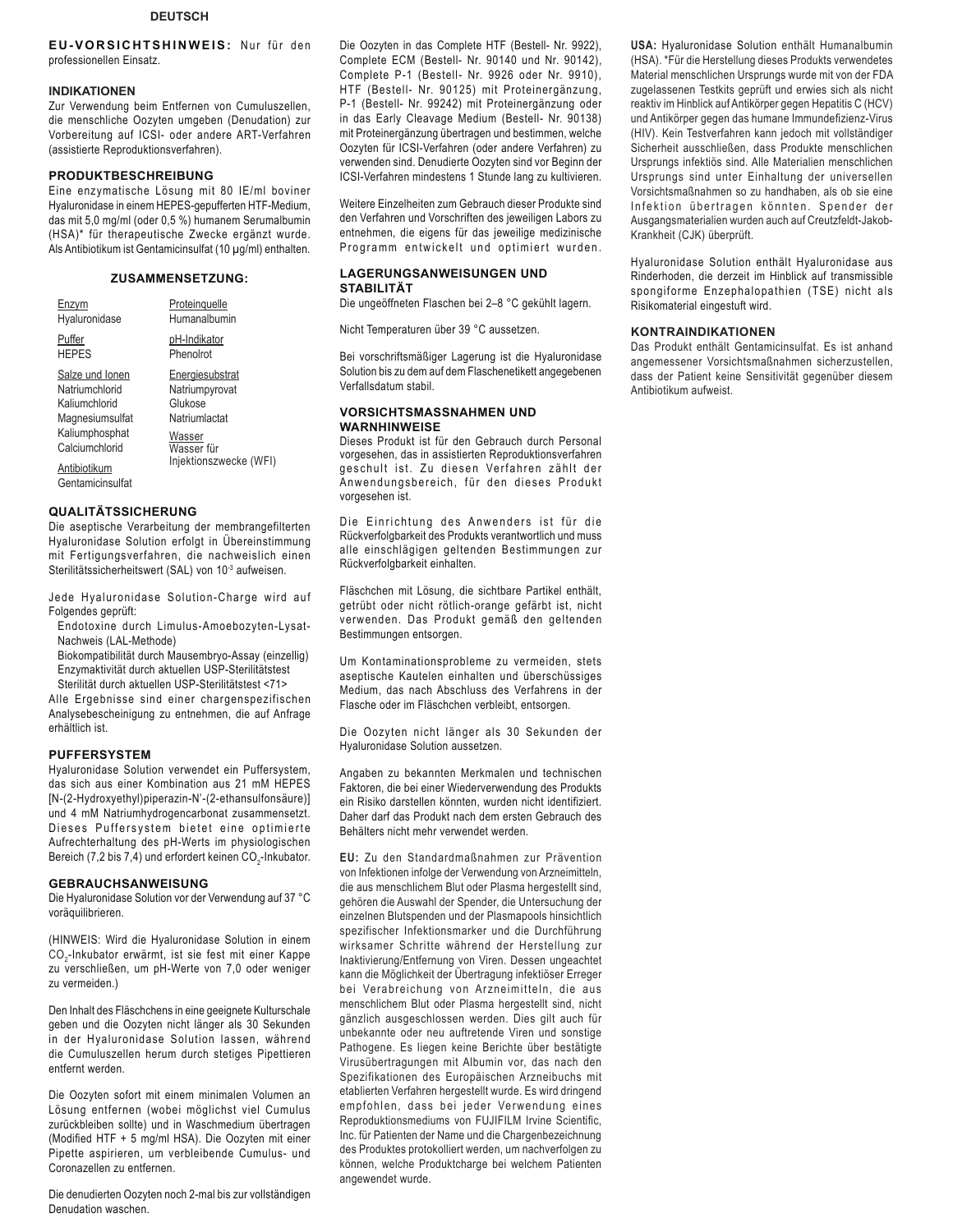**AVVERTENZA PER L'UE:** solo per uso professionale.

## **INDICAZIONI PER L'USO**

Per l'uso nella rimozione delle cellule del cumulo che rivestono gli ovociti umani (denuding) in preparazione per l'ICSI (iniezione intracitoplasmica di sperma) o altre procedure di riproduzione assistita.

### **DESCRIZIONE DEL DISPOSITIVO**

Soluzione enzimatica contenente 80 IU/ml di ialuronidasi di origine bovina in terreno HTF tamponato con HEPES integrato con 5,0 mg/ml (o 0,5%) di albumina sierica umana (HSA) di classe terapeutica\*. Contiene l'antibiotico gentamicina solfato (10 μg/ml).

## **COMPOSIZIONE**

| Enzima                                                                                                                                                          | Fonte di proteine                                                                                                           |
|-----------------------------------------------------------------------------------------------------------------------------------------------------------------|-----------------------------------------------------------------------------------------------------------------------------|
| laluronidasi                                                                                                                                                    | Albumina sierica umana                                                                                                      |
| Tampone                                                                                                                                                         | Indicatore di pH                                                                                                            |
| <b>HFPFS</b>                                                                                                                                                    | Rosso fenolo                                                                                                                |
| Sali e ioni<br>Cloruro di sodio<br>Cloruro di potassio<br>Solfato di magnesio<br>Fosfato di potassio<br>Cloruro di calcio<br>Antibiotico<br>Gentamicina solfato | Substrati energetici<br>Piruvato di sodio<br>Glucosio<br>I attato di sodio<br>Acqua<br>Qualità WFI<br>(Acqua per iniezioni) |

### **GARANZIA DI QUALITÀ**

Il terreno Hyaluronidase Solution è filtrato su membrana e preparato in condizioni di sterilità mediante processi di produzione convalidati in grado di fornire un livello di garanzia della sterilità (SAL) di 10-3.

Ciascun lotto di Hyaluronidase Solution è stato sottoposto a test specifici diretti a valutare:

la presenza di endotossine, mediante saggio del lisato di amebociti di Limulus (LAL);

la biocompatibilità, mediante saggio su embrioni di topo (unicellulari);

l'attività enzimatica, mediante l'attuale test USP;

la sterilità mediante l'attuale test di sterilità USP <71>. Tutti i risultati sono riportati in un Certificato di analisi specifico per ogni lotto, disponibile su richiesta.

### **SISTEMA TAMPONE**

Hyaluronidase Solution utilizza un sistema tampone, costituito da una combinazione di 21 mM di HEPES (acido N-2-idrossietil-piperazinil-N'-2-etansolfonico) e 4 mM di bicarbonato di sodio, che consente di mantenere il pH ottimale entro l'intervallo fisiologico (7,2-7,4) e non richiede l'uso di un incubatore a CO $_{\textrm{\tiny{2}}}$ .

### **ISTRUZIONI PER L'USO**

Prima dell'uso, pre-equilibrare Hyaluronidase Solution a 37 °C.

(NOTA: il terreno Hyaluronidase Solution deve rimanere ben tappato se riscaldato in un incubatore a CO<sub>2</sub> per evitare livelli di pH di 7,0 o inferiori.)

Versare il contenuto della fiala in una piastra di coltura idonea e collocare gli ovociti nella Hyaluronidase Solution per non più di 30 secondi durante le operazioni di asporto delle cellule del cumulo mediante pipettamento continuo.

Rimuovere immediatamente gli ovociti con un volume minimo di soluzione (liberandoli dalla maggior quantità possibile di cellule del cumulo) e trasferirli a un terreno di lavaggio (Modified HTF + 5 mg/ml di HSA). Aspirare gli ovociti con una pipetta per rimuovere tutte le cellule del cumulo e della corona radiata rimanenti.

Lavare gli ovociti sottoposti a denuding altre 2 volte, fino a ottenere il denuding completo.

Trasferire gli ovociti a un terreno Complete HTF (n. di catalogo 9922), Complete ECM (n. di catalogo 90140 e 90142), Complete P-1 (n. di catalogo 9926 o 9910), HTF (n. di catalogo 90125) con integrazione proteica, P-1 (n. di catalogo 99242) con integrazione proteica o Early Cleavage Medium (n. di catalogo 90138) con integrazione proteica e identificare gli ovociti che verranno usati per l'ICSI (iniezione intracitoplasmatica di spermatozoi) o altre procedure. Gli ovociti sottoposti a denuding devono essere lasciati in coltura per almeno 1 ora prima della procedura ICSI.

Per ulteriori dettagli sull'uso di questi prodotti, il laboratorio deve consultare le procedure e i protocolli specificamente sviluppati e ottimizzati per il proprio programma medico.

## **ISTRUZIONI PER LA CONSERVAZIONE E STABILITÀ**

Conservare i flaconi integri in frigorifero a una temperatura compresa tra 2 °C e 8 °C.

Non esporre a temperature superiori a 39 °C.

Nelle condizioni di conservazione raccomandate, Hyaluronidase Solution è stabile fino alla data di scadenza indicata sull'etichetta del flacone.

## **PRECAUZIONI E AVVERTENZE**

Questo prodotto deve essere utilizzato da personale qualificato nelle tecniche di riproduzione assistita. Tali procedure comprendono l'applicazione per la quale è previsto l'uso del dispositivo.

La struttura che utilizza questo dispositivo ha la responsabilità di mantenere la tracciabilità del prodotto ed è tenuta a rispettare la normativa nazionale in materia di tracciabilità, ove pertinente.

Non usare fiale di soluzione che presentino danni, particolato, torbidità o colore diverso dal rossiccioarancione. Smaltire il prodotto ai sensi delle norme applicabili.

Per evitare problemi di contaminazione, maneggiare usando tecniche in asepsi ed eliminare ogni eccesso di terreno che mostri qualunque traccia di contaminazione dopo l'apertura.

Non esporre gli ovociti alla Hyaluronidase Solution per più di 30 secondi.

Non sono disponibili informazioni in merito a caratteristiche e fattori tecnici noti che potrebbero rappresentare un rischio qualora il prodotto dovesse essere riutilizzato. Si raccomanda pertanto di non riutilizzare il prodotto dopo l'uso iniziale del contenitore.

**UE:** le misure standard per la prevenzione delle infezioni derivanti dall'utilizzo di medicinali preparati con sangue o plasma umano includono la selezione dei donatori, lo screening delle singole donazioni e dei pool di plasma per il rilevamento di specifici marcatori di infezione, e l'inclusione di fasi della produzione efficaci ai fini dell'inattivazione e della rimozione dei virus. Nonostante ciò, quando si somministra un prodotto medicinale preparato da plasma o sangue umano, non è possibile escludere in modo assoluto la possibilità di trasmissione di agenti infettivi. Ciò vale anche per virus e altri patogeni sconosciuti o emergenti. Non sono state segnalate trasmissioni di virus confermate derivanti dall'utilizzo di albumina prodotta in osservanza delle specifiche della Farmacopea europea con procedimenti stabiliti. Si consiglia vivamente di registrare il nome e il numero di lotto di qualsiasi terreno di coltura per tecniche di riproduzione assistita di FUJIFILM Irvine Scientific, Inc. somministrato a una paziente al fine di mantenere l'associazione tra la paziente e il lotto del prodotto.

**USA:** Hyaluronidase Solution contiene albumina sierica umana (HSA). \*Il materiale di origine umana usato per realizzare questo prodotto è stato sottoposto a test con kit autorizzati dalla FDA ed è risultato non reattivo agli anticorpi del virus dell'epatite C (HCV) e del virus dell'immunodeficienza umana (HIV). Tuttavia, nessun metodo di analisi può offrire la certezza assoluta che i prodotti derivati da materiale umano non siano infettivi. Trattare tutti i materiali di origine umana come potenzialmente in grado di trasmettere infezioni, adottando precauzioni universali. I donatori di materiale di origine umana sono stati sottoposti anche a screening per la malattia di Creutzfeldt-Jakob (MCJ).

Hyaluronidase Solution contiene ialuronidasi derivata da testicoli bovini non attualmente identificati come materiale ad alto rischio per quanto riguarda l'encefalopatia spongiforme trasmissibile (TSE).

### **CONTROINDICAZIONI**

Il prodotto contiene gentamicina solfato. Adottare le opportune precauzioni per assicurarsi che la paziente non presenti sensibilità a questo antibiotico.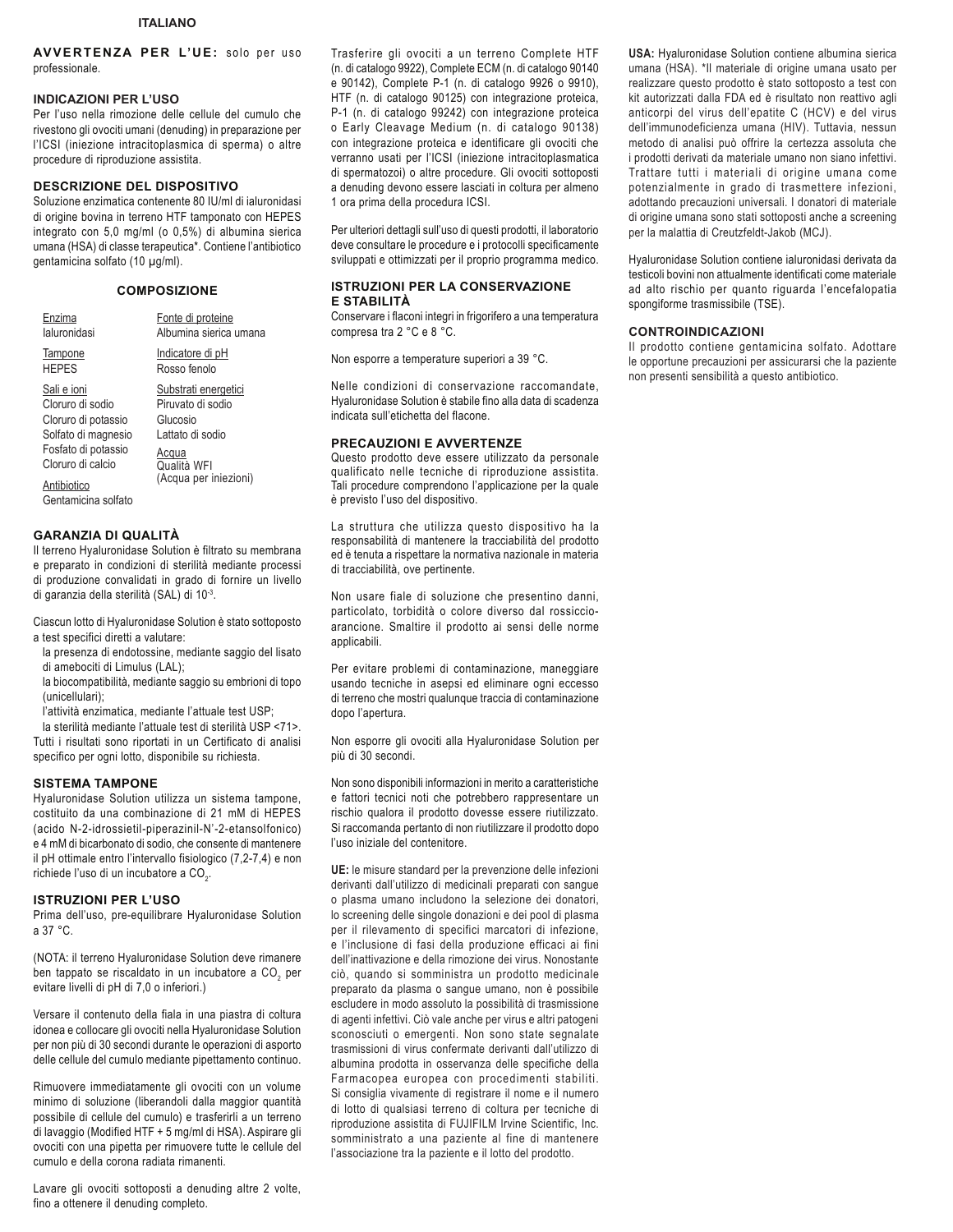**ADVERTENCIA PARA LA UE:** solo para uso profesional.

## **INDICACIÓN DE USO**

Para su uso en la eliminación de las células del cúmulo que rodean los ovocitos humanos (decumulación) como preparación para la ICSI u otros procedimientos de reproducción asistida.

## **DESCRIPCIÓN DEL PRODUCTO**

Solución enzimática con 80 UI/ml de hialuronidasa bovina en un medio HTF tamponado con HEPES y suplementado con 5,0 mg/ml (o 0,5 %) de albúmina sérica humana (HSA)\* de calidad terapéutica. El sulfato de gentamicina (10 μg/ml) se incluye como antibiótico.

## **COMPOSICIÓN:**

| Enzima                                                                                                                                                   | Fuente de proteína                                                                                                 |
|----------------------------------------------------------------------------------------------------------------------------------------------------------|--------------------------------------------------------------------------------------------------------------------|
| Hialuronidasa                                                                                                                                            | Albúmina sérica humana                                                                                             |
| Sistemas tampón                                                                                                                                          | Indicador del pH                                                                                                   |
| <b>HEPES</b>                                                                                                                                             | Rojo de fenol                                                                                                      |
| Sales e iones<br>Cloruro sódico<br>Cloruro potásico<br>Sulfato magnésico<br>Fosfato potásico<br>Cloruro cálcico<br>Antibiótico<br>Sulfato de gentamicina | Sustrato energético<br>Piruvato sódico<br>Glucosa<br>Lactato sódico<br>Aqua<br>Calidad de agua para<br>inyectables |

## **GARANTÍA DE CALIDAD**

La Hyaluronidase Solution se filtra a través de membranas y se procesa en condiciones asépticas siguiendo unos procesos de elaboración validados para conseguir un nivel de garantía de esterilidad (SAL) de 10<sup>-3</sup>.

Cada lote de la Hyaluronidase Solution se ha sometido a análisis de:

- Endotoxinas, por métodos LAL (lisado de amebocitos de limulus)
- Biocompatibilidad por ensayos con embriones de ratón (estadio de 1 célula)

Actividad enzimática, por el vigente ensayo de la USP Esterilidad, por el vigente ensayo de esterilidad <71> de la USP

Todos los resultados están descritos en el certificado de análisis específico de cada lote, el cual puede obtenerse previa petición.

### **SISTEMA TAMPÓN**

La Hyaluronidase Solution utiliza un sistema tampón compuesto por HEPES (ácido N-2-hidroxietilpiperazina-N'-2-etanosulfónico) 21 mM y bicarbonato sódico 4 mM. Este sistema tampón mantiene el pH óptimo en el rango fisiológico (7,2-7,4) y no requiere el uso de una incubadora de CO $_{2}$ .

### **INSTRUCCIONES DE USO**

Preequilibrar la Hyaluronidase Solution a 37 °C antes de su uso.

(NOTA: La Hyaluronidase Solution debe estar herméticamente cerrada si se calienta en una incubadora de CO $_{\textrm{\tiny{2}}}$  para evitar valores de pH de 7 o inferiores.)

Dispensar el contenido del vial en una placa de cultivo adecuada y colocar los ovocitos en la Hyaluronidase Solution durante no más de 30 segundos mientras se eliminan las células circundantes del cúmulo pipeteando de forma continuada.

Extraer de inmediato los ovocitos en un volumen mínimo de solución (tras retirar la mayor cantidad posible de cúmulo) y transferirlos al medio de lavado (Modified HTF + 5 mg/ml de HSA). Aspirar los ovocitos con una pipeta para eliminar las posibles células sobrantes del cúmulo y la corona.

Lavar 2 veces más los ovocitos decumulados hasta obtener la decumulación total.

Transferir los ovocitos al HTF completo (n.° de cat. 9922), al ECM completo (n.° de cat. 90140 y 90142), al P-1 completo (n.° de cat. 9926 o 9910), al HTF (n.° de cat. 90125) suplementado con proteínas, al P-1 (n.° de cat. 99242) suplementado con proteínas o al Early Cleavage Medium (n.° de cat. 90138) suplementado con proteínas e identificar qué ovocitos se utilizarán en los procedimientos ICSI (u otros). Los ovocitos decumulados se cultivarán durante 1 hora como mínimo antes de comenzar los procedimientos ICSI.

Para más detalles sobre la utilización de estos productos, consultar los protocolos y los procedimientos de su propio laboratorio, que se habrán desarrollado y optimizado específicamente de acuerdo con su programa médico particular.

### **INSTRUCCIONES DE CONSERVACIÓN Y ESTABILIDAD**

Conservar los frascos sin abrir refrigerados a una temperatura de entre 2 y 8 °C.

No congelar ni exponer a temperaturas superiores a 39 °C.

Si se conserva siguiendo las instrucciones, la Hyaluronidase Solution se mantiene estable hasta la fecha de caducidad indicada en la etiqueta del frasco.

#### **PRECAUCIONES Y ADVERTENCIAS**

Este producto está destinado a su uso por parte de personal con formación en procedimientos de reproducción asistida. Entre estos procedimientos se incluye la aplicación para la que se ha diseñado el producto.

El centro donde se utilice este producto tiene la responsabilidad de mantener la trazabilidad del producto y debe cumplir la normativa nacional sobre trazabilidad, según corresponda.

No utilizar ningún vial de solución que esté dañado, muestre partículas o turbidez o cuyo color no sea rojoanaranjado. Desechar el producto de acuerdo con la reglamentación pertinente.

Para evitar problemas de contaminación, manipular con técnicas asépticas y desechar el medio sobrante si parece contaminado después de la apertura.

No exponer los ovocitos a la Hyaluronidase Solution durante más de 30 segundos.

No se han identificado con certeza las características y los factores técnicos que pudieran suponer un riesgo si se reutilizara el producto, por lo que no se debe utilizar el producto después del uso inicial del envase.

**UE:** Entre las medidas estándar para la prevención de infecciones derivadas del uso de productos médicos elaborados a partir de sangre y plasma humanos cabe mencionar, entre otras, la selección de donantes, la evaluación de donaciones individuales y de reservas de plasma para la identificación de marcadores específicos de infección y la inclusión de procedimientos de elaboración eficaces para la inactivación o eliminación de virus. A pesar de lo anterior, al administrar productos medicinales elaborados a partir de sangre o plasma humanos, no se puede descartar por completo la posibilidad de transmisión de agentes infecciosos. Esta advertencia cabe aplicarla también a virus desconocidos o emergentes y a otros patógenos. No se ha informado de ningún contagio demostrado de algún virus por el uso de albúmina elaborada de acuerdo con las especificaciones de la Farmacopea Europea mediante procesos establecidos. Se recomienda encarecidamente que, cada vez que se administre a una

paciente un medio de cultivo perteneciente a los productos para la reproducción de FUJIFILM Irvine Scientific, Inc., se registren el nombre y el número de lote del producto con la finalidad de conservar el nexo entre la paciente y el lote del producto.

**EE. UU.: La Hyaluronidase Solution contiene albúmina** sérica humana (HSA). \*El material de origen humano utilizado en la preparación de este producto ha sido analizado con kits aprobados por la FDA de EE. UU. y se ha determinado que dicho material no muestra reactividad con los anticuerpos contra el virus de la hepatitis C (VHC) ni con los anticuerpos contra el virus de la inmunodeficiencia humana (VIH). Sin embargo, ningún método analítico ofrece garantías absolutas de que los productos de origen humano no sean infecciosos. Se aconseja manipular todos los materiales de origen humano como si fueran susceptibles de transmitir infecciones. Para ello, se deben tomar precauciones de carácter universal. Los donantes también fueron sometidos a análisis de detección de la enfermedad de Creutzfeldt-Jakob.

La Hyaluronidase Solution contiene hialuronidasa de testículos bovinos que actualmente no se considera como material de alto riesgo en relación con las encefalopatías espongiformes transmisibles (EET).

#### **CONTRAINDICACIÓN**

El producto contiene sulfato de gentamicina. Se deben adoptar las medidas pertinentes para asegurarse de que la paciente no se encuentre sensibilizada a este antibiótico.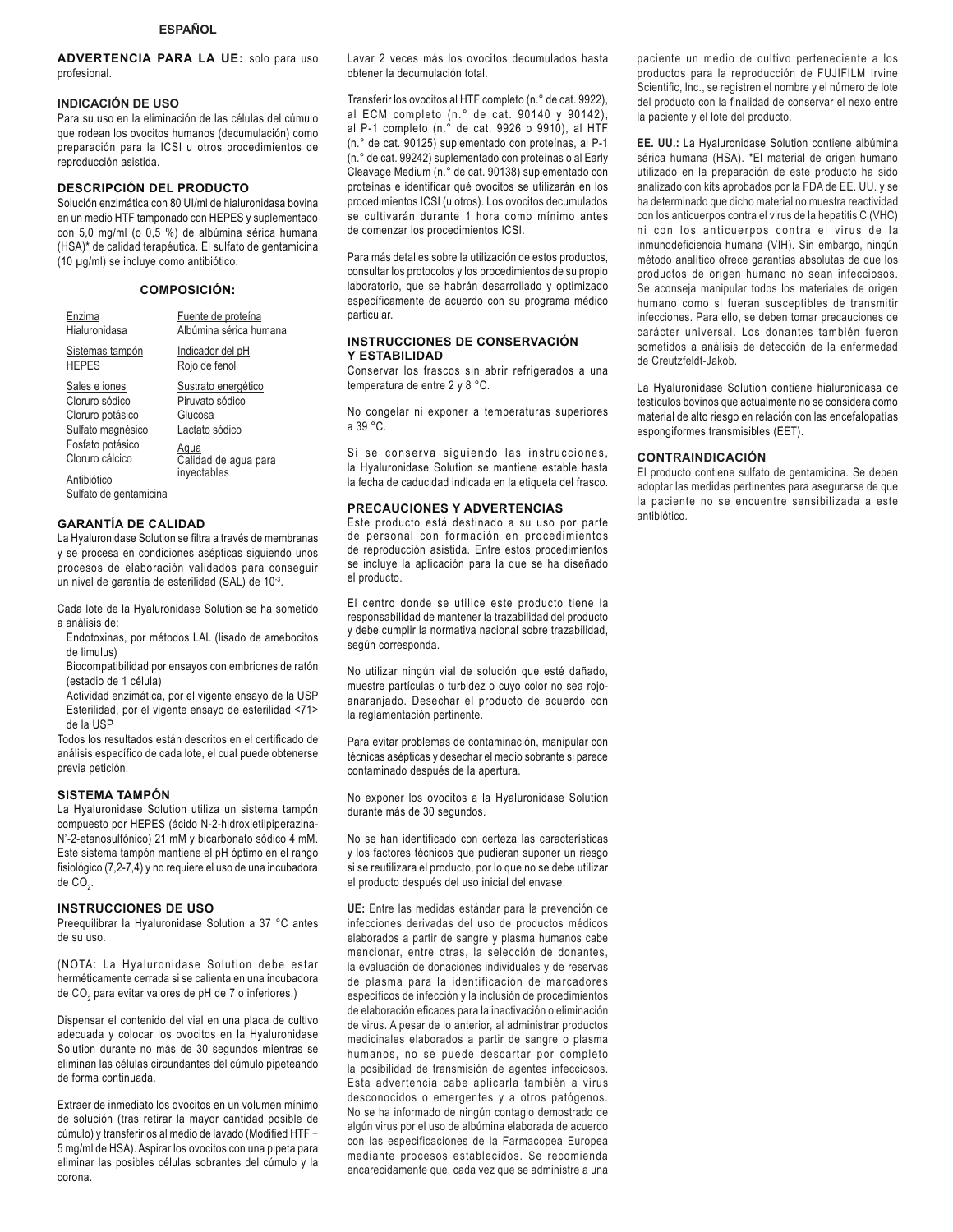**MISE EN GARDE (UE) :** réservé à un usage professionnel.

## **INDICATION D'UTILISATION**

Pour le prélèvement des cellules du cumulus entourant les ovocytes humains (dénudation) en préparation de l'IICS ou des autres techniques de procréation médicalement assistée.

## **DESCRIPTION DU DISPOSITIF**

Solution enzymatique contenant 80 UI/ml d'hyaluronidase de provenance bovine dans un milieu HTF tamponné à l'HEPES et 5,0 mg/ml (ou 0,5 %) d'albumine sérique humaine (HSA) de qualité thérapeutique\*. Du sulfate de gentamicine (10 µg/ml) a été ajouté en tant qu'antibiotique.

### **COMPOSITION :**

| Enzvme                                 | Source protéique         |
|----------------------------------------|--------------------------|
| Hyaluronidase                          | Albumine sérique humaine |
| Tampon                                 | Indicateur de pH         |
| <b>HEPES</b>                           | Rouge de phénol          |
| Sels et ions                           | Substrat énergétique     |
| Chlorure de sodium                     | Pyruvate de sodium       |
| Chlorure de potassium                  | Glucose                  |
| Sulfate de magnésium                   | Lactate de sodium        |
| Phosphate de potassium                 | Eau                      |
| Chlorure de calcium                    | Qualité WFI              |
| Antibiotique<br>Sulfate de gentamicine |                          |

## **ASSURANCE QUALITÉ**

Hyaluronidase Solution est une membrane filtrée et traitée de façon aseptique selon des procédés de fabrication qui ont été validés pour répondre à un niveau d'assurance de stérilité (SAL - Sterility Assurance Level) de 10-3.

Chaque lot de Hyaluronidase Solution a subi les tests suivants :

Contenu en endotoxines par la méthode LAL

Test de biocompatibilité par le test sur embryon de souris (une seule cellule)

Activité enzymatique selon le test courant de la pharmacopée américaine (USP)

Stérilité par les tests de stérilité courants de la pharmacopée américaine (USP) <71>

Les résultats de ces tests sont disponibles dans un certificat d'analyses spécifique à chaque lot et mis à disposition sur demande.

### **SYSTÈME TAMPON**

Hyaluronidase Solution utilise un système tampon composé de la combinaison de 21 mM d'HEPES (acide N-2 hydroxyéthyl pipérazine-N'-2 éthane sulfonique) et de 4 mM de bicarbonate de soude. Ce système tampon permet le maintien optimum d'un pH physiologique (7,2 à 7,4) et ne nécessite pas d'utilisation d'une étuve à CO $_2$ .

#### **MODE D'EMPLOI**

Pré-équilibrer Hyaluronidase Solution à 37 °C avant utilisation.

(REMARQUE : Hyaluronidase Solution doit être bien fermé lors de l'utilisation d'une étuve à CO $_{\rm _2}$  pour éviter la baisse du pH à 7,0 ou moins.)

Répartir le contenu de la fiole dans une boîte de Pétri appropriée et placer les ovocytes dans Hyaluronidase Solution pendant 30 secondes maximum, tout en dénudant les cellules du cumulus environnantes par pipetage continu.

Prélever immédiatement les ovocytes à l'aide d'un volume minimal de solution (en conservant le maximum de cumulus possible) et les transférer dans le milieu de lavage (Modified HTF + 5 mg/ml d'HSA). Aspirer les ovocytes à l'aide d'une pipette pour prélever tout cumulus et corona radiata restants.

Laver les ovocytes dénudés à deux autres reprises jusqu'à la dénudation complète.

Transférer les ovocytes dans du Complete HTF (no réf. 9922), Complete ECM (nos réf. 90140 et 90142), Complete P-1 (nº réf. 9926 ou 9910), HTF (nº réf. 90125), supplémenté en protéines, P-1 (nº réf. 99242), supplémenté en protéines ou Early Cleavage Medium (no réf. 90138), supplémenté en protéines, et identifier les ovocytes qui seront utilisés pour l'IICS ou les autres procédures. Les ovocytes dénudés doivent être cultivés pendant au moins une heure avant de commencer l'IICS.

Pour plus de détails sur l'utilisation de ces produits, chaque laboratoire doit consulter ses propres procédures et protocoles standard qui ont été spécialement élaborés et optimisés pour chaque établissement médical particulier.

### **CONSIGNES DE CONSERVATION ET STABILITÉ**

Conserver les flacons non entamés réfrigérés entre 2 et 8 °C.

Ne pas exposer à des températures supérieures à 39 °C.

Hyaluronidase Solution est stable jusqu'à la date de péremption indiquée sur l'étiquette du flacon lorsqu'il est conservé conformément aux instructions.

#### **PRÉCAUTIONS ET MISES EN GARDE**

Ce dispositif est destiné à une utilisation par un personnel formé aux techniques de procréation médicalement assistée. Ces procédures incluent l'application indiquée pour laquelle ce dispositif est prévu.

L'établissement de l'utilisateur de ce dispositif est tenu de veiller à la traçabilité du produit et doit se conformer aux réglementations nationales en matière de traçabilité, le cas échéant.

Ne pas utiliser cette solution si elle est détériorée, si elle contient des particules, si elle est trouble ou si elle n'est pas de couleur rouge-orangée. Jeter le produit conformément aux réglementations en vigueur.

Pour éviter les problèmes de contamination, manipuler en appliquant des techniques aseptiques et jeter l'excès de milieu restant dans le fond du flacon ou de la fiole une fois la procédure terminée.

Ne pas exposer les ovocytes à la Hyaluronidase Solution pendant plus de 30 secondes.

Les caractéristiques connues et les facteurs techniques pouvant présenter un risque en cas de réutilisation du produit n'ont pas été déterminés. Dès lors, le produit ne doit pas être utilisé après l'utilisation initiale du flacon.

**UE :** Les mesures standard permettant d'éviter les infections résultant de l'utilisation de médicaments préparés à partir de sang ou de plasma humain comprennent notamment la sélection des donneurs, le dépistage des dons individuels et des pools de plasma pour des marqueurs d'infections spécifiques et l'inclusion d'étapes de fabrication efficaces pour l'inactivation et/ou l'élimination de virus. En dépit de ces mesures, lorsque des produits médicinaux fabriqués à partir de sang ou de plasma humain sont administrés à un patient, la possibilité de transmission d'agents infectieux ne peut être totalement exclue. Cela s'applique également aux virus inconnus ou émergents et autres pathogènes. Aucun cas prouvé de transmission virale n'a été rapporté avec l'albumine fabriquée conformément à la pharmacopée européenne selon des procédés établis. Lors de chaque administration d'un milieu de culture pour la procréation de FUJIFILM Irvine Scientific, Inc. à un patient, il est vivement recommandé d'enregistrer le nom et le numéro de lot du produit afin d'établir un lien entre le patient et le lot du produit.

**USA :** Hyaluronidase Solution contient de l'albumine sérique humaine (HSA). \*Le matériel d'origine humaine utilisé dans la fabrication de ce produit a été testé par des kits approuvés par la FDA. Aucune réaction n'a été observée avec les anticorps du virus de l'hépatite C (VHC) ni avec ceux dirigés contre le virus de l'immunodéficience humaine (VIH). Cependant, il n'y a pas de méthode d'analyse qui permette de garantir de façon absolue que les produits d'origine humaine ne sont pas contaminés. Manipuler tout matériel d'origine humaine comme s'il était susceptible de transmettre une infection en utilisant les précautions d'usage universelles. Les donneurs à l'origine de ce matériel ont tous subi un test de dépistage de la maladie de Creutzfeldt-Jakob (CJD).

Hyaluronidase Solution contient de l'hyaluronidase provenant de testicules de bovins qui n'est actuellement pas identifiée comme une matière à haut risque en ce qui concerne les encéphalopathies spongiformes transmissibles (EST).

#### **CONTRE-INDICATIONS**

Le produit contient du sulfate de gentamicine. Des précautions particulières doivent être prises pour s'assurer que le patient ne présente aucune sensibilité à cet antibiotique.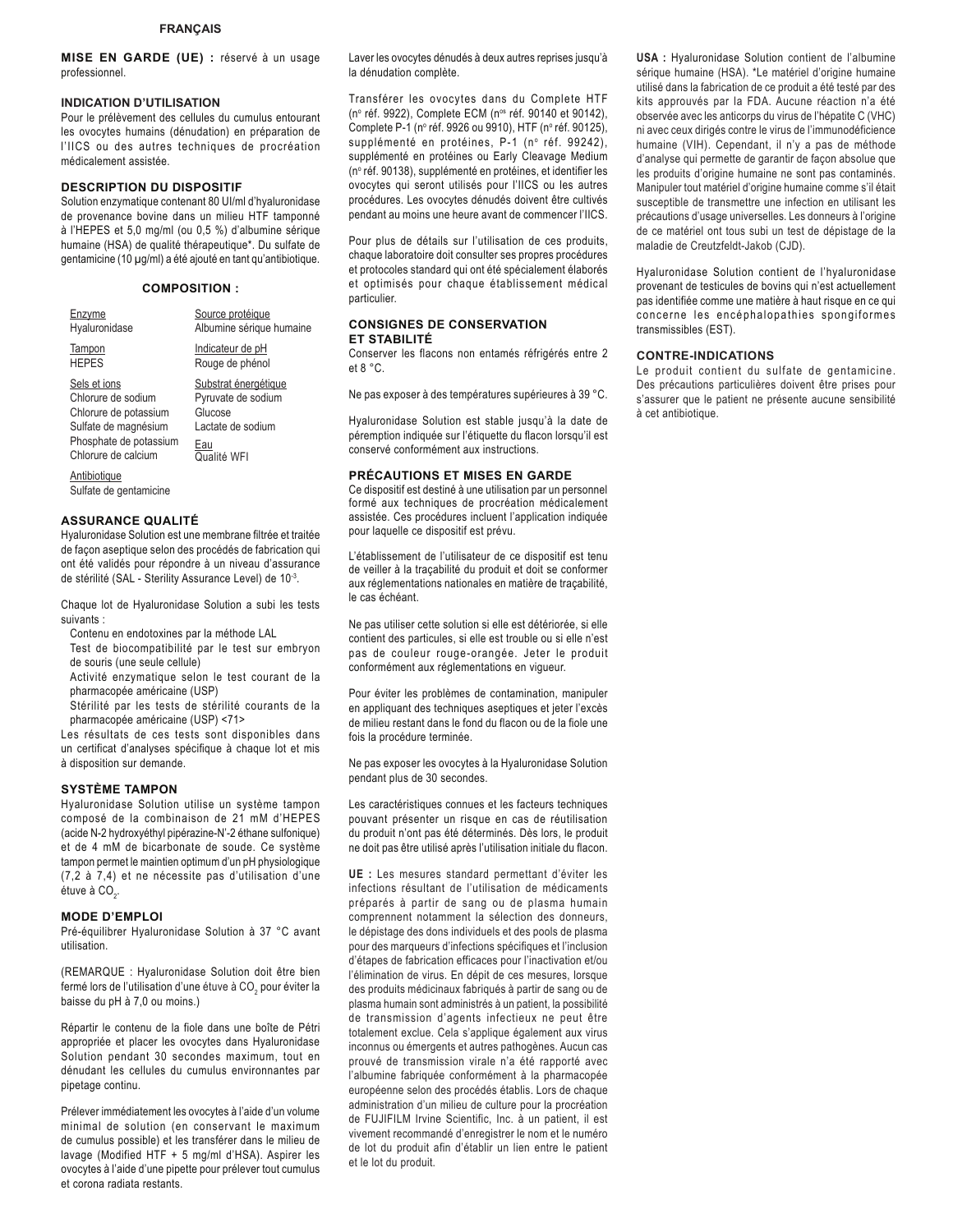**ADVERTÊNCIA (UE):** Exclusivamente para uso profissional.

### **INDICAÇÃO DE UTILIZAÇÃO**

Para utilização na remoção de células do cumulus que rodeiam os oócitos humanos (desnudação) na preparação para ICSI ou outras ART.

### **DESCRIÇÃO DO DISPOSITIVO**

Uma solução enzimática contendo 80 UI/ml de hialuronidase derivada de bovino num meio HTF tamponado com HEPES suplementado com 5,0 mg/ml (ou 0,5%) de albumina sérica humana (HSA) de categoria terapêutica\*. É incluído o antibiótico sulfato de gentamicina (10 μg/ml).

#### **COMPOSIÇÃO:**

| Enzima                 | Fonte de proteína      |
|------------------------|------------------------|
| Hialuronidase          | Albumina sérica humana |
| Tampão                 | Indicador de pH        |
| <b>HFPFS</b>           | Vermelho de fenol      |
| Sais e iões            | Substrato energético   |
| Cloreto de sódio       | Piruvato de sódio      |
| Cloreto de potássio    | Glucose                |
| Sulfato de magnésio    | Lactato de sódio       |
| Fosfato de potássio    | Aaua                   |
| Cloreto de cálcio      | Qualidade WFI          |
| Antibiótico            | (água p/ preparações   |
| Sulfato de gentamicina | injetáveis)            |

### **GARANTIA DE QUALIDADE**

A Hyaluronidase Solution é filtrada por membrana e processada asseticamente de acordo com os procedimentos de fabrico que foram validados para se obter um nível de garantia de esterilidade (SAL — Sterility Assurance Level) de 10-3.

Cada lote de Hyaluronidase Solution é submetido aos sequintes testes:

Endotoxinas pelo ensaio de lisado de amebócitos de Limulus (LAL)

Biocompatibilidade pelo ensaio em embrião de ratinho (unicelular)

Atividade enzimática de acordo com o teste USP atual Esterilidade pelos testes de esterilidade do capítulo 71

da versão atual da USP (Farmacopeia dos EUA) Todos os resultados estão descritos no certificado de análise específico de cada lote, disponível a pedido.

### **SISTEMA TAMPÃO**

A Hyaluronidase Solution utiliza um sistema de tamponamento composto por uma combinação de HEPES (ácido N-2-hidroxietilpiperazina-N'-2-etanossulfónico) 21 mM e bicarbonato de sódio 4 mM. Este sistema de tamponamento permite a manutenção do pH ótimo no intervalo fisiológico (7,2 a 7,4) e não requer a utilização de uma incubadora de CO $_{\textrm{\tiny{2}}}$ .

### **INSTRUÇÕES DE UTILIZAÇÃO**

Antes da utilização, deixe a Hyaluronidase Solution atingir previamente os 37 °C.

(NOTA: A Hyaluronidase Solution deve estar bem tapada quando for aquecida numa incubadora de CO $_{\rm 2}$  para evitar valores de pH iguais ou inferiores a 7,0.)

Dispense o conteúdo do tubo para uma placa de cultura adequada e coloque os oócitos na Hyaluronidase Solution durante um máximo de 30 segundos enquanto remove as células do cumulus circundantes com pipetagem contínua.

Retire imediatamente os oócitos com um volume mínimo de solução (deixando para trás o máximo de cumulus possível) e transfira-os para o meio de lavagem (Modified HTF + 5 mg/ml HSA). Aspire os oócitos com uma pipeta para remover as restantes células do cumulus e coroa.

Lave os oócitos desnudados mais 2 vezes até estarem totalmente desnudados.

Transfira os oócitos para o Complete HTF (ref.ª 9922), Complete ECM (ref.ª 90140 e 90142), Complete P-1 (ref.ª 9926 ou 9910), HTF (ref.ª 90125) com suplemento proteico, P-1 (ref.ª 99242) com suplemento proteico ou Early Cleavage Medium (ref.ª 90138) com suplemento proteico e identifique quais os oócitos que serão utilizados para procedimentos ICSI (ou outros). Os oócitos desnudados devem ser colocados em cultura durante um período mínimo de 1 hora antes de começar os procedimentos ICSI.

Para obter mais informações sobre a utilização destes produtos, cada laboratório deve consultar os respetivos procedimentos e protocolos que tenham sido concebidos e otimizados especificamente para o seu programa médico.

### **INSTRUÇÕES DE CONSERVAÇÃO E ESTABILIDADE**

Conserve os frascos não abertos refrigerados entre 2 °C e 8 °C.

Não exponha a temperaturas superiores a 39 °C.

A Hyaluronidase Solution é estável até ao prazo de validade indicado no rótulo do frasco, desde que conservada de acordo com as instruções recomendadas.

#### **PRECAUÇÕES E ADVERTÊNCIAS**

Este dispositivo foi concebido para ser utilizado por pessoal com formação em técnicas de reprodução assistida. Estas técnicas incluem a aplicação prevista para a qual este dispositivo foi concebido.

A instituição do utilizador deste dispositivo é responsável pela manutenção da rastreabilidade do produto e tem de cumprir as regulamentações nacionais sobre rastreabilidade, sempre que aplicável.

Não utilize um tubo de solução com evidências de partículas, turvação ou que não tenha cor laranjaavermelhada. Elimine o produto de acordo com as regulamentações aplicáveis.

Para evitar problemas de contaminação, manipule o produto em condições de assepsia e elimine qualquer excedente de meio que apresente evidências de contaminação após a abertura.

Não exponha os oócitos à Hyaluronidase Solution durante mais de 30 segundos.

Não foram identificadas informações sobre características e fatores técnicos conhecidos que poderiam constituir um risco se o produto se destinasse a reutilização, pelo que o produto não deve ser utilizado após a primeira utilização do recipiente.

**UE:** as medidas convencionais destinadas a prevenir infeções resultantes da utilização de medicamentos preparados a partir de sangue ou plasma humano incluem a seleção de dadores, o rastreio de doações individuais e de bancos de plasma para deteção de marcadores específicos de infeção e a inclusão de etapas de fabrico eficazes para a inativação/eliminação de vírus. Não obstante estes cuidados, não é possível excluir totalmente a possibilidade de transmissão de agentes infeciosos quando se administram produtos medicamentosos preparados a partir de sangue ou plasma humano. Isto também se aplica a vírus desconhecidos ou emergentes, bem como a outros agentes patogénicos. Não existem relatórios de transmissão viral comprovada com albumina fabricada de acordo com as especificações da Farmacopeia Europeia e segundo processos estabelecidos. Recomenda-se vivamente que, sempre que produtos de meios reprodutivos da FUJIFILM Irvine Scientific, Inc. sejam administrados a um doente, se registe o nome e o número de lote do produto, de modo a manter uma ligação entre cada doente e o lote do produto.

**EUA:** A Hyaluronidase Solution contém albumina sérica humana (HSA). \*Os materiais de origem humana usados no fabrico deste produto foram testados com kits aprovados pela FDA, tendo-se revelado não reativos aos anticorpos da hepatite C (VHC) e aos anticorpos do vírus da imunodeficiência humana (VIH). No entanto, nenhum método de teste oferece garantia absoluta de que os produtos derivados de materiais de origem humana não sejam infeciosos. Manuseie todos os materiais de origem humana como potencialmente passíveis de transmitir infeções, adotando precauções universais. Os dadores do material de origem também foram submetidos a testes para despiste da doença de Creutzfeldt-Jakob (DCJ).

A Hyaluronidase Solution contém hialuronidase derivada de testículos de bovino que não estão atualmente identificados como sendo material de alto risco no que diz respeito a encefalopatias espongiformes transmissíveis (EET).

## **CONTRAINDICAÇÕES**

O produto contém sulfato de gentamicina. Devem ser tomadas as precauções adequadas para assegurar que a doente não é sensível a este antibiótico.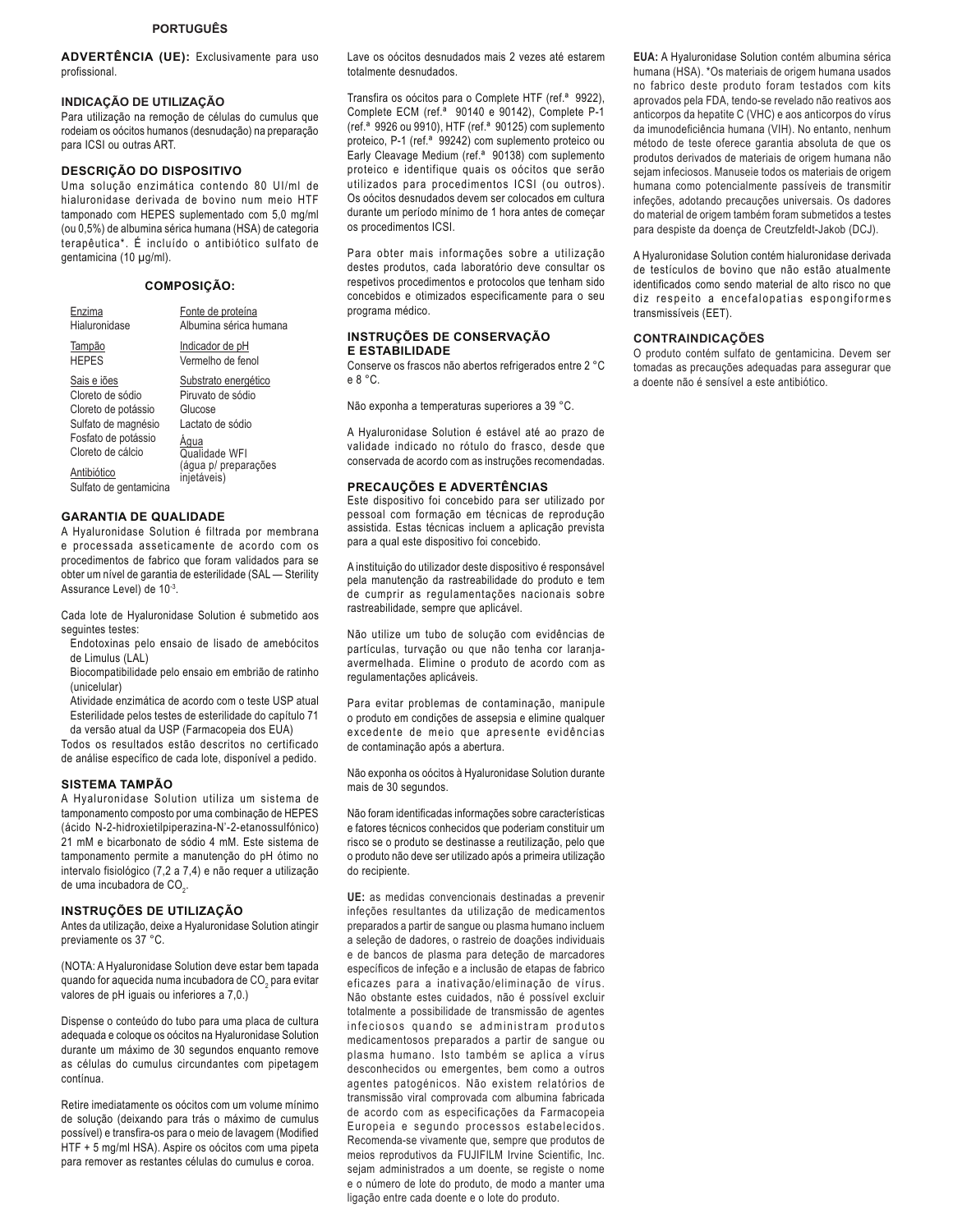### ΣΥΣΤΑΣΗ ΠΡΟΣΟΧΗΣ ΓΙΑ ΤΗΝ Ε.Ε.: Για επαγγελματική χρήση μόνο

#### **ΕΝΔΕΙΞΗ ΧΡΗΣΗΣ**

Για χρήση στην απομάκρυνση κυττάρων του ωοφόρου δίσκου που περιβάλλουν ανθρώπινα ωοκύτταρα (απογύμνωση) στο πλαίσιο της προετοιμασίας για ICSI ή άλλες διαδικασίες ART.

#### **ΠΕΡΙΓΡΑΦΗ ΤΗΣ ΣΥΣΚΕΥΗΣ**

Ενζυμικό διάλυμα που περιέχει 80 IU/mL υαλουρονιδάσης βόειας προέλευσης σε μέσο HTF με ρυθμιστικό διάλυμα HEPES, συμπληρωμένο με 5,0 mg/mL (ή 0,5%) ανθρώπινης αλβουμίνης ορού (HSA) θεραπευτικού τύπου\*. Περιλαμβάνεται θειική γενταμικίνη (10 μg/mL) ως αντιβιοτικό.

| ΣΥΝΘΕΣΗ: |  |
|----------|--|
|----------|--|

ooú Δείκτης pH Ερυθρό της φαινόλης <u>Ενεργειακό υπόστρωμα</u> Πυροσταφυλικό νάτριο

Πηγή πρωτεΐνης Ανθρώπινη αλβουμίνη

| Evζuuo<br>Υαλουρονιδάση |
|-------------------------|
| Ρυθμιστικό διάλυμα      |
| <b>HEPES</b>            |

HEPES

<u>Άλατα και ιόντα</u> Χλωριούχο νάτριο Χλωριούχο κάλιο Θειικό μαγνήσιο Φωσφορικό κάλιο Χλωριούχο ασβέστιο

Aντιβιοτικό Θειική γενταμυκίνη

Γλυκόζη Γαλακτικό νάτριο <u>Νερό</u><br>Ποιότητα ενέσιμου ύδατος (WFI)

#### $\blacksquare$ ΙΑΣΦΑΛΙΣΗ ΠΟΙΟΤΗΤΑΣ

To Hyaluronidase Solution υποβάλλεται σε διήθηση με μεμβράνη και σε επεξεργασία με άσηπτη τεχνική σύμφωνα με διαδικασίες παρασκευής που έχουν επικυρωθεί ότι πληρούν επίπεδο διασφάλισης στειρότητας (SAL) 10-3.

Κάθε παρτίδα διαλύματος Hyaluronidase Solution ελέγχεται για τα εξής:

- Ενδοτοξίνη με τη μεθοδολογία προϊόντων λύσης αμοιβαδοειδών κυττάρων Limulus (LAL)
- **Βιοσυμβατότητα μέσω προσδιορισμού εμβρύου** ποντικών (ενός κυττάρου)

Ενζυμική δραστικότητα μέσω της τρέχουσας δοκιμασίας κατά USP

Στειρότητα μέσω της τρέχουσας δοκιμασίας στειρότητας κατά USP <71>

Όλα τα αποτελέσματα αναφέρονται σε Πιστοποιητικό Ανάλυσης ειδικό ανά παρτίδα, το οποίο διατίθεται κατόπιν αιτήματος.

#### PYΘΜΙΣΤΙΚΟ ΣΥΣΤΗΜΑ

To Hyaluronidase Solution χρησιμοποιεί ρυθμιστικό σύστημα που αποτελείται από συνδυασμό 21 mM HEPES (Ν-(2-υδροξυαιθυλο)-πιπεραζινο-Ν'-2-αιθανοσουλφονικό οξύ) και 4 mM διττανθρακικού νατρίου. Αυτό το ρυθμιστικό σύστημα παρέχει βέλτιστη διατήρηση του pH σε όλο το φυσιολογικό εύρος (7,2 έως 7,4) και δεν απαιτεί τη χρήση επωαστήρα CO<sub>2</sub>.

#### **ΟΔΗΓΙΕΣ ΧΡΗΣΗΣ**

Προ-ισορροπήστε το Hyaluronidase Solution στους 37 °C πριν από τη χρήση.

(ΣΗΜΕΙΩΣΗ: το Hyaluronidase Solution θα πρέπει να κλείνεται σφιχτά όταν πρόκειται να θερμανθεί σε επωαστήρα CO<sub>2</sub>, για την αποφυγή επιπέδων pH 7,0 ή λιγότερο.)

Διανείμετε τα περιεχόμενα του φιαλιδίου σε κατάλληλο τρυβλίο καλλιέργειας και τοποθετήστε τα ωοκύτταρα στο Hyaluronidase Solution για όχι περισσότερο από 30 δευτερόλεπτα, ενώ αφαιρείτε τα κοντινά κύτταρα ωοφόρου δίσκου με συνεχές πιπετάρισμα.

Aφαιρέστε αμέσως τα ωοκύτταρα με ελάγιστο όνκο διαλύματος (αφήνοντας πίσω όσο περισσότερο ωοφόρο δίσκο μπορείτε) και μεταφέρετε σε μέσο έκπλυσης (Modified HTF + 5 mg/mL HSA). Αναρροφήστε τα ωοκύτταρα με μια πιπέτα για να αφαιρέσετε τυχόν κύτταρα ωοφόρου δίσκου και κύτταρα του ακτινωτού στεφάνου που απομένουν.

Πλύνετε τα απογυμνωμένα ωοκύτταρα 2 ακόμη φορές μέχρι να απογυμνωθούν τελείως.

Μεταφέρετε τα ωοκύτταρα σε Complete HTF (αρ. κατ. 9922), Complete ECM (αρ. κατ. 90140 και 90142), Complete P-1 (ap. kat 9926 ή 9910), HTF (ap. κατ. 90125) συμπληρωμένο με πρωτεΐνες, Ρ-1 (αρ. κατ. 99242) συμπληρωμένο με πρωτεΐνες ή Early Cleavage Medium (αρ. κατ. 90138) συμπληρωμένο με πρωτεΐνες και εντοπίστε τα ωοκύτταρα που θα χρησιμοποιηθούν για διαδικασίες ICSI (ή άλλες). Τα απογυμνωμένα ωοκύτταρα θα πρέπει να καλλιεργηθούν τουλάχιστον για 1 ώρα πριν ξεκινήσουν οι διαδικασίες ICSI.

Για πρόσθετες λεπτομέρειες σχετικά με τη χρήση των προϊόντων αυτών, κάθε εργαστήριο θα πρέπει να συμβουλεύεται τις δικές του εργαστηριακές διαδικασίες και πρωτόκολλα, τα οποία έχουν αναπτυχθεί και βελτιστοποιηθεί ειδικά για το δικό του ιατρικό πρόγραμμα.

#### **ΟΔΗΓΙΕΣ ΦΥΛΑΞΗΣ ΚΑΙ ΣΤΑΘΕΡΟΤΗΤΑ**

Φυλάξτε τις κλειστές φιάλες στο ψυγείο, σε θερμοκρασία 2-8 °C.

Mην εκθέτετε σε θερμοκρασίες υψηλότερες από 39 °C.

Το Hyaluronidase Solution είναι σταθερό έως την ημερομηνία λήξης που αναγράφεται στην ετικέτα της φιάλης, όταν φυλάσσεται σύμφωνα με τις οδηγίες.

#### ΠΡΟΦΥΛΑΞΕΙΣ ΚΑΙ ΠΡΟΕΙΔΟΠΟΙΗΣΕΙΣ

Η συσκευή αυτή προορίζεται για χρήση από προσωπικό εκπαιδευμένο στις διαδικασίες υποβοηθούμενης αναπαραγωγής. Οι διαδικασίες αυτές περιλαμβάνουν την υποδεικνυόμενη εφαρμογή για την οποία προορίζεται η συσκευή αυτή.

H εγκατάσταση όπου θα χρησιμοποιηθεί αυτή η συσκευή είναι υπεύθυνη για τη διατήρηση της ιχνηλασιμότητας του προϊόντος και πρέπει να συμμορφώνεται με τους εθνικούς κανονισμούς που αφορούν την ιχνηλασιμότητα, όπου εφαρμόζεται.

Μη χρησιμοποιείτε κανένα φιαλίδιο διαλύματος το οποίο παρουσιάζει ενδείξεις ζημιάς, σωματιδιακής ύλης, θολερότητας ή δεν έχει ανοιχτό κοκκινωπό-πορτοκαλί χρώμα. Απορρίψτε το προϊόν σύμφωνα με τους ισχύοντες κανονισμούς.

Για να αποφύγετε προβλήματα με μόλυνση, χειριστείτε εφαρμόζοντας άσηπτες τεχνικές και απορρίψτε τυχόν περίσσεια μέσου που παρουσιάζει οποιαδήποτε ένδειξη μόλυνσης μετά το άνοιγμα.

Mην εκθέτετε τα ωοκύτταρα στο Hyaluronidase Solution για περισσότερο από 30 δευτερόλεπτα.

Δεν υπάρχουν πληροφορίες σχετικά με γνωστά χαρακτηριστικά και τεχνικούς παράγοντες, οι οποίοι θα μπορούσαν να ενέχουν κινδύνους εάν το προϊόν επαναχρησιμοποιηθεί, συνεπώς το προϊόν δεν πρέπει να επαναχρησιμοποιείται μετά από το αρχικό άνοιγμα *<u>ΤΟΗ</u> ΠΕΟΙ*έκτη

**E.E.:** Εφαρμόζονται τα τυπικά μέτρα πρόληψης λοιμώξεων από τη χρήση φαρμακευτικών προϊόντων που έχουν παρασκευαστεί από ανθρώπινο αίμα ή πλάσμα και περιλαμβάνουν την επιλογή των δοτών, τη διαλογή μεμονωμένων δωρεών και τη δημιουργία δεξαμενών πλάσματος για συγκεκριμένους δείκτες λοίμωξης, καθώς και η συμπερίληψη αποτελεσματικών βημάτων κατά την παρασκευή για την αδρανοποίηση/αφαίρεση των ιών. Παρόλα αυτά, όταν χορηγούνται ιατροφαρμακευτικά προϊόντα που έχουν παρασκευαστεί από ανθρώπινο αίμα ή πλάσμα, δεν είναι δυνατόν να αποκλειστεί εντελώς η πιθανότητα μετάδοσης λοιμογόνων παραγόντων. Αυτό ισχύει επίσης και για άγνωστους ή νεοεμφανιζόμενους ιούς και άλλους παθογόνους μικροοργανισμούς. Δεν υπάρχουν αναφορές αποδεδειγμένης μετάδοσης ιών με αλβουμίνη η οποία έχει παρασκευαστεί με τις προδιαγραφές της Ευρωπαϊκής Φαρμακοποιίας, μέσω των καθιερωμένων διαδικασιών. Συνιστάται ιδιαιτέρως, κάθε φορά που χορηγούνται μέσα καλλιέργειας προϊόντων και μέσα αναπαραγωγής της FUJIFILM Irvine Scientific, Inc. σε έναν ασθενή, να καταγράφεται το όνομα και ο αριθμός παρτίδας του προϊόντος, ώστε να διατηρείται ένας σύνδεσμος μεταξύ του ασθενούς και της παρτίδας του προϊόντος.

**Η.Π.Α.: Το Hyaluronidase Solution περιέχει ανθρώπινη** αλβουμίνη ορού (HSA). \*Το υλικό ανθρώπινης προέλευσης το οποίο χρησιμοποιείται στην παρασκευή του προϊόντος αυτού έχει ελεγχθεί με εγκεκριμένα από τον Οργανισμό Τροφίμων και Φαρμάκων των ΗΠΑ (FDA) κιτ και έχει βρεθεί ότι δεν αντιδρά σε αντισώματα κατά του ιού της ηπατίτιδας C (HCV) και σε αντισώματα κατά του ιού ανθρώπινης ανοσοανεπάρκειας (HIV). Ωστόσο, καμία μέθοδος ελέγχου δεν προσφέρει πλήρη διασφάλιση ότι τα προϊόντα ανθρώπινης προέλευσης δεν είναι μολυσματικά. Ο χειρισμός όλων των υλικών ανθρώπινης προέλευσης πρέπει να γίνεται σαν να είναι δυνατό να μεταδώσουν λοίμωξη, εφαρμόζοντας γενικές προφυλάξεις. Οι δότες του αρχικού υλικού έχουν επίσης εξεταστεί για νόσο Creutzfeldt-Jakob (CJD).

Το Hyaluronidase Solution περιέχει υαλουρονιδάση που προέρχεται από βόειους όρχεις που επί του παρόντος δεν θεωρείται υλικό υψηλού κινδύνου όσον αφορά τις μεταδιδόμενες σπογγώδεις εγκεφαλοπάθειες (TSE).

#### **ANTENAEIEH**

Το προϊόν περιέχει θειική γενταμυκίνη. Θα πρέπει να λαμβάνονται οι απαραίτητες προφυλάξεις για να διασφαλιστεί ότι ο ασθενής δεν έχει ευαισθησία στο συνκεκριμένο αντιβιοτικό.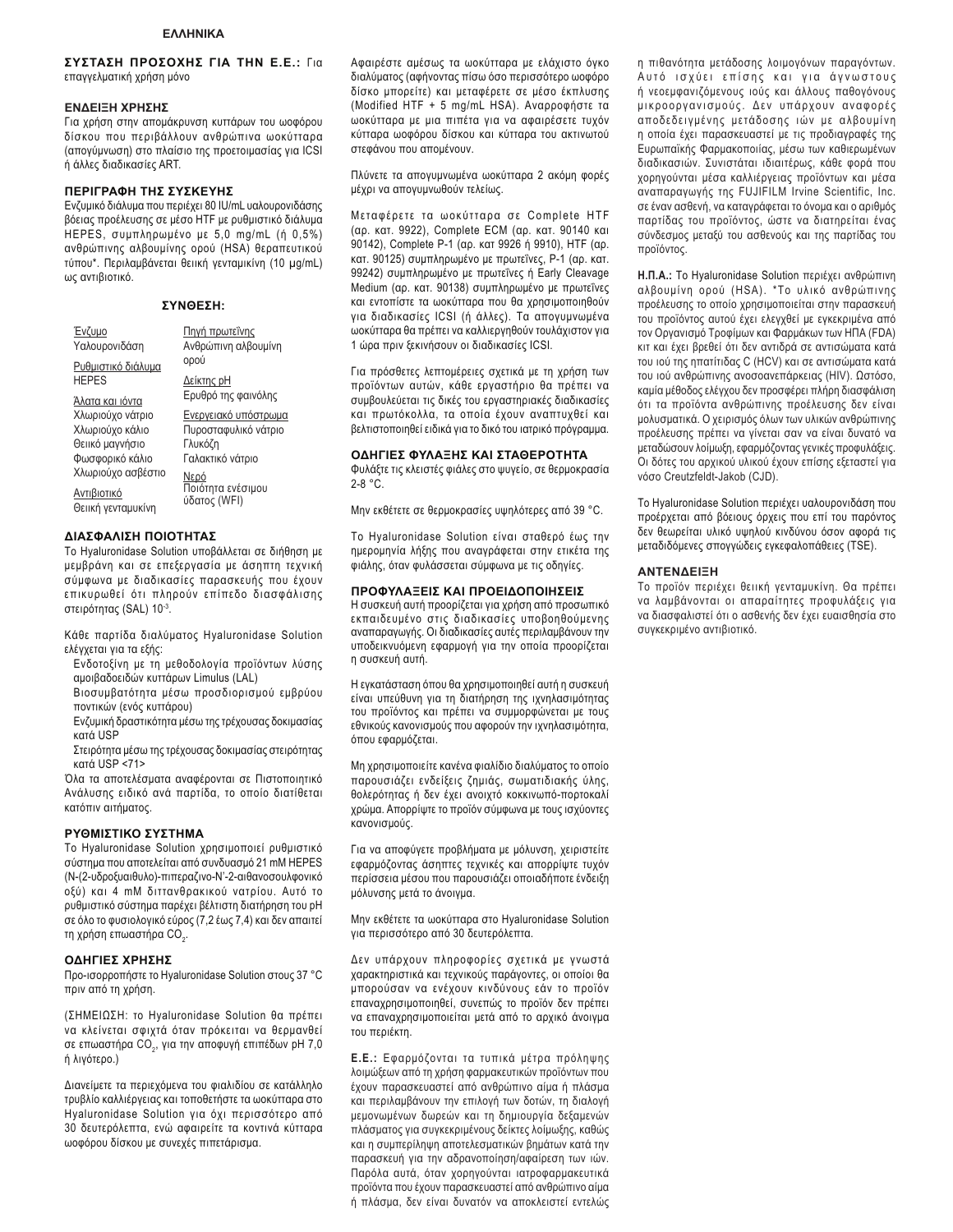## ČEŠTINA

**UPOZORNĚNÍ PRO EU: Jen pro profesionální** použití.

## **INDIKACE PRO POUŽITÍ**

K použití při odstranění kumulárních buněk z oocytů (denudace) při přípravě na intracytoplazmatickou injekci spermie (ICSI) a jiné postupy technik asistované reprodukce.

## POPIS PROSTŘEDKU

Enzymový roztok obsahující 80 IU/ml hyaluronidázy bovinního původu v HEPES pufrovaném médiu HTF suplementovaném lidským sérovým albuminem (HSA)\* terapeutické kvality 5,0 mg/ml (nebo 0,5 %). Jako antibiotikum je přidán gentamicin-sulfát (10 µg/ml).

## SLOŽENÍ:

| Enzvm                | Zdroj proteinů        |
|----------------------|-----------------------|
| Hyaluronidáza        | Lidský sérový albumin |
| Pufr                 | Indikátor pH          |
| <b>HEPES</b>         | Fenolová červeň       |
| Soli a jonty         | Energetický substrát  |
| Chlorid sodný        | Pyruvát sodný         |
| Chlorid draselný     | Glukóza               |
| Síran hořečnatý      | Mléčnan sodný         |
| Fosforečnan draselný | Voda                  |
| Chlorid vápenatý     | V kvalitě vody pro    |
| Antibiotikum         | injekci               |
| Gentamicin-sulfát    |                       |

## ZAJIŠTĚNÍ KVALITY

Hyaluronidase Solution je filtrováno přes membránu a asepticky zpracováno podle výrobních metod, které byly validovány pro úroveň zajištění sterility (SAL) 10-3.

Každá šarže Hyaluronidase Solution je testována na:

endotoxin testem Limulus Amebocyte Lysate (LAL), biokompatibilitu testem na myších embryích (jednobuněčných),

aktivitu enzymu aktuálně používaným testem podle lékopisu USA,

sterilitu aktuálně používaným testem na kontrolu sterility podle lékopisu USA <71>.

Všechny výsledky jsou uvedeny v analytickém certifikátu k příslušné šarži, který je k dispozici na vyžádání.

## PUFRAČNÍ SYSTÉM

Hyaluronidase Solution používá pufrační systém sestávající z kombinace 21 mM HEPES (kyselina N-2-hydroxyethylpiperazin-N'-2-ethansulfonová) a 4 mM hydrogenuhličitanu sodného. Tento pufrační systém zajišťuje udržování optimálního pH v rámci fyziologického rozsahu (7,2 až 7,4) a nevyžaduje použití CO<sub>2</sub> inkubátoru.

## NÁVOD K POUŽITÍ

Hyaluronidase Solution před použitím ekvilibrujte na teplotu 37 °C.

(POZNÁMKA: Pokud bude roztok Hyaluronidase Solution ohříván v CO<sub>2</sub> inkubátoru, musí být těsně uzavřený, aby se předešlo pH hodnotě 7,0 nebo nižší.)

Vyprázdněte obsah lahvičky do vhodné kultivační misky a vložte oocyty do roztoku Hyaluronidase Solution na maximálně 30 sekund; kumulární buňky, které je obklopují, přitom uvolňujte průběžným pipetováním.

Oocyty okamžitě vyjměte s minimálním objemem roztoku (ponechte v misce co nejvíce kumulárních buněk) a přeneste do promývacího média (Modified HTF + 5 mg/ml HSA). Aspirací oocytů pipetou odstraňte veškeré zbývající kumulární buňky a buňky corona radiata.

Denudované oocyty promyjte ještě 2×, dokud nejsou zcela denudovány.

Přeneste oocyty do Complete HTF (kat. č. 9922), Complete ECM (kat. č. 90140 a č. 90142), Complete P-1 (kat. č. 9926 nebo č. 9910), HTF (kat. č. 90125) suplementovaného proteinem, P-1 (kat. č. 99242) suplementovaného proteinem nebo Early Cleavage Medium (kat. č. 90138) suplementovaného proteinem a označte oocyty, které se použijí pro postupy ICSI (nebo jiné). Denudované oocyty je třeba před zahájením postupů ICSI minimálně 1 hodinu kultivovat.

Další informace o použití těchto výrobků každá laboratoř získá ve vlastních laboratorních metodách a protokolech vypracovaných a optimalizovaných specificky pro její konkrétní zdravotnický program.

## PODMÍNKY UCHOVÁVÁNÍ A STABILITA

Neotevřené lahve uchovávejte v chladničce při teplotě od 2-8 °C.

Nevystavujte teplotám vyšším než 39 °C.

Při dodržení pokynů k uchovávání je Hyaluronidase Solution stabilní do data exspirace uvedeného na štítku lahve

## BEZPEČNOSTNÍ OPATŘENÍ A VAROVÁNÍ

Tento prostředek je určen k použití pracovníky školenými v postupech asistované reprodukce. Tyto postupy zahrnují zamýšlenou aplikaci, pro kterou je prostředek určený.

Za sledovatelnost prostředku a dodržování platných státních předpisů týkajících se sledovatelnosti odpovídá podle situace zdravotnické zařízení, v němž je prostředek používán.

Nepoužívejte žádnou lahvičku s roztokem, která vykazuje známky poškození, nebo pokud roztok obsahuje částečky, je zakalený nebo není červenooranžový. Výrobek zlikvidujte v souladu s platnými předpisy.

Aby se zabránilo problémům s kontaminací, dodržujte při manipulaci aseptické postupy a zlikvidujte případný zbytek média v lahvi nebo lahvičce, které po otevření vykazuje známky kontaminace.

Nevystavujte oocyty roztoku Hyaluronidase Solution déle než 30 sekund.

Nebyly získány poznatky o známých vlastnostech a technických faktorech, které by mohly představovat riziko při opakovaném použití výrobku, a proto výrobek nesmí být používán po prvním použití nádoby.

EU: Standardní opatření k prevenci infekcí při používání léčivých přípravků získávaných z lidské krve nebo plazmy zahrnují výběr dárců, screening jednotlivých darovaných produktů a sdružené plazmy na přítomnost specifických markerů infekcí a zařazení účinných kroků k inaktivaci/ odstranění virů do výrobního postupu. Navzdory tomu nelze při podávání léčivých přípravků získaných z lidské krve nebo plazmy možnost přenosu infekčních činitelů zcela vyloučit. To se také týká neznámých či nově objevovaných virů a jiných patogenů. V případě albuminu vyráběného zavedenými postupy podle specifikací Evropského lékopisu nebyly hlášeny žádné případy prokázaného přenosu virů. Pokaždé, když je pacientce podáno kultivační médium ze sortimentu reprodukčních médií FUJIFILM Irvine Scientific, Inc., důrazně doporučujeme zapsat jeho název a číslo šarže, aby byla zachována souvztažnost mezi pacientkou a šarží přípravku.

USA: Hyaluronidase Solution obsahuje lidský sérový albumin (HSA). \*Lidský zdrojový materiál použitý k přípravě tohoto výrobku byl testován soupravami schválenými FDA a shledán nereaktivním vůči protilátkám proti viru hepatitidy C (HCV) a viru lidské imunodeficience (HIV). Žádná zkušební metoda však nemůže zcela zaručit,

že přípravky získávané z lidských zdrojů nejsou infekční. Se všemi materiály z lidských zdrojů zacházejte, jako by u nich byla možnost přenosu infekce, a zachovávejte všeobecná bezpečnostní opatření. Dárci zdrojového materiálu také prošli screeningem na Creutzfeldt-Jakobovu nemoc.

Hyaluronidase Solution obsahuje hyaluronidázu získanou z bovinních varlat, která není aktuálně považována za vysoce rizikový materiál s ohledem na transmisivní spongiformní encefalopatii (TSE).

## **KONTRAINDIKACE**

Výrobek obsahuje gentamicin-sulfát. Vhodným preventivním postupem ověřte, že pacientka není senzitivní na toto antibiotikum.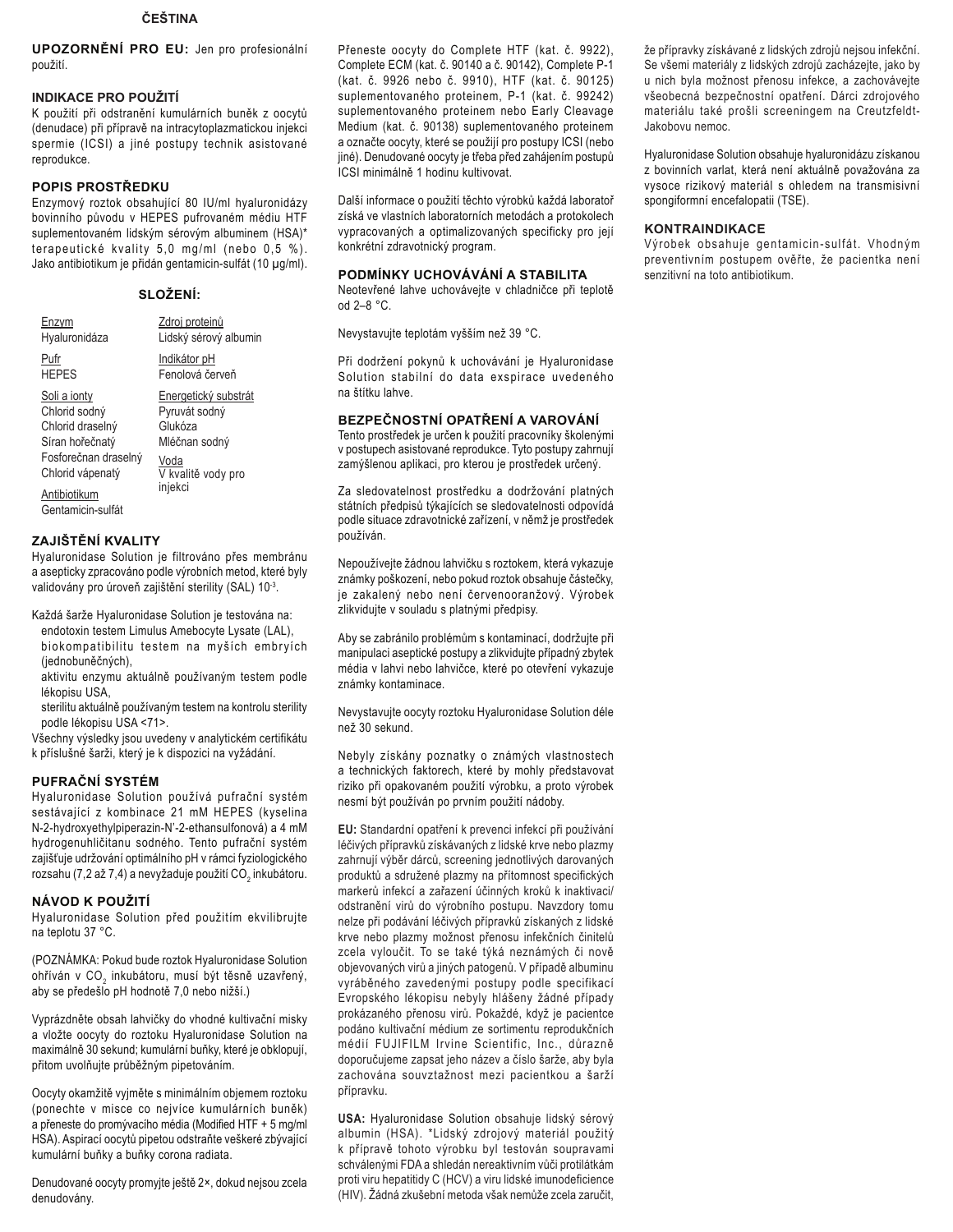### **REGEL FOR EU:** Kun til professionel brug.

#### **INDIKATIONER FOR ANVENDELSE**

Til brug ved fiernelse af cumulusceller omkring humane oocytter (denudering) under forberedelse til ICSI eller andre ART-procedurer.

## **BESKRIVELSE AF PRODUKTET**

En enzymatisk opløsning indholdende 80 IU/ml bovint deriveret hyaluronidase i et HEPES-bufferet HTF-medium tilsat 5,0 mg/ml (eller 0,5 %) humant serumalbumin (HSA)\* af behandlingsmæssig kvalitet. Gentamicinsulfat (10 μg/ ml) er inkluderet som antibiotikum.

#### **SAMMENSÆTNING:**

| Enzvm            | Proteinkilde        |
|------------------|---------------------|
| Hyaluronidase    | Humant serumalbumin |
| Buffer           | pH-indikator        |
| <b>HEPES</b>     | Rød fenol           |
| Salte og ioner   | Energisubstrat      |
| Natriumklorid    | Natriumpyruvat      |
| Kaliumklorid     | Glukose             |
| Magnesiumsulfat  | Natriumlaktat       |
| Kaliumfosfat     | Vand                |
| Kalciumklorid    | Af kvalitet til     |
| Antibiotikum     | injektionsvæske     |
| Gentamicinsulfat |                     |

#### **KVALITETSSIKRING**

Hyaluronidase Solution er membranfiltreret og aseptisk fremstillet iht. procedurer, som er blevet valideret og opfylder et sterilitetssikringsniveau (SAL) på 10-3.

Hvert parti Hyaluronidase Solution testes for:

Endotoxin med Limulus Amebocyte Lysate-metoden (LAL)

Biokompatibilitet ved analyse af museembryo (éncellet) Enzymatisk aktivitet med den aktuelle USP-test Sterilitet med den aktuelle United States Pharmacopeiatest (USP) <71>

Alle resultater rapporteres på et partispecifikt analysecertifikat (Certificate of Analysis), som kan fås efter anmodning.

#### **BUFFERSYSTEM**

Hyaluronidase Solution bruger et buffersystem bestående af en kombination af 21 mM HEPES (N-2-hydroxyethylpiperazin-N'-2-ethansulfonsyre) og 4 mM natriumbikarbonat. Dette buffersystem giver optimal vedligeholdelse af pH-værdien for det fysiologiske område (7,2-7,4) og kræver ikke brug af en CO<sub>2</sub>-inkubator.

#### **BRUGSANVISNING**

Præ-ækvilibrer Hyaluronidase Solution til 37 °C inden brug.

(BEMÆRK: Låget på Hyaluronidase Solution skal sidde tæt til, hvis den skal varmes i en CO<sub>2</sub>-inkubator for at undgå pH-værdier på 7,0 eller derunder).

Dispenser indholdet af hætteglasset over i en passende dyrkningsskål, og anbring oocytterne i Hyaluronidase Solution i maks. 30 sekunder, mens de omgivende cumulusceller fjernes vha. kontinuerlig pipettering.

Fjern straks oocytterne med en minimal volumen opløsning (og efterlad så meget cumulus som muligt), og overfør dem til vaskemediet (Modified HTF + 5 mg/ml HSA). Aspirer oocytterne med en pipette for at fjerne eventuelle resterende cumulus- og koronaceller.

Vask de denuderede oocytter 2 gange mere, indtil de er fuldstændigt denuderede.

Overfør oocytterne til Complete HTF (katalognr. 9922), Complete ECM (katalognr. 90140 og 90142), Complete P-1 (katalognr. 9926 eller 9910), HTF (katalognr. 90125) suppleret med protein, P-1 (katalognr. 99242) suppleret med protein eller Early Cleavage Medium (katalognr. 90138) suppleret med protein, og identificer

hvilke oocytter, der skal anvendes til intracytoplasmatisk sperminjektion (ICSI) (eller andre) procedurer. Denuderede oocytter skal dyrkes i mindst 1 time inden påbegyndelse af intracytoplasmatisk sperminjektion (ICSI).

For yderligere oplysninger om brug af disse produkter skal hvert laboratorium følge sine egne procedurer og protokoller, som er blevet specifikt udviklet og optimeret til laboratoriets eget medicinske program.

#### **ANVISNINGER FOR OPBEVARING OG STABILITET**

Opbevar de uåbnede flasker nedkølet ved 2-8 °C.

Må ikke udsættes for temperaturer over 39 °C.

Hyaluronidase Solution er stabilt indtil udløbsdatoen på flaskeetiketten ved opbevaring som anvist.

#### **FORHOLDSREGLER OG ADVARSLER**

Dette produkt er beregnet til brug af personale, der er uddannet i assisteret reproduktionsprocedurer. Disse procedurer inkluderer den anvendelse, som produktet er beregnet til.

Den institution, som bruger produktet, er ansvarlig for at opretholde sporbarheden af produktet og skal, hvor det er muligt, overholde gældende, nationale bestemmelser for sporbarhed.

Anvend ikke hætteglas med opløsning, som viser tegn på beskadigelse eller partikler, er uklar eller ikke er rødligt orange. Bortskaf produktet iht. gældende forskrifter.

Undgå problemer med kontamination ved at bruge aseptiske teknikker, og bortskaf eventuelt overskydende medium, der viser tegn på kontamination efter åbning.

Oocytter må ikke udsættes for Hyaluronidase Solution i mere end 30 sekunder.

Information om kendte egenskaber og tekniske faktorer, der kan udgøre en risiko, hvis produktet genanvendes, er ikke identificeret. Derfor må produktet ikke bruges efter den første brug af beholderen.

**EU:** Standardforanstaltninger til forebyggelse af infektioner, der skyldes brug af lægemidler forberedt af humant blod eller plasma, inkluderer udvælgelse af donorer, screening af individuelle donationer og plasmapools for specifikke infektionsmarkører og inklusion af effektive fremstillingsprocedurer mhp. inaktivering/fjernelse af vira. På trods af dette kan risikoen for overførsel af smittefarlige stoffer ikke helt udelukkes ved administration af lægemidler, der er fremstillet af humant blod eller plasma. Dette gælder også for ukendte eller nye vira og andre patogener. Der foreligger ingen rapporter om dokumenterede virusoverførsler med albumin fremstillet ifølge specifikationerne i Den Europæiske Farmakopé ved hjælp af etablerede processer. Det anbefales kraftigt at registrere produktets navn og batchnummer, hver gang der administreres et dyrkningsmedium fra reproduktionsmiddelprodukter fra FUJIFILM Irvine Scientific, Inc. til en patient. Herved opretholdes tilknytningen mellem patienten og produktbatchen.

**USA:** Hyaluronidase Solution indeholder humant serumalbumin (HSA). \*Humant kildemateriale, som er anvendt til fremstilling af dette produkt, er blevet testet med analysesæt, der er licenseret af FDA (fødevare- og lægemiddelstyrelsen i USA) og fundet ikke-reaktivt over for antistoffer mod hepatitis C (HCV) og antistoffer mod human immundefektvirus (HIV). Ingen testmetode kan imidlertid helt garantere, at produkter, som er afledt af humant kildemateriale, ikke er smittefarlige. Håndter alt humant kildemateriale som værende smittefarligt, og overhold de universelle forsigtighedsregler. Donorerne af kildematerialet er også blevet screenet for Creutzfeldt-Jakobs sygdom (CJD).

Hyaluronidase Solution indeholder hyaluronidase, der er deriveret fra bovine testikler, der i øjeblikket ikke identificeres som højrisikomateriale med hensyn til Transmittable Spongiform Encephalopathies (TSE) (kogalskab).

## **KONTRAINDIKATION**

Dette produkt indeholder gentamicinsulfat. Passende forholdsregler skal overholdes for at sikre, at patienten ikke er sensibiliseret mod dette antibiotikum.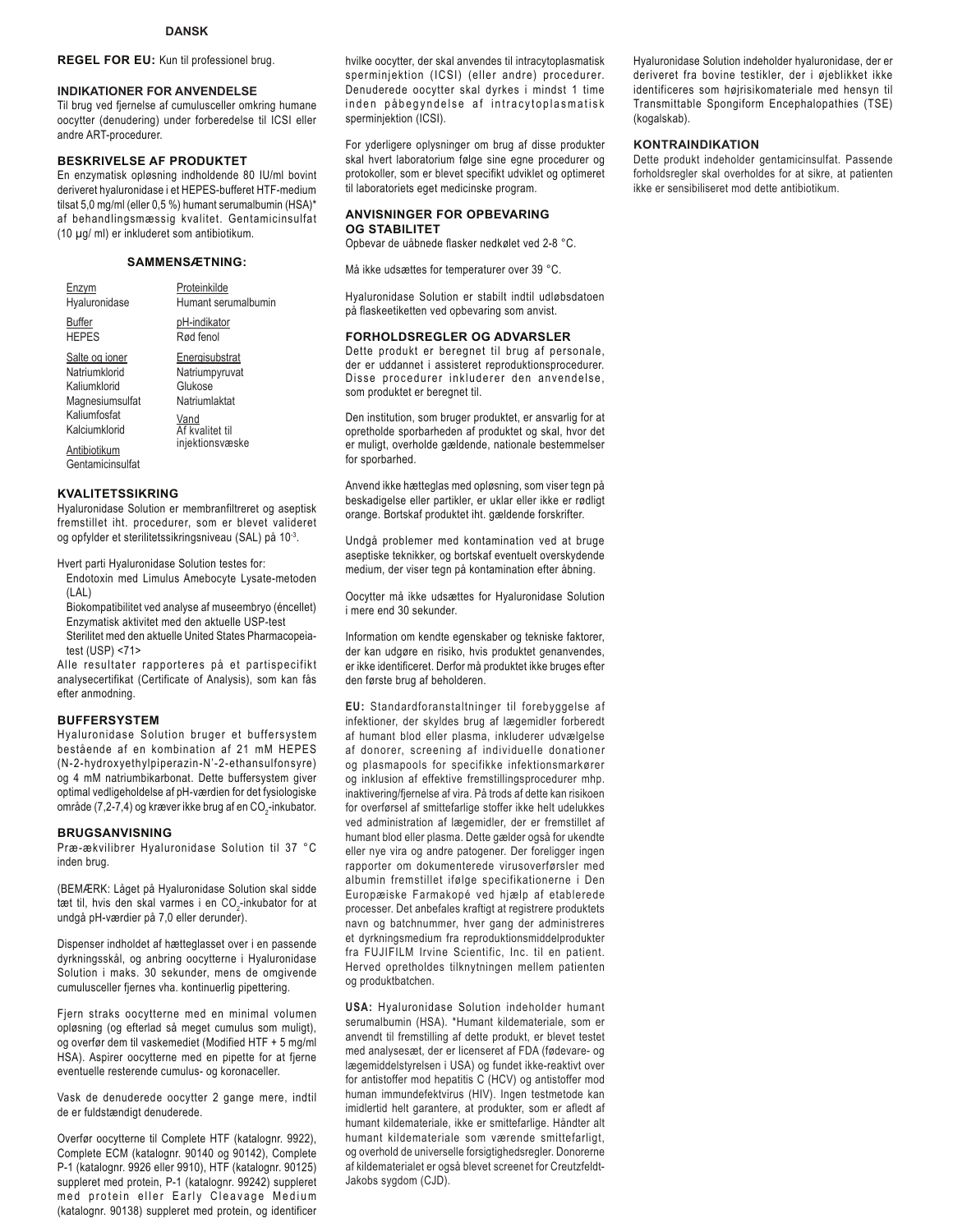### **EU-VAROITUS:** Vain ammattikäyttöön

#### **KÄYTTÖAIHE**

Käyttöön ihmisen oosyyttejä ympäröivien kumulussolujen poistamiseen (paljastaminen) mikrohedelmöitystä tai muita avusteisten lisääntymismenetelmien toimenpiteitä valmisteltaessa.

## **VÄLINEEN KUVAUS**

Entsymaattinen liuos, joka sisältää 80 IU/ml naudasta peräisin olevaa hyaluronidaasia HEPES-puskuroidussa HTF-liuoksessa, jota on täydennetty terapialaatuisella ihmisen seerumialbumiinilla (HSA)\* pitoisuuteen 5,0 mg/ml (tai 0,5 %). Liuos sisältää antibioottina gentamysiinisulfaattia (10 μg/ml).

## **KOOSTUMUS:**

| Entsyymi                                                                                                                     | Proteiinin lähde                                                                                                                        |
|------------------------------------------------------------------------------------------------------------------------------|-----------------------------------------------------------------------------------------------------------------------------------------|
| hyaluronidaasi                                                                                                               | ihmisen seerumialbumiini                                                                                                                |
| Puskuri                                                                                                                      | pH-indikaattori                                                                                                                         |
| <b>HEPES</b>                                                                                                                 | fenolipuna                                                                                                                              |
| Suolat ja ionit<br>natriumkloridi<br>kaliumkloridi<br>magnesiumsulfaatti<br>kaliumfosfaatti<br>kalsiumkloridi<br>Antibiootti | Energiasubstraatti<br>natriumpyruvaatti<br>glukoosi<br>natriumlaktaatti<br>Vesi<br>injektionesteisiin<br>tarkoitetun veden<br>laatuinen |
| gentamysiinisulfaatti                                                                                                        |                                                                                                                                         |

### **LAADUNVARMENNUS**

Hyaluronidase Solution on kalvosuodatettu ja aseptisesti käsitelty valmistusmenetelmillä, jotka on validoitu vastaamaan steriiliystasoa SAL 10-3.

Jokainen Hyaluronidase Solution -erä testataan seuraavilla testeillä:

- endotoksiini Limulus Amebocyte Lysate (LAL) -menetelmällä
- biologinen yhteensopivuus hiiren alkiomäärityksellä (yksisoluinen)
- entsymaattinen aktiivisuus nykyisellä USP-testillä

steriiliys nykyisellä USP-steriiliystestillä <71>.

Kaikki koetulokset ilmoitetaan eräkohtaisesti analyysitodistuksessa, joka on pyynnöstä saatavissa.

### **PUSKURIJÄRJESTELMÄ**

Hyaluronidase Solution -liuoksessa on puskurijärjestelmä, jossa on yhdistettynä 21 mM HEPES-puskuria (N-2-hydroksietyylipiperatsiini-N'-2-etaanisulfonihappoa) ja 4 mM natriumbikarbonaattia. Tämä puskurijärjestelmä tarjoaa optimaalisen pH:n ylläpidon fysiologisissa rajoissa (7,2–7,4) eikä edellytä CO<sub>2</sub>-lämpökaapin käyttöä.

### **KÄYTTÖOHJEET**

Tasapainota Hyaluronidase Solution ennalta 37 °C:seen ennen käyttöä.

(HUOMAUTUS: Jos Hyaluronidase Solution -liuosta lämmitetään CO<sub>2</sub>-lämpökaapissa, sen korkin tulee olla tiiviisti suljettu, jotta vältetään pH-tason laskeminen arvoon 7,0 tai sen alle.)

Jaa pullon sisältö asianmukaiseen viljelymaljaan ja aseta oosyytit Hyaluronidase Solution -liuokseen enintään 30 sekunniksi, samalla kun poistat ympäröiviä kumulussoluja jatkuvalla pipetoinnilla.

Poista oosyytit heti pienimmässä mahdollisessa liuostilavuudessa (jättäen pois niin paljon kumulusta kuin mahdollista) ja siirrä pesuliuokseen (Modified HTF + 5 mg/ml HSA). Aspiroi oosyyttejä pipetillä mahdollisesti jäljelle jääneiden kumulus- ja sädekehäsolujen poistamiseksi.

Siirrä oosyytit Complete HTF -liuokseen (luettelonro 9922), Complete ECM -liuokseen (luettelonro 90140 ja 90142), Complete P-1 -liuokseen (luettelonro 9926 tai 9910), HTF-liuokseen (luettelonro 90125), joka on täydennetty proteiinilla, P-1-liuokseen (luettelonro 99242), jota on täydennetty proteiinilla, tai Early Cleavage Medium -liuokseen (luettelonro 90138), jota on täydennetty proteiinilla. Tunnista, mitä oosyyttejä tullaan käyttämään mikrohedelmöitykseen (tai muihin menetelmiin). Paljastettuja oosyyttejä on viljeltävä vähintään 1 tunnin ajan ennen mikrohedelmöityksen aloittamista.

Kunkin laboratorion tulee katsoa lisäohjeet näiden tuotteiden käyttöä varten omista laboratoriokäytäntöja protokollaohjeistaan, jotka on kehitetty ja optimoitu nimenomaan laboratorion omaa terveydenhuoltoohjelmaa varten.

## **SÄILYTYSOHJEET JA STABIILIUS**

Säilytä avaamattomat pullot jääkaapissa 2-8 °C:ssa.

Ei saa altistaa yli 39 °C:n lämpötiloille.

Hyaluronidase Solution -liuos on stabiilia pullon etikettiin merkittyyn viimeiseen käyttöpäivään saakka, kun liuosta säilytetään ohjeiden mukaan.

#### **VAROTOIMET JA VAROITUKSET**

Tämä väline on tarkoitettu avusteisiin lisääntymismenetelmiin koulutetun henkilöstön käyttöön. Näihin menetelmiin kuuluu välineen käyttöaiheen mukainen tarkoitettu käyttö.

Tämän välineen käyttäjälaitoksen vastuulla on säilyttää tuotteen jäljitettävyys, ja laitoksen on noudatettava jäljitettävyyttä koskevia asianmukaisia kansallisia säännöksiä.

Älä käytä mitään liuospulloa, jos pullossa näkyy vaurion merkkejä, jos liuoksessa on hiukkasia tai se on sameaa tai se ei ole väriltään oranssinpunaista. Hävitä tuote sovellettavien säännösten mukaisesti.

Käsittelyssä on käytettävä aseptista tekniikkaa kontaminaatio-ongelmien välttämiseksi. Kaikki pulloon jäänyt ylimääräinen liuos on hävitettävä toimenpiteen päätyttyä.

Älä altista oosyyttejä Hyaluronidase Solution -liuokselle yli 30 sekunnin ajaksi.

Tietoja tunnetuista ominaisuuksista ja teknisistä tekijöistä. jotka voisivat aiheuttaa riskejä, jos tuotetta käytettäisiin toistamiseen, ei ole yksilöity; tästä syystä tuotetta ei saa käyttää säiliön ensimmäisen käyttökerran jälkeen.

EU: Ihmisen verestä tai plasmasta valmistettujen lääkinnällisten tuotteiden käytöstä johtuvien infektioiden torjunnan vakiomenetelmiä ovat luovuttajien valinta, yksittäisten luovutusten ja plasmapoolien seulonta spesifisten infektiomerkkiaineiden suhteen ja tehokkaiden valmistusvaiheiden käyttäminen virusten inaktivointia tai poistoa varten. Tästä huolimatta ihmisen verestä tai plasmasta valmistettuja lääkevalmisteita käytettäessä ei voida kokonaan sulkea pois tartunnanaiheuttajien siirtymisen mahdollisuutta. Tämä koskee myös tuntemattomia tai kehittyviä viruksia ja muita patogeenejä. Mitään ilmoituksia todetuista virustartunnoista ei ole saatu Euroopan farmakopeamääritysten mukaisesti vakiintuneilla menetelmillä valmistettuun albumiiniin liittyen. On erittäin suositeltavaa, että aina kun FUJIFILM Irvine Scientific, Inc. -yhtiön lisääntymismenetelmiin tarkoitettuja viljelyliuoksia annetaan potilaalle, tuotteen nimi ja eränumero kirjataan, jotta yhteys potilaan ja tuoteerän välillä säilyy.

**USA:** Hyaluronidase Solution sisältää ihmisen seerumialbumiinia (HSA). \*Tämän tuotteen valmistuksessa käytetyn ihmisperäisen aineen on FDA:n lisensioimilla testipakkauksilla todettu olevan eireaktiivista hepatiitti C -viruksen (HCV) vasta-aineille ja ihmisen immuunikatoviruksen (HIV) vasta-aineille. Mikään testausmenetelmä ei kuitenkaan tarjoa täydellistä varmuutta siitä, että ihmisperäiset tuotteet eivät aiheuta tartuntaa. Käsittele kaikkea ihmisperäistä materiaalia yleisiä varotoimenpiteitä käyttäen, ikään kuin se voisi aiheuttaa infektion. Lähdeaineiden luovuttajat on seulottu myös CJD:n suhteen.

Hyaluronidase Solution sisältää naudan kiveksestä peräisin olevaa hyaluronidaasia, jota ei ole tällä hetkellä tunnistettu korkean riskin materiaaliksi tarttuvien spongiformisten enkefalopatioiden (TSE) suhteen.

#### **VASTA-AIHE**

Tuote sisältää gentamysiinisulfaattia. Tarkoituksenmukaisia varokeinoja tulee käyttää sen varmistamiseksi, ettei potilas ole herkistynyt kyseiselle antibiootille.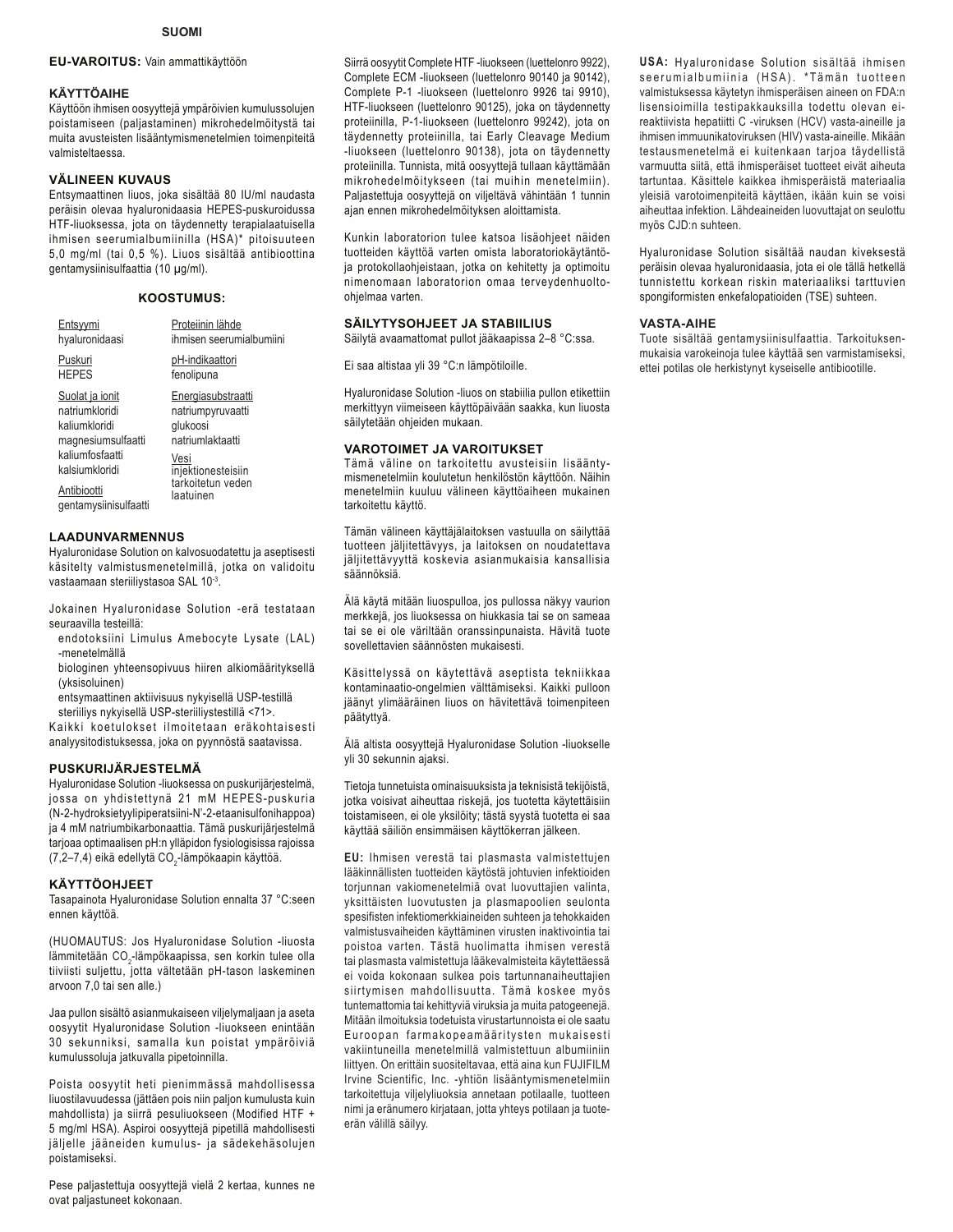#### ES BRĪDINĀJUMS: tikai profesionālai lietošanai.

## LIETOŠANAS INDIKĀCIJA

Cumulus šūnu, kas aptver cilvēka oocītus, atdalīšanai (denudācijai), gatavojoties ICSI vai citām mākslīgās apaugļošanas (assisted reproductive technologies - ART) procedūrām.

## **IERICES APRAKSTS**

Enzīmu šķīdums, kas satur 80 SV/ml no liellopiem iegūtas hialuronidāzes, ar HEPES buferētā HTF barotnē, kam pievienots terapeitiskās kategorijas cilvēka seruma albumīns (Human Serum Albumin - HSA)\* 5,0 mg/ml (jeb 0,5 %). Kā antibiotika ir pievienots gentamicīna sulfāts  $(10 \mu g/ml)$ .

### **SASTĀVS**

| Enzīmi                                                                                                    | Proteīnu avots                                                                       |
|-----------------------------------------------------------------------------------------------------------|--------------------------------------------------------------------------------------|
| Hialuronidāze                                                                                             | Cilvēka seruma albumīns                                                              |
| Buferškīdums                                                                                              | pH indikators                                                                        |
| <b>HEPES</b>                                                                                              | Fenolsarkanais                                                                       |
| Sāli un joni<br>Nātrija hlorīds<br>Kālija hlorīds<br>Magnija sulfāts<br>Kālija fosfāts<br>Kalcija hlorīds | Enerģijas substrāti<br>Pirovīnogskābes<br>nātrija sāls<br>Glikoze<br>Nātrija laktāts |
| Antibiotikas<br>Gentamicīna sulfāts                                                                       | <b>Udens</b><br>Injekciju ūdens (WFI)<br>kvalitāte                                   |

### KVALITĀTES NODROŠINĀŠANA

"Hvaluronidase Solution" (hialuronidāzes škīdums) ir filtrēts caur membrānu un aseptiski apstrādāts saskaņā ar apstiprinātām ražošanas procedūrām, kas atbilst sterilitātes garantijas līmenim (sterility assurance level -SAL) 10-3.

Katrai "Hyaluronidase Solution" partijai tiek pārbaudīts tālāk norādītais.

- Endotoksīni ar Limulus amebocīta lizāta (LAL) metodi. Bioloģiskā saderība - ar peles embrija pārbaudi (vienšūnas)
- Enzīmu aktivitāte ar pašreizējo ASV Farmakopejas (USP) testu.
- Sterilitāte ar pašreizējo ASV Farmakopejas (USP) sterilitātes testu <71>

Visi rezultāti tiek ziņoti katrai partijai īpašā analīzes sertifikātā, kas ir pieejams pēc pieprasījuma.

#### **BUFERSISTEMA**

"Hyaluronidase Solution" tiek izmantota bufersistēma, ko veido 21 mM HEPES (N-2-hidroksietilpiperazīn-N'-2etānsulfonskābe) kombinācijā ar 4 mM nātrija bikarbonāta. Šī bufersistēma nodrošina optimālu pH līmeņa saglabāšanu fizioloģiskajām robežām atbilstošā diapazonā (no 7,2 līdz 7,4), un tai nav nepieciešama CO<sub>2</sub> inkuhatora izmantošana

#### LIETOŠANAS NORĀDĪJUMI

"Hyaluronidase Solution" pirms lietošanas līdzsvarojiet līdz 37 °C.

(PIEZĪME: lai nepieļautu pH līmeņa 7,0 vai zemāka veidošanos, sildot CO<sub>2</sub> inkubatorā, "Hyaluronidase Solution" traukam jābūt cieši noslēgtam.)

Flakona saturu ievadiet piemērotā kultūras traukā un oocītus ievietojiet "Hyaluronidase Solution" ne ilgāk kā uz 30 sekundēm, vienlaikus ar pipeti nepārtraukti noņemot aptverošās cumulus šūnas.

Nekavējoties atdaliet oocītus kopā ar minimālu daudzumu šķīduma (atmetot tik daudz cumulus šūnu, cik iespējams) un pārnesiet uz skalošanas barotni ("Modified HTF" + 5 mg/ml HSA). Ar pipeti aspirējiet oocītus, lai atdalītu visas atlikušās cumulus un corona šūnas.

Denudētos oocītus skalojiet vēl 2 reizes, līdz denudācija ir pilnīga.

Oocītus pārnesiet uz "Complete HTF" (kat. Nr. 9922), "Complete ECM" (kat. Nr. 90140 un Nr. 90142), "Complete P-1" (kat. Nr. 9926 vai Nr. 9910), HTF (kat. Nr. 90125) ar pievienotu proteīnu, P-1 (kat. Nr. 99242) ar pievienotu proteīnu vai "Early Cleavage Medium" (kat. Nr. 90138) ar pievienotu proteīnu un nosakiet, kurus oocītus izmantos ICSI (vai citām) procedūrām. Denudētie oocīti jākultivē vismaz 1 stundu pirms ICSI procedūru sākšanas.

Papildu informācija par šo produktu lietošanu meklējama katras laboratorijas procedūru aprakstos un protokolos, kas īpaši izstrādāti un optimizēti individuālajai medicīniskajai programmai.

#### GLABĀŠANAS NORĀDĪJUMI **UN STABILITĀTE**

Neatvērtas pudeles glabāt atdzesētas 2-8 °C temperatūrā.

Nepaklaut par 39 °C augstākas temperatūras iedarbībai.

Ja glabā atbilstīgi norādījumiem, "Hyaluronidase Solution" ir stabils līdz derīguma terminam, kas norādīts pudeles etiketē.

### PIESARDZĪBAS PASĀKUMI UN BRĪDINĀJUMI

Šī ierīce ir paredzēta lietošanai darbiniekiem, kas apguvuši ar palīglīdzekļiem veicamas reproduktīvās procedūras. Šīs procedūras ietver norādīto izmantošanu, kurai šī ierīce ir paredzēta.

Par produkta izsekojamības uzturēšanu atbild šīs ierīces lietotāja iestāde, kurai jāievēro valsts noteikumi par izsekojamību, ja tādi ir.

Nelietot nevienu šķīduma flakonu, kurā redzamas bojājuma pazīmes, daļiņas, duļķainums vai kura saturs nav sārti oranžā krāsā. Produktu likvidēt saskaņā ar spēkā esošajiem noteikumiem.

Lai izvairītos no piesārņojuma radītām problēmām, rīkojieties aseptiskā veidā un pēc procedūras pabeigšanas likvidējiet pudelē vai flakonā pārpalikušo barotni.

Nepakļaut oocītus "Hyaluronidase Solution" iedarbībai ilgāk par 30 sekundēm.

Informācija par zināmajām īpašībām un tehniskajām īpatnībām, kas, produktu lietojot atkārtoti, varētu radīt risku, nav noteikta, tāpēc produktu nedrīkst lietot pēc trauka pirmās lietošanas reizes.

ES: standarta pasākumi, lai novērstu infekcijas, ko izraisa no cilvēka asinīm vai plazmas izgatavoti medikamenti, ir donoru atlase, atsevišķu donoru materiālu un plazmas fondu skrīnings, lai noteiktu konkrētus infekcijas marķierus, un efektīvas ražošanas procesā iekļautas darbības, lai inaktivētu/atdalītu vīrusus. Neraugoties uz to, ievadot no cilvēka asinīm vai plazmas pagatavotus medikamentus, nevar pilnībā izslēgt infekciozu vielu pārnešanas iespēju. Tas attiecas arī uz nezināmiem vai jaunatklātiem vīrusiem un citiem patogēniem. Nav zinots par pierādītiem vīrusu pārnešanas gadījumiem, lietojot albumīnu, kas izgatavots ar vispāratzītiem panēmieniem saskaņā ar Eiropas Farmakopejas specifikācijām. Katru reizi, pacientam ievadot "FUJIFILM Irvine Scientific, Inc." reproduktīvām procedūrām paredzēto barotņu produktus, stingri ieteicams pierakstīt produkta nosaukumu un sērijas numuru, lai saglabātu saikni starp pacientu un produkta sēriju.

ASV: "Hyaluronidase Solution" satur cilvēka seruma albumīnu (HSA). \*Cilvēka izcelsmes materiāls, kas izmantots šā produkta izgatavošanā, ir pārbaudīts ar FDA apstiprinātiem komplektiem, un konstatēts, ka tas nereaģē ar antivielām pret C hepatītu (HCV) un antivielām pret cilvēka imūndeficīta vīrusu (HIV). Tomēr neviena pārbaudes metode pilnībā negarantē, ka no cilvēka izejmateriāla iegūti produkti nav infekciozi. Ar visiem cilvēka izcelsmes materiāliem rīkojieties tā, it kā tie spētu pārnest infekciju, ievērojot vispārējus piesardzības pasākumus. Izmantojamā materiāla donori tikuši pārbaudīti arī attiecībā uz KJS.

"Hyaluronidase Solution" satur no liellopa sēkliniekiem iegūtu hialuronidāzi, kas pašlaik nav uzskatāms par augsta riska materiālu attiecībā uz transmisīvo sūkļveida encefalopātiju (TSE).

### **KONTRINDIKĀCIJAS**

Produkts satur gentamicīna sulfātu. Lai izvairītos no paaugstinātas pacienta jutības pret šo antibiotiku, jāveic atbilstoši piesardzības pasākumi.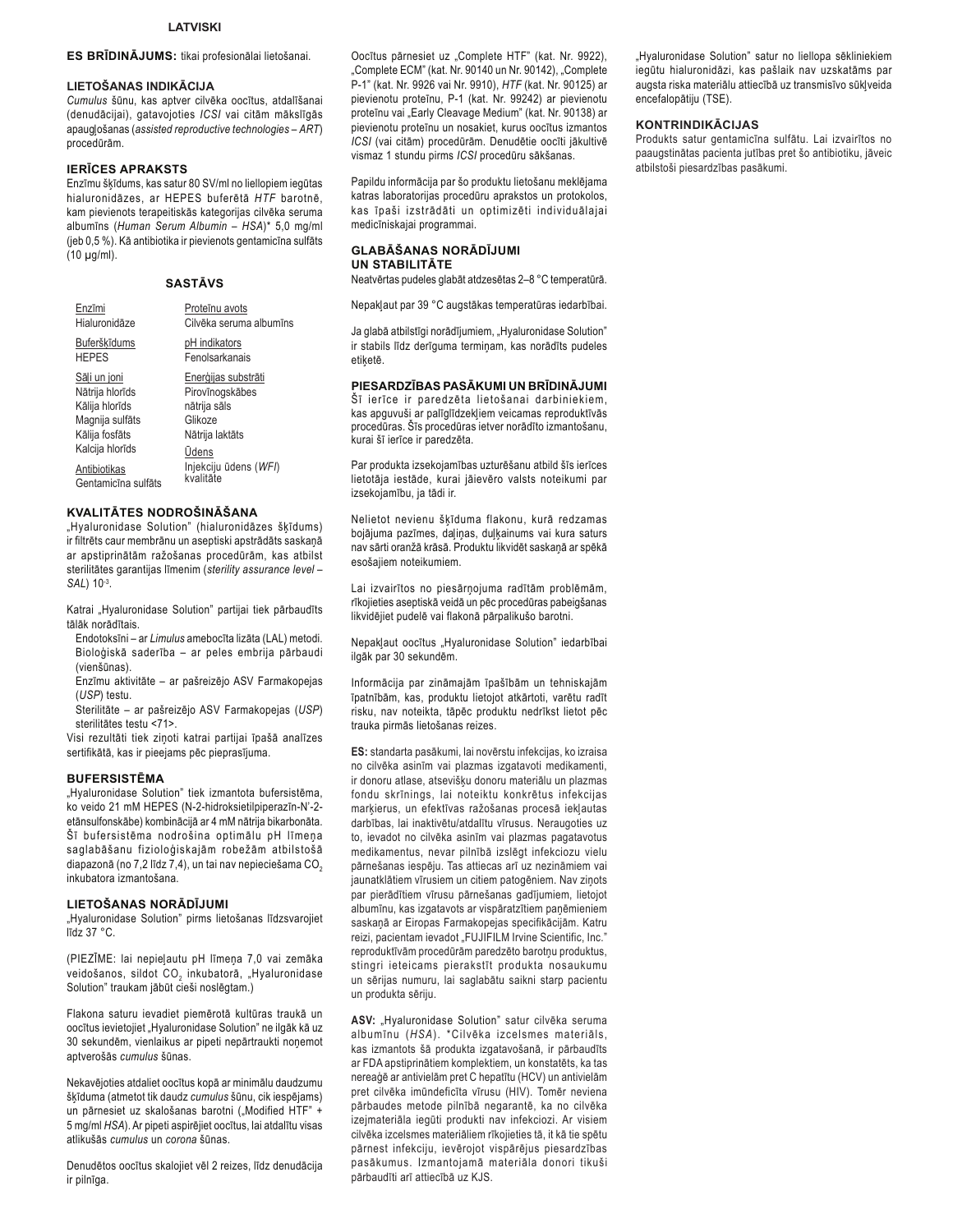## **NEDERLANDS**

**WAARSCHUWING (EU):** Alleen voor professioneel gebruik.

#### **INDICATIE VOOR GEBRUIK**

Voor het verwijderen van cumuluscellen rondom menselijke oöcyten (denudatie) als voorbereiding op ICSI of andere procedures met geassisteerde voortplantingstechnologieën.

## **BESCHRIJVING VAN HET HULPMIDDEL**

Een enzymatische oplossing met 80 IE/ml van runderen afgeleid hyaluronidase in een HEPES gebufferd HTF medium aangevuld met  $5,0$  mg/ml (of  $0,5\%$ ) menselijk serumalbumine (HSA)\* van therapeutische kwaliteit. Gentamicinesulfaat (10 μg/ml) is inbegrepen als een antibioticum.

## **SAMENSTELLING:**

| Enzvm              | Eiwitbron               |
|--------------------|-------------------------|
| Hyaluronidase      | Menselijk serumalbumine |
| <b>Buffer</b>      | pH-indicator            |
| <b>HEPES</b>       | Fenolrood               |
| Zouten en ionen    | Energiesubstraat        |
| Natriumchloride    | Natriumpyruvaat         |
| Kaliumchloride     | Glucose                 |
| Magnesiumsulfaat   | Natriumlactaat          |
| Kaliumfosfaat      | Water                   |
| Calciumchloride    | Farmaceutisch           |
| Antibioticum       | kwaliteitswater (WFI)   |
| Gentamicinesulfaat |                         |

## **KWALITEITSBORGING**

Hyaluronidase Solution is membraangefilterd en op aseptische wijze verwerkt volgens productieprocedures die zijn gevalideerd voor een Sterility Assurance Level (SAL) van 10-3.

Elke partij Hyaluronidase Solution is getest op:

- Endotoxine middels de Limulus Amebocyte Lysate (LAL)-methode
- Biocompatibiliteit middels muisembryoassay (eencellig) Enzymatische activiteit middels de huidige Amerikaanse Farmacopee (USP) test
- Steriliteit middels de huidige Amerikaanse Farmacopee (USP) steriliteitstest <71>

Alle resultaten worden gerapporteerd op een partijspecifiek analysecertificaat dat op verzoek beschikbaar is.

## **BUFFERSYSTEEM**

Hyaluronidase Solution bevat een buffersysteem bestaande uit een combinatie van 21 mM HEPES (N-2 hydroxyethylpiperazine-N'-2-ethaansulfonzuur) en 4 mM natriumbicarbonaat. Dit buffersysteem biedt optimaal pH-behoud binnen het fysiologische bereik (7,2 tot 7,4) en vereist geen gebruik van een CO<sub>2</sub>-incubator.

#### **GEBRUIKSAANWIJZING**

Preëquilibreer Hyaluronidase Solution vóór gebruik tot 37 °C.

(NB: Hyaluronidase Solution moet goed met een dop worden afgesloten als het wordt opgewarmd in een CO<sub>2</sub>-incubator, om een pH-waarde van 7,0 of lager te vermijden.)

Druppel de inhoud van de flacon in een geschikte petrischaal en plaats de oöcyten gedurende maximaal 30 seconden in de Hyaluronidase Solution terwijl u de omringende cumuluscellen d.m.v. continu pipetteren verwijdert.

Verwijder de oöcyten onmiddellijk met een minimale hoeveelheid oplossing (laat zoveel mogelijk cumulus achter) en breng dit over naar het spoelmedium (Modified HTF + 5 mg/ml HSA). Aspireer de oöcyten met een pipet om eventueel resterende cumulusen coronacellen te verwijderen.

Spoel de gedenudeerde oöcyten nog tweemaal tot zij volledig gedenudeerd zijn.

Breng de oöcyten over naar Complete HTF (catalogusnr. 9922), Complete ECM (catalogusnr. 90140 en 90142), Complete P-1 (catalogusnr. 9926 of 9910), HTF (catalogusnr. 90125) aangevuld met eiwitten, P-1 (catalogusnr. 99242) aangevuld met eiwitten of Early Cleavage Medium (catalogusnr. 90138) aangevuld met eiwitten en bepaal welke oöcyten zullen worden gebruikt voor ICSI- (of andere) procedures. Gedenudeerde oöcyten moeten vóór het begin van de ICSI-procedures minimaal één uur op kweek worden gezet.

Voor aanvullende informatie over het gebruik van deze producten dienen alle laboratoria hun eigen laboratoriumprocedures en -protocollen te raadplegen die speciaal zijn ontwikkeld en geoptimaliseerd voor uw individueel medisch programma.

### **BEWAARINSTRUCTIES EN STABILITEIT**

Bewaar de ongeopende flessen gekoeld bij 2 °C tot 8 °C.

Niet blootstellen aan temperaturen boven de 39 °C.

Hyaluronidase Solution is stabiel tot de houdbaarheidsdatum op het etiket van de fles, mits het product volgens de instructies wordt bewaard.

#### **VOORZORGSMAATREGELEN EN WAARSCHUWINGEN**

Dit hulpmiddel is bedoeld voor gebruik door personeel dat opgeleid is in geassisteerde voortplantingsprocedures. Tot deze procedures behoort het gebruik waarvoor dit hulpmiddel bedoeld is.

De instelling waarin dit hulpmiddel wordt gebruikt, is verantwoordelijk voor het behoud van de traceerbaarheid van het product en moet, waar van toepassing, voldoen aan de nationale voorschriften met betrekking tot traceerbaarheid.

Gebruik geen beschadigde flacons of flacons met oplossing die (vaste) deeltjes bevat, troebel is of niet roodachtig oranje van kleur is. Voer het product af volgens de geldende voorschriften.

Gebruik aseptische technieken om besmettingsproblemen te voorkomen en voer extra medium dat na openen tekenen van besmetting vertoont af.

Stel oöcyten niet langer dan 30 seconden bloot aan de Hyaluronidase Solution.

Er is geen informatie vermeld over bekende eigenschappen en technische factoren die bij hergebruik van het product een risico kunnen opleveren. Om die reden mag het product na het eerste gebruik van de verpakking niet worden hergebruikt.

**EU:** Tot de standaardmaatregelen ter voorkoming van infecties als gevolg van het gebruik van geneesmiddelen bereid uit menselijk bloed of plasma behoren donorselectie, screening van individuele donaties en plasmapools op specifieke markers van infectie en het inbouwen van doeltreffende productiemethoden voor het inactiveren/verwijderen van virussen. Desondanks kan bij toediening van geneesmiddelen bereid uit menselijk bloed of plasma de kans op overdracht van infectieuze agentia niet volledig worden uitgesloten. Dit geldt ook voor onbekende of toekomstige virussen en andere pathogenen. Er zijn geen gevallen gemeld van bewezen virusoverdracht met albumine die bereid is naar Europese Farmacopee-specificaties volgens vastgelegde processen. U wordt dringend aangeraden om telkens wanneer een patiënt kweekmedia voor voortplantingsprocedures van FUJIFILM Irvine Scientific, Inc. krijgt toegediend de naam en het partijnummer van het product te noteren, zodat er een link blijft bestaan tussen de patiënt en de productpartij.

VS: Hyaluronidase Solution bevat menselijk serumalbumine (HSA). \*Menselijk bronmateriaal dat wordt gebruikt bij de vervaardiging van dit product is getest met door de Amerikaanse Inspectiedienst voor Voedings- en Geneesmiddelen (FDA) goedgekeurde kits. Daaruit is gebleken dat het niet reageert op de antistoffen voor hepatitis C (HCV) en antistoffen voor het menselijk immunodeficiëntievirus (hiv). Geen enkele testmethode biedt echter volledige zekerheid dat producten afkomstig van menselijke bronnen niet besmettelijk zijn. Ga met al het menselijk bronmateriaal om alsof het infecties kan overdragen en neem universele voorzorgsmaatregelen. Donors van het bronmateriaal zijn tevens gescreend op de ziekte van Creutzfeldt-Jakob (CJD).

Hyaluronidase Solution bevat hyaluronidase afkomstig uit rundertestes dat momenteel niet wordt beschouwd als zeer risicovol materiaal wat betreft overdraagbare spongiforme encefalopathieën (TSE).

#### **CONTRA-INDICATIE**

Het product bevat gentamicinesulfaat. Passende voorzorgsmaatregelen dienen te worden genomen om er zeker van te zijn dat de patiënt niet gevoelig is voor dit antibioticum.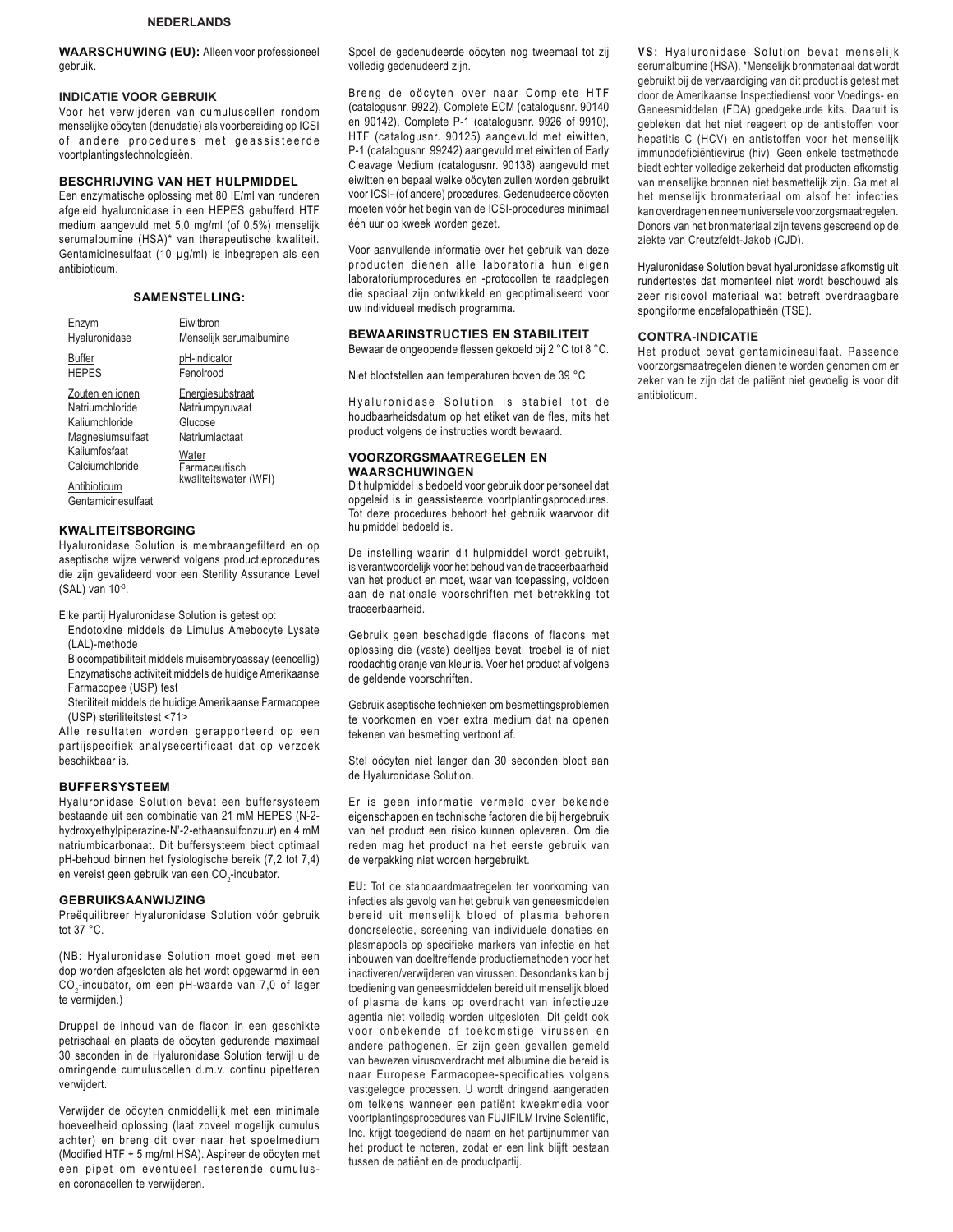## **UWAGA OBOWIĄZUJĄCA W UE: Wyłącznie** do użytku profesjonalnego

#### **PRZEZNACZENIE**

Do usuwania komórek wzgórka otaczających ludzkie oocyty (denudacja) podczas przygotowania do techniki ICSI lub innych procedur ART.

### **OPIS WYROBU**

Roztwór enzymatyczny zawierający 80 IU/ml hialuronidazy pochodzenia bydlęcego w pożywce HTF zbuforowanej HEPES z dodatkiem albuminy surowicy ludzkiej (HSA)\* o przeznaczeniu terapeutycznym w stężeniu 5,0 mg/ml (lub 0,5%). Roztwór zawiera siarczan gentamycyny (10 µg/ml) jako antybiotyk.

| <b>SKŁAD:</b> |  |
|---------------|--|
|---------------|--|

| Enzym<br>Hialuronidaza             | Źródło białka<br>Albumina surowicy |
|------------------------------------|------------------------------------|
| Bufor                              | ludzkiej                           |
| <b>HFPFS</b>                       | Wskaźnik pH                        |
| Sole i jony                        | Czerwień fenolowa                  |
| Chlorek sodu                       | Substrat energetyczny              |
| Chlorek potasu                     | Pirogronian sodu                   |
| Siarczan magnezu                   | Glukoza                            |
| Fosforan potasu                    | Mleczan sodu                       |
| Chlorek wapnia                     | Woda                               |
| Antybiotyk<br>Siarczan gentamycyny | Woda o jakości WFI                 |

### **ZAPEWNIANIE JAKOŚCI**

Roztwór Hyaluronidase Solution jest filtrowany membranowo i przetwarzany aseptycznie zgodnie z procedurami wytwarzania, które zostały zweryfikowane w celu osiągnięcia bezpiecznego poziomu zapewniania sterylności (SAL) wynoszącego 10-3.

Każda seria roztworu Hyaluronidase Solution jest testowana pod katem:

- Endotoksyn metodą Limulus Amebocyte Lysate (LAL) Zgodności biologicznej w badaniu na zarodku mysim (jednokomórkowym)
- Aktywności enzymatycznej, zgodnie z najnowszym badaniem wg Farmakopei Amerykańskiej (USP)

Sterylności, zgodnie z najnowszym badaniem sterylności wg Farmakopei Amerykańskiej (USP) <71> Wszystkie wyniki są notowane na swoistym dla danej serii Świadectwie analizy, które jest dostępne na żądanie.

### **SYSTEM BUFORA**

W roztworze Hyaluronidase Solution wykorzystywany jest system buforowania składający się z połączenia buforu HEPES (kwas N-2-hydroksyetylopiperazyno-N'-2etanosulfonowy) w stężeniu 21 mM i dwuwęglanu sodu w stężeniu 4 mM. Ten system buforowania zapewnia utrzymanie optymalnego pH w zakresie fizjologicznym (od 7,2 do 7,4) i nie wymaga użycia inkubatora z atmosfera CO<sub>2</sub>.

## **INSTRUKCJA UŻYCIA**

Przed użyciem wstępnie zrównoważyć roztwór Hyaluronidase Solution do temperatury 37°C.

(UWAGA: W przypadku ogrzewania roztworu Hyaluronidase Solution w inkubatorze z atmosfera CO<sub>2</sub> pożywka powinna być szczelnie zamknięta, aby uniknąć obniżenia wartości pH do poziomu 7,0 lub niższego).

Rozdzielić zawartość fiolki do odpowiedniego naczynia hodowlanego i umieścić oocyty w roztworze Hyaluronidase Solution na nie dłużej niż 30 sekund, równocześnie usuwając otaczające komórki wzgórka poprzez ciągłe pipetowanie.

Niezwłocznie wyjąć oocyty w minimalnej objętości roztworu (pozostawiając w naczyniu możliwe najwięcej komórek wzgórka) i przenieść do pożywki przemywającej (pożywka Modified HTF + HSA w stężeniu 5 mg/ml). Zaaspirować oocyty pipetą, aby usunąć pozostałe komórki wzgórka i komórki wieńca.

Przemyć zdenudowane oocyty jeszcze 2 razy w celu całkowitej denudacji.

Przenieść oocyty do pożywki Complete HTF (nr kat. 9922), Complete ECM (nr kat. 90140 i 90142), Complete P-1 (nr kat. 9926 lub 9910), HTF (nr kat. 90125) z dodatkiem białka, P-1 (nr kat. 99242) z dodatkiem białka lub pożywka Early Cleavage Medium (nr kat. 90138) z dodatkiem białka i określić, które oocyty będą używane w procedurach ICSI (lub innych). Zdenudowane oocyty należy posiać na co najmniej 1 godzinę przed rozpoczęciem procedur ICSI.

Szczegółowe informacje o wykorzystaniu tych produktów należy zweryfikować w wewnętrznych procedurach oraz protokołach laboratorium, które opracowano i zoptymalizowano pod kątem poszczególnych programów medycznych.

## **INSTRUKCJE DOTYCZĄCE** PRZECHOWYWANIA I STABILNOŚCI

Nieotwarte butelki przechowywać w chłodziarce w temperaturze od 2-8°C.

Nie narażać na działanie temperatur wyższych niż 39°C.

Roztwór Hyaluronidase Solution przechowywany zgodnie z wytycznymi zachowuje stabilność do upływu terminu ważności podanego na etykiecie butelki.

## ŚRODKI OSTROŻNOŚCI I OSTRZEŻENIA

Wyrób ten jest przeznaczony do użytku przez personel przeszkolony w procedurach wspomaganego rozrodu. Procedury te obejmują sposób wykorzystania wyrobu zgodnie z jego przeznaczeniem.

Ośrodek użytkownika, w którym stosowany jest ten wyrób, odpowiada za zachowanie identyfikowalności produktu i musi postępować zgodnie z krajowymi przepisami dotyczącymi identyfikowalności, jeśli mają one zastosowanie.

Nie używać żadnej fiolki z roztworem, która wygląda na uszkodzoną, gdy w roztworze widoczne jest zmętnienie lub jeśli nie ma on czerwonopomarańczowego koloru. Zutylizować produkt zgodnie z obowiązującymi przepisami.

Aby uniknąć problemów z zanieczyszczeniem, należy postępować z produktem, stosując techniki aseptyczne, i utylizować nadmiar pożywki, w której po otwarciu widoczne są zanieczyszczenia.

Nie narażać oocytów na działanie roztworu Hyaluronidase Solution przed dłużej niż 30 sekund.

Nie sa dostepne informacje na temat znanych właściwości i parametrów technicznych, które mogą stwarzać ryzyko podczas ponownego użycia produktu. Z tego względu nie należy używać produktu po pierwszym użyciu zawartości danego pojemnika.

UE: Standardowe środki zapobiegania zakażeniom wynikającym ze stosowania produktów leczniczych przygotowanych z ludzkiej krwi lub osocza obejmują selekcję dawców, badania przesiewowe poszczególnych donacji krwi i pul osocza pod kątem swoistych markerów zakażeń oraz stosowanie skutecznych kroków produkcyjnych w celu inaktywacji/usuwania wirusów. Mimo to w przypadku podawania produktów leczniczych przygotowanych z ludzkiej krwi lub osocza nie można całkowicie wykluczyć możliwości przeniesienia czynników zakaźnych. Odnosi się to także do nieznanych lub rozwijających się wirusów bądź innych patogenów.

Nie ma żadnych doniesień o potwierdzonym przeniesieniu wirusów dla albuminy wytwarzanej w ustalonym procesie, zgodnie ze specyfikacjami Farmakopei Europejskiej. Zdecydowanie zalecane jest, by każdorazowo - podczas podawania pacjentce produktów firmy FUJIFILM Irvine Scientific, Inc. związanych z pożywkami do hodowli komórek rozrodczych - zapisać nazwe i numer serii produktu, aby zachować powiązanie pomiędzy pacjentką a seria produktu, który otrzymała.

USA: Roztwór Hyaluronidase Solution zawiera albuminę surowicy ludzkiej (HSA). \*Materiał pochodzenia ludzkiego użyty do wyprodukowania tego produktu przebadano za pomocą zestawów dopuszczonych przez Agencję ds. Żywności i Leków (FDA) oraz określono, że nie wykazuje on reakcji na przeciwciała przeciw wirusowi zapalenia wątroby typu C (HCV) ani na przeciwciała przeciwko ludzkiemu wirusowi niedoboru odporności (HIV). Jednakże żadna z metod testowych nie gwarantuje całkowitej pewności, że produkty pochodzenia ludzkiego nie są zakaźne. Ze wszystkimi produktami pochodzenia ludzkiego należy postępować tak, jakby mogły przenieść one zakażenie, stosując uniwersalne środki ostrożności. Dawcy tych materiałów źródłowych zostali także przebadani na obecność choroby Creutzfeldta-Jakoba (CJD).

Roztwór Hyaluronidase Solution zawiera hialuronidazę pochodzącą z jąder bydlęcych, która obecnie nie jest uważana za materiał wysokiego ryzyka w odniesieniu do pasażowalnych encefalopatii gąbczastych (TSE).

#### **PRZECIWWSKAZANIE**

Produkt zawiera siarczan gentamycyny. Należy zastosować odpowiednie środki ostrożności w celu upewnienia się, że pacjentka nie jest uczulona na tego rodzaju antybiotyk.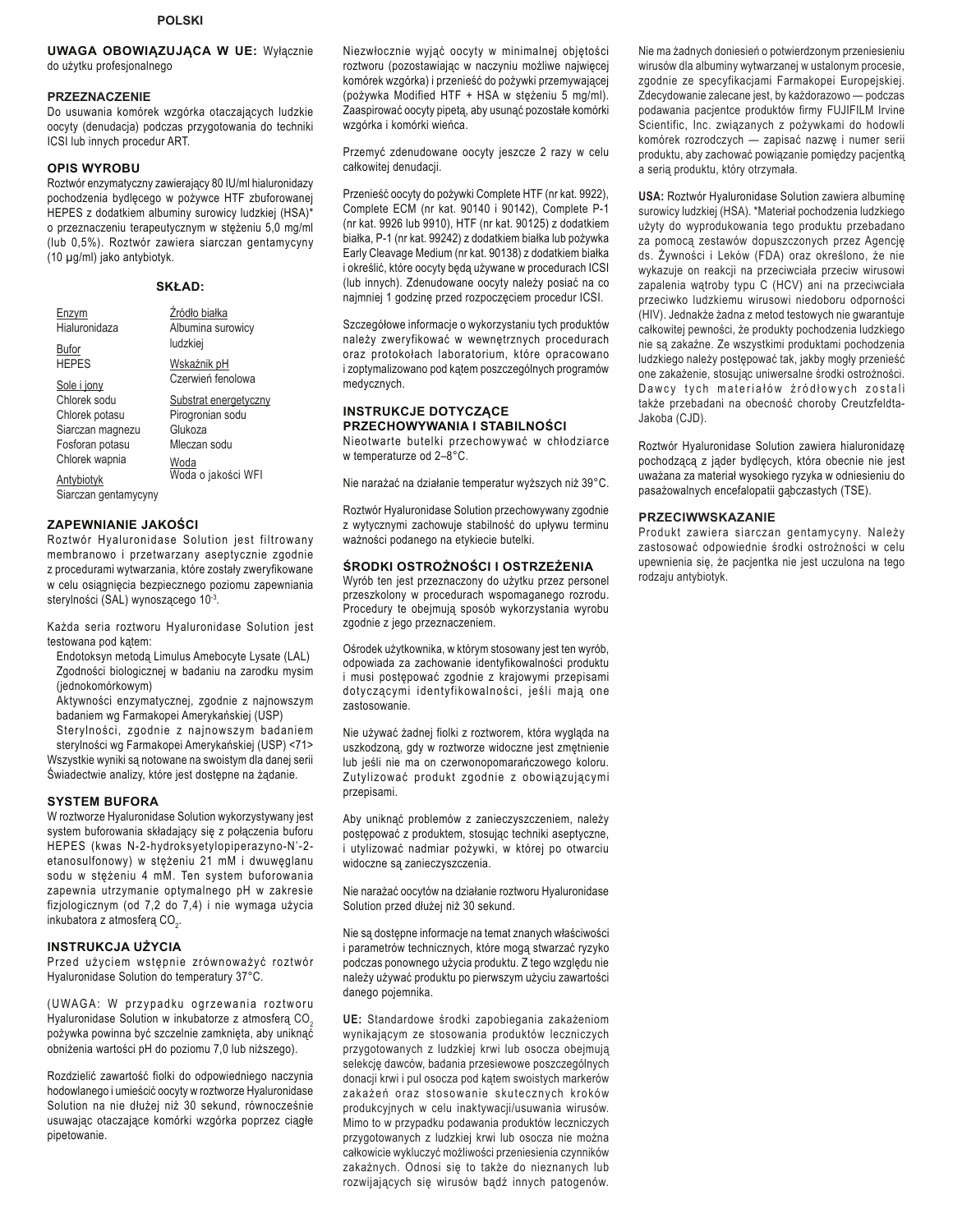## **ROMÂNĂ**

## **AVERTIZARE UE:** Numai pentru uz profesional

#### **INDICATIE DE UTILIZARE**

Pentru utilizare la recoltarea celulelor cumulus care înconjoară ovocitele umane (denudare) în pregătirea pentru proceduri ICSI sau alte proceduri de reproducere asistată (ART).

## **DESCRIEREA DISPOZITIVULUI**

O soluție enzimatică ce conține 80 UI/ml hialuronidază derivată de la bovine într-un mediu HTF tamponat cu HEPES suplimentat cu albumină serică umană (HSA)\* 5,0 mg/ml (sau 0,5%) de puritate terapeutică. Sulfatul de gentamicină (10 µg/ml) este inclus ca antibiotic.

#### **COMPOZIȚIE:**

| Enzimă                                                                                                                                                          | Sursă de proteine                                                                                                                                      |
|-----------------------------------------------------------------------------------------------------------------------------------------------------------------|--------------------------------------------------------------------------------------------------------------------------------------------------------|
| Hialuronidază                                                                                                                                                   | Albumină serică umană                                                                                                                                  |
| Solutie tampon                                                                                                                                                  | Indicator pH                                                                                                                                           |
| <b>HEPES</b>                                                                                                                                                    | Rosu de fenol                                                                                                                                          |
| Săruri si ioni<br>Clorură de sodiu<br>Clorură de potasiu<br>Sulfat de magneziu<br>Fosfat de potasiu<br>Clorură de calciu<br>Antibiotic<br>Sulfat de gentamicină | Substrat energetic<br>Piruvat de sodiu<br>Glucoză<br>I actat de sodiu<br>Apă<br>Calitate WFI (water for<br>injection) [apå sterilă<br>pentru injecții] |

### ASIGURAREA CALITĂȚII

Hyaluronidase Solution este filtrată prin membrană și prelucrată aseptic conform unui proces de fabricatie validat pentru a respecta un nivel de asigurare a sterilității  $(SAL)$  de  $10^{-3}$ .

Fiecare lot de Hyaluronidase Solution este testat pentru a i se depista:

Endotoxina prin metoda Limulus Amebocyte

Lysate (LAL)

Biocompatibilitatea prin analiza embrionului de soarece (o celulă)

Activitatea enzimatică prin testul actual prevăzut de Farmacopeea Americană

Sterilitatea prin testul de sterilitate actual prevăzut de Farmacopeea Americană <71>

Toate rezultatele se înregistrează într-un Certificat de analiză separat pentru fiecare lot, care se eliberează la cerere.

#### **SISTEM TAMPON**

Hyaluronidase Solution folosește un sistem de tamponare compus dintr-o combinatie de 21 mM HEPES (acid N-2hidroxietilpiperazină-N'-2-etan sulfonic) și 4 mM bicarbonat de sodiu. Acest sistem de tamponare asigură menținerea unui pH optim pe tot intervalul fiziologic (de la 7,2 la 7,4) și nu necesită folosirea unui incubator cu CO<sub>2</sub>.

### **INSTRUCTIUNI DE UTILIZARE**

Pre-echilibrați Hyaluronidase Solution la 37°C înainte de utilizare.

(NOTĂ: Hyaluronidase Solution trebuie să fie închisă etans dacă este încălzită într-un incubator cu CO<sub>2</sub>, pentru a se evita nivelurile de pH egale cu/mai mici decât 7,0).

Treceti continutul fiolei într-un vas de cultură corespunzător și puneți ovocitele în Hyaluronidase Solution pentru maximum 30 de secunde în timp ce desprindeți celulele cumulus înconjurătoare sub pipetare continuă

Îndepărtați imediat ovocitele cu un volum minim de soluție (lăsând în urmă cât se poate de multe celule cumulus) și transferați într-un mediu de spălare (Modified HTF + HSA 5 mg/ml). Aspirați ovocitele cu o pipetă pentru a îndepărta celulele cumulus și celulele coronei radiata rămase.

Spălati încă de 2 ori ovocitele denudate, până la denudarea completă.

Transferati ovocitele în Complete HTF (Catalog #9922). Complete ECM (Catalog #90140 și #90142), Complete P-1 (Catalog #9926 sau #9910), HTF (Catalog #90125) suplimentat cu proteine, P-1 (Catalog #99242) suplimentat cu proteine sau Early Cleavage Medium (Catalog #90138) suplimentat cu proteine și identificați care dintre ovocite vor fi utilizate pentru proceduri ICSI (sau altele). Ovocitele denudate ar trebui cultivate timp de minimum 1 oră înainte de începerea procedurilor ICSI.

Pentru detalii suplimentare privind folosirea acestor produse, fiecare laborator trebuie să își consulte propriile proceduri și protocoale de laborator, care au fost elaborate și optimizate special pentru programul dvs. medical individual.

### **INSTRUCTIUNI PENTRU PĂSTRARE** SI STABILITATE

Păstrați flacoanele nedeschise refrigerate la o temperatură între 2°C și 8°C.

Nu congelați și nu expuneți la temperaturi mai mari de 39°C.

Hyaluronidase Solution este stabilă până la data de expirare indicată pe eticheta de pe flacon când este depozitată conform instructiunilor.

### PRECAUTII ȘI AVERTISMENTE

Acest dispozitiv este conceput pentru a fi utilizat de către personal instruit în procedurile de reproducere asistată. Aceste proceduri includ întrebuințarea pentru care este conceput acest dispozitiv.

Instituția care utilizează acest dispozitiv este responsabilă pentru menținerea trasabilității produsului și trebuie să respecte normele naționale referitoare la trasabilitate, când este cazul

Nu utilizați nicio fiolă de soluție care prezintă urme de particule în suspensie, care este tulbure sau care nu are culoarea roșcat-oranj. Eliminați produsul în conformitate cu reglementările aplicabile.

Pentru a evita problemele de contaminare, folosiți tehnici aseptice și aruncați mediul care rămâne în flacon sau fiolă după ce se încheie procedura.

Nu expuneți ovocitele la Hyaluronidase Solution mai mult de 30 de secunde.

Nu s-au identificat informații despre caracteristicile cunoscute și factorii tehnici care ar putea să prezinte un risc dacă produsul ar trebui reutilizat, asadar, produsul nu va fi folosit după utilizarea inițială a recipientului.

UE: Măsurile standard de prevenire a infecțiilor care apar din cauza folosirii produselor medicale preparate din sânge uman sau plasmă umană presupun selectarea donatorilor, testarea donațiilor individuale și a băncilor de plasmă pentru markeri specifici de infecții și prevederea unor etape eficace de producție pentru anihilarea/ eliminarea virusurilor. În ciuda acestora, când se administrează produse medicinale preparate din sânge uman sau plasmă umană, posibilitatea de a se transmite agenți infecțioși nu poate fi exclusă în totalitate. Acest lucru este valabil și pentru virusurile necunoscute sau noi și alți agenți patogeni. Nu s-au raportat cazuri de transmitere dovedită de virusuri prin albumina produsă conform specificațiilor Farmacopeii Europene prin procesele stabilite. Recomandăm insistent ca. de fiecare dată când se administrează unui pacient produse de tip medii de cultură pentru proceduri de reproducere FUJIFILM Irvine Scientific, Inc., să se consemneze numele si numărul de lot al produsului, pentru a menține o legătură între pacient si lotul produsului.

SUA: Solutia de hialuronidază contine albumină serică umană (HSA). \*Materialul din surse umane folosit la fabricarea acestui produs a fost testat cu ajutorul truselor autorizate de FDA (Food and Drug Administration) [Agenția pentru alimente și medicamente] și s-a constatat că nu este reactiv la anticorpii hepatitei C (HCV) și la anticorpii virusului imunodeficienței umane (HIV). Cu toate acestea, nicio metodă de testare nu oferă siguranța deplină că produsele derivate din surse umane nu sunt infecțioase. Manevrați toate materialele din surse umane ca și cum ar putea să transmită infecții, aplicând măsurile de precautie general valabile. Donatorilor de materiale sursă le-au fost efectuate analize și pentru depistarea bolii Creutzfeldt-Jakob (CJD).

Hyaluronidase Solution conține hialuronidază derivată din testicule de bovine, care nu este în prezent identificată ca material cu risc ridicat în ceea ce priveste encefalopatiile spongiforme transmisibile (TSE).

### **CONTRAINDICATII**

Produsul conține sulfat de gentamicină. Trebuie luate măsurile de precauție adecvate pentru a vă asigura că pacientul nu este alergic la antibioticul acesta.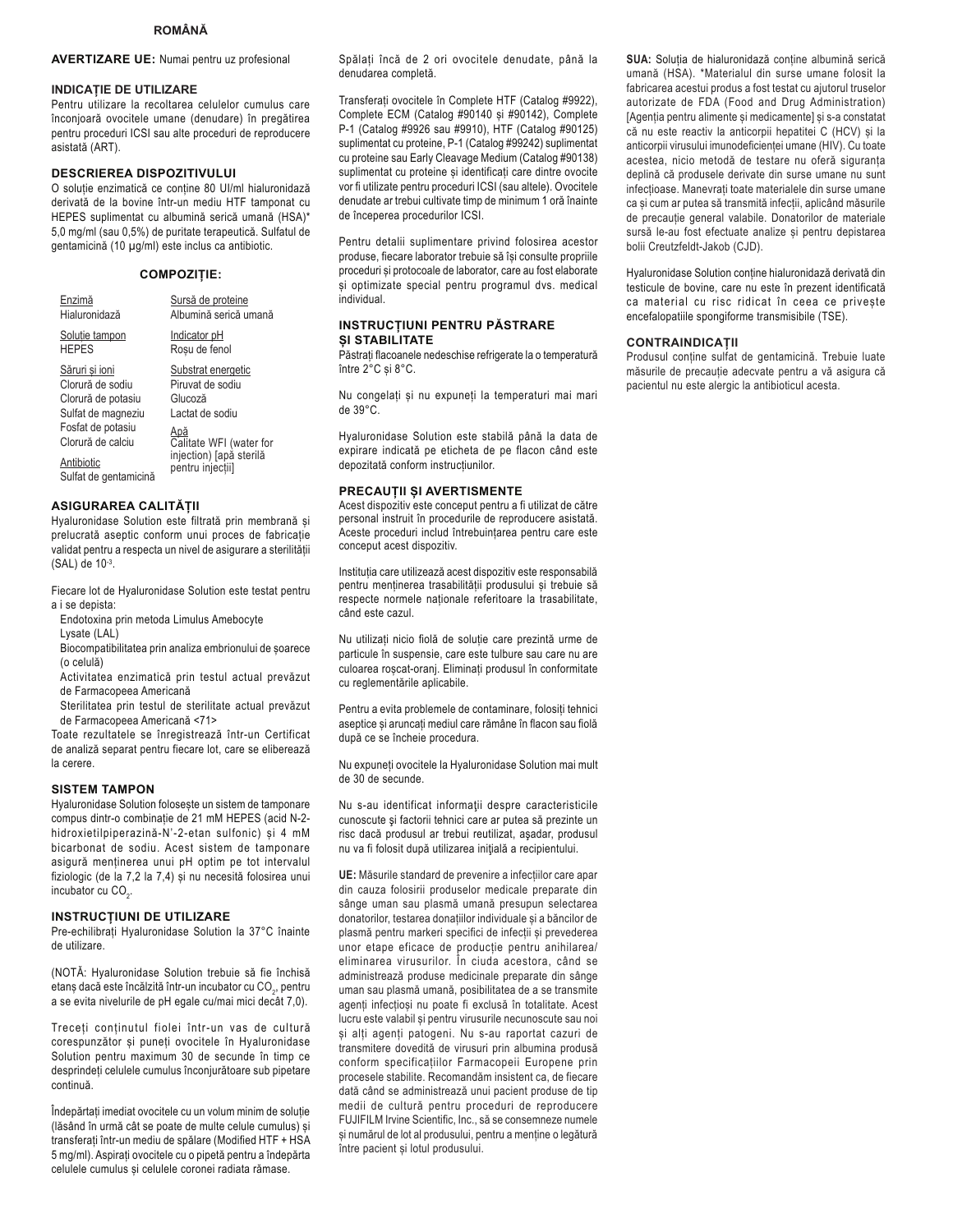### **SVENSKA**

**EU – OBS!** Endast för professionellt bruk

#### **INDIKATIONER**

För användning till avlägsnande av cumulusceller runt humana oocyter (denudering) vid förberedelse för intracytoplasmatisk spermieinjektion (ICSI) eller andra procedurer/metoder för assisterad befruktning.

#### **PRODUKTBESKRIVNING**

En enzymlösning innehållande 80 IE/ml bovint hyaluronidas i ett HEPES-buffrat HTF-medium med tillsats av 5,0 mg/ml (eller 0,5 %) humant serumalbumin av medicinsk kvalitet (HSA)\*. Gentamicinsulfat (10 μg/ml) ingår som antibiotikum.

## **SAMMANSÄTTNING:**

| Hyaluronidas                                                                                                                              | Proteinkälla<br>Humant serumalbumin                                                                    |
|-------------------------------------------------------------------------------------------------------------------------------------------|--------------------------------------------------------------------------------------------------------|
| Buffert<br><b>HFPFS</b>                                                                                                                   | pH-indikator<br>Fenolrött                                                                              |
| Salter och joner<br>Natriumklorid<br>Kaliumklorid<br>Magnesiumsulfat<br>Kaliumfosfat<br>Kalciumklorid<br>Antibiotikum<br>Gentamicinsulfat | Energisubstrat<br>Natriumpyruvat<br>Glukos<br>Natriumlaktat<br>Vatten<br>Vatten för injektion<br>(WFI) |

### **KVALITETSSÄKRING**

Hyaluronidase Solution är membranfiltrerad och aseptiskt bearbetad enligt tillverkningsförfaranden som har validerats för att uppfylla en sterilitetsnivå (Sterility Assurance Level, SAL) på 10-3.

Varje lot Hyaluronidase Solution testas med avseende på: endotoxin, med användning av LAL-metod (Limulus Amebocyte Lysate)

biokompatibilitet, med användning av analys av musembryo (en cell)

- enzymatisk aktivitet, med användning av aktuellt USP-test
- sterilitet, med användning av aktuellt USPsterilitetstest <71>

Alla resultat rapporteras på ett lotspecifikt analyscertifikat (Certificate of Analysis) som kan fås på begäran.

### **BUFFERTSYSTEM**

I Hyaluronidase Solution används ett buffertsystem bestående av 21 mM HEPES (N-2-hydroxietylpiperazin-N'-2-etansulfonsyra) och 4 mM natriumbikarbonat i kombination. Detta buffertsystem gör att pH bibehålls optimalt över det fysiologiska området (7,2–7,4), och en CO<sub>2</sub>-inkubator behöver inte användas.

#### **BRUKSANVISNING**

Förekvilibrera Hyaluronidase Solution till 37 °C före användning.

(ANM: Hyaluronidase Solution ska vara ordentligt försluten vid uppvärmning i en CO<sub>2</sub>-inkubator så att pHvärden på 7,0 eller lägre undviks).

Dispensera ampullens innehåll i en lämplig odlingsskål och placera oocyterna i Hyaluronidase Solution i högst 30 sekunder medan de omgivande cumuluscellerna avlägsnas med hjälp av kontinuerlig pipettering.

Avlägsna oocyterna omedelbart med minimal volym lösning (lämna kvar så mycket cumulus som möjligt) och överför dem till tvättmediet (Modified HTF + 5 mg/ml HSA). Aspirera oocyterna med hjälp av en pipett så att alla kvarvarande cumulus- och coronaceller avlägsnas.

Tvätta de denuderade oocyterna ytterligare två gånger tills de är fullständigt denuderade.

Överför oocyterna till Complete HTF (kat.nr 9922), Complete ECM (kat.nr 90140 och 90142), Complete P-1 (kat.nr 9926 eller 9910), HTF (kat.nr 90125) med proteintillsats, P-1 (kat.nr 99242) med proteintillsats, eller Early Cleavage Medium (kat.nr 90138) med proteintillsats, och identifiera vilka oocyter som ska användas för intracytoplasmatisk spermieinjektion (ICSI) eller andra procedurer. Denuderade oocyter bör odlas i minst en timme innan intracytoplasmatisk spermieinjektion (ICSI) påbörjas.

För ytterligare information om användning av dessa produkter bör varje laboratorium konsultera sina egna laboratorieförfaranden och -protokoll som utvecklats och optimerats särskilt för det egna medicinska programmet.

### **FÖRVARINGSANVISNINGAR OCH HÅLLBARHET**

Oöppnade flaskor ska förvaras i kylskåp vid 2–8 °C.

Får ej exponeras för temperaturer över 39 °C.

Vid förvaring enligt anvisningarna är Hyaluronidase Solution hållbar fram till det utgångsdatum som anges på flaskans etikett.

#### **FÖRSIKTIGHETSÅTGÄRDER OCH VARNINGAR**

Denna produkt är avsedd att användas av personal med utbildning i procedurer för assisterad befruktning. Dessa procedurer innefattar den avsedda tillämpning som denna produkt är avsedd för.

Den institution där denna produkt används ansvarar för att upprätthålla produktens spårbarhet och måste följa nationella förordningar avseende spårbarhet där så är tillämpligt.

Använd inga ampuller med lösning som ser skadade ut eller vars lösning innehåller partiklar, är grumlig eller inte är röd-orangefärgad. Kassera produkten enligt gällande bestämmelser.

För att undvika problem med kontamination, hantera mediet med aseptisk teknik och kassera eventuellt oanvänt medium som visar några som helst tecken på kontaminering efter att flaskan eller ampullen öppnats.

Oocyter får inte exponeras för Hyaluronidase Solution under mer än 30 sekunder.

Information om kända egenskaper och tekniska faktorer som skulle kunna utgöra en risk om produkten skulle komma att återanvändas föreligger inte och därför får produkten inte användas igen efter den första användningen av behållaren.

**EU:** Standardåtgärder för att förhindra infektion orsakad av användning av medicinska produkter framställda från humant blod eller human plasma innefattar selektion av givare, screening av individuella donerade enheter och plasmapooler för specifika infektionsmarkörer samt tillämpning av effektiva åtgärder för inaktivering/ avlägsnande av virus under framställningen. Trots detta kan risken för överföring av infektiösa agens vid administrering av medicinska produkter framställda av humant blod eller human plasma inte helt uteslutas. Detta gäller även okända eller nya virus och andra patogener. Det finns inga rapporter om bevisad virusöverföring via albumin framställt genom etablerade förfaranden enligt den europeiska farmakopéns specifikationer. Det rekommenderas starkt att anteckna produktens namn och batchnummer varje gång odlingsmedier för assisterad befruktning från FUJIFILM Irvine Scientific, Inc. administreras till en patient, så att produktbatchen ifråga kan förknippas med patienten.

**USA:** Hyaluronidase Solution innehåller humant serumalbumin (HSA). \*Humant källmaterial som använts vid framställningen av denna produkt har testats med satser licensierade av FDA (Food and Drug Administration i USA), och befunnits vara icke-reaktiva för antikroppar mot hepatit C (HCV) samt antikroppar mot humant immunbristvirus (HIV). Det finns dock ingen testmetod som fullständigt kan garantera att produkter framställda av humant källmaterial inte är infektiösa. Hantera allt material av humant ursprung som om det vore smittförande, med användning av universella försiktighetsåtgärder. Givarna av källmaterialet har också screenats för Creutzfeldt-Jakobs sjukdom.

Hyaluronidase Solution innehåller hyaluronidas från bovina testiklar, vilka för närvarande inte har identifierats såsom högriskmaterial med avseende på transmissibel spongiform encefalopati (TSE).

#### **KONTRAINDIKATIONER**

Produkten innehåller gentamicinsulfat. Adekvata försiktighetsåtgärder ska vidtas för att säkerställa att patienten inte är allergisk mot detta antibiotikum.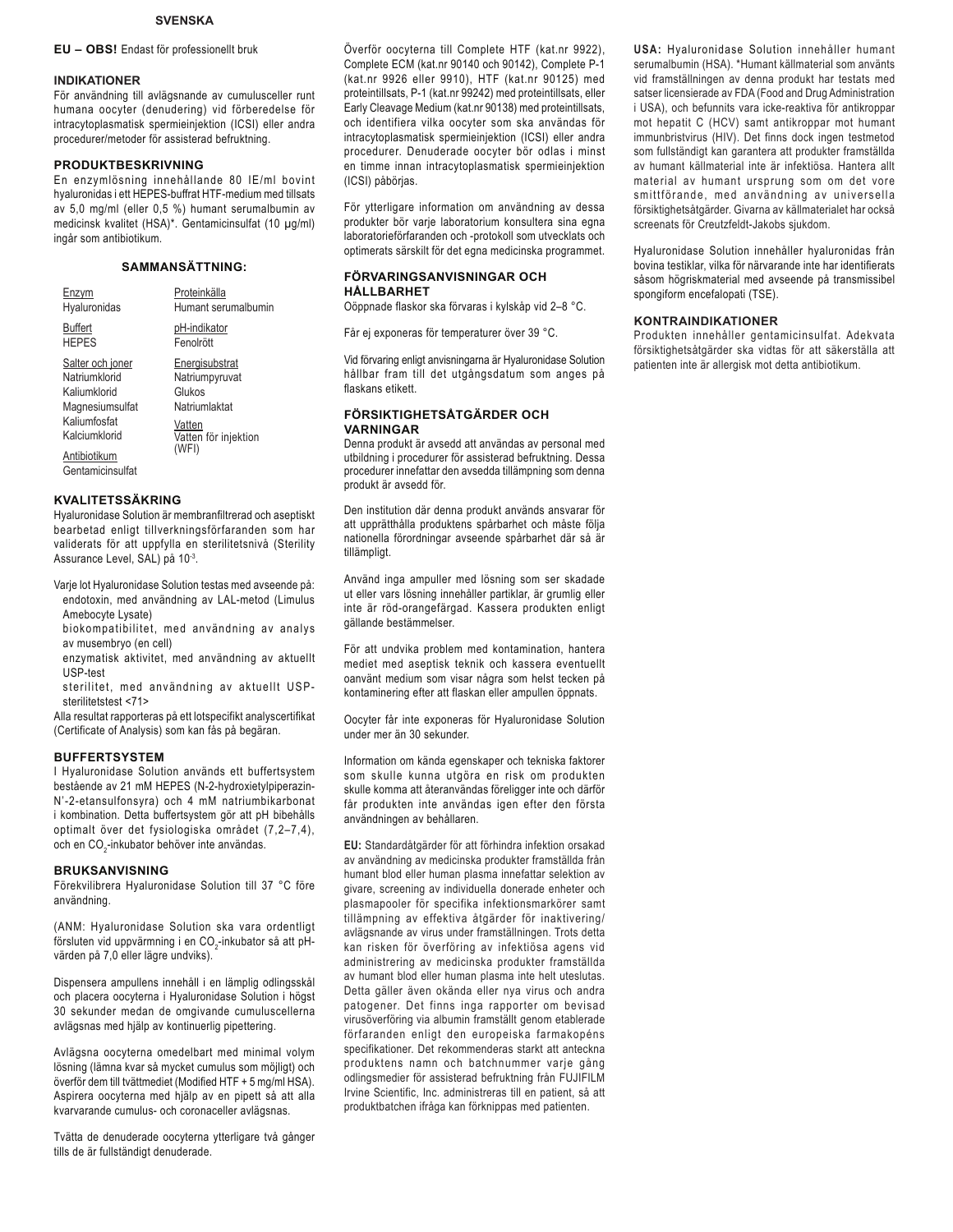## **EESTI KEEL**

#### **ELi HOIATUS:** üksnes kutsealaseks kasutamiseks

### **NÄIDUSTUS KASUTAMISEKS**

Kasutamiseks munakühmu rakkude eemaldamisel, mis ümbritsevad inimese ootsüüte ICSI või muuks abistatud viljastamisprotseduuriks valmistumisel.

## **SEADME KIRJELDUS**

Ensümaatiline lahus, mis sisaldab 80 RÜ/ml veise päritolu hüaluronidaasi HEPES-puhverdatud HTF-söötmes, millele on lisatud 5,0 mg/ml (või 0,5%) terapeutilise taseme inimese seerumi albumiini (HSA)\*. Antibiootikumina on lisatud gentamitsiinsulfaati (10 μg/ml).

### **KOOSTIS**

| Ensüüm              | Valquallikas         |
|---------------------|----------------------|
| Hüaluronidaas       | Inimese seerumi      |
| Puhver              | albumiin             |
| HEPES               | pH-indikaator        |
| Soolad ja ioonid    | Fenoolpunane         |
| Naatriumkloriid     | Energia substraat    |
| Kaaliumkloriid      | Naatriumpüruvaat     |
| Magneesiumsulfaat   | Glükoos              |
| Kaaliumfosfaat      | Naatriumlaktaat      |
| Kaltsiumkloriid     | Vesi                 |
| Antibiootikum       | <b>WFI</b> kvaliteet |
| Gentamitsiinsulfaat |                      |

### **KVALITEEDI TAGAMINE**

Hyaluronidase Solution on membraanfiltreeritud ja aseptiliselt töödeldud valideeritud tootmismeetodite kohaselt, mis garanteerivad steriilsuse tagamise tasandi (SAL) 10-3.

Igat Hyaluronidase Solutioni partiid on testitud järgmise suhtes:

- endotoksiini määramine limuluse amöbotsüüdi lüsaadi (LAL) meetodil;
- bioühilduvus hiire embrüo analüüsiga (üherakuline); ensümaatiline aktiivsus olemasoleva USP testiga; steriilsus kehtiva USP steriilsustestiga <71>.

Kõik tulemused on avaldatud konkreetset partiid puudutavas analüüsisertifikaadis, mida võite soovi korral taotleda.

## **PUHVERSÜSTEEM**

Hyaluronidase Solution kasutab 21 mM HEPES-ist (N-2-hüdroksüetüülpiperasiin-N'-2-etaansulfoonhape) ja 4 mM naatriumvesinikkarbonaadist koosnevat puhversüsteemi. Puhversüsteem lubab optimaalset pH säilitamist füsioloogilise pH piires (7,2–7,4) ega nõua CO<sub>2</sub> inkubaatori kasutamist.

#### **KASUTUSJUHEND**

Enne kasutamist eeltasakaalustage Hyaluronidase Solution temperatuurile 37 °C.

(MÄRKUS. Hyaluronidase Solution peab olema CO2 inkubaatoris soojendamise korral tihedalt korgistatud. et vältida pH langemist tasemele 7,0 või alla selle.)

Tõstke viaali sisu sobivasse kultuuritassi ja asetage ootsüüdid Hyaluronidase Solutionisse kuni 30 sekundiks, eemaldades pideva pipettimise teel ümbritsevad munakühmu rakud.

Eemaldage kohe ootsüüdid koos minimaalse lahusekogusega (jättes võimalikult palju munakühmust paigale) ning viige üle loputusainesse (Modified HTF + 5 mg/ml HSA). Aspireerige ootsüüdid pipetiga, et eemaldada kogu allesjäänud munakühmu ja kiirpärja rakud.

Loputage puhastatud ootsüüte veel 2 korda, kuni need on täiesti puhtad.

Viige ootsüüdid tootesse Complete HTF (kat nr 9922), Complete ECM (kat nr 90140 ja nr 90142), Complete P-1 (kat nr 9926 või nr 9910), HTF (kat nr 90125) valgulisandiga, P-1 (kat nr 99242) valgulisandiga või Early Cleavage Medium (kat nr 90138) valgulisandiga, ia määrake, milliseid ootsüüte kasutada ICSI (või muudeks) protseduurideks. Puhastatud ootsüüte tuleb kultuurida vähemalt 1 tund enne ICSI protseduuride alustamist.

Lisateabe saamiseks nende toodete kasutamise kohta peavad laborid tutvuma oma protseduuride ja protokollidega, mis on välja töötatud ja optimeeritud spetsiaalselt nende individuaalse meditsiiniprogrammi jaoks.

#### **SÄILITUSJUHISED JA STABIILSUS**

Säilitage avamata pudeleid jahutatult temperatuuril 2–8 °C.

Ärge hoidke temperatuuril üle 39 °C.

Hyaluronidase Solution on juhistekohasel säilitamisel stabiilne pudeli etiketile märgitud kuupäevani.

### **ETTEVAATUSABINÕUD JA HOIATUSED**

See seade on mõeldud kasutamiseks personalile, kes on saanud väljaõppe abistatud viljastamisprotseduuride alal. Need protseduurid hõlmavad seadme sihtotstarbelist kasutamist.

Vahendit kasutav asutus vastutab toote jälgitavuse eest ja peab vajaduse korral järgima jälgitavust puudutavaid riiklikke eeskirju.

Ärge kasutage ühtki lahuseviaali, milles on märgata kahjustusi, osakesi või hägusust või milles sisalduva söötme värvus ei ole punakasoranž. Kõrvaldage toode kooskõlas siseriikliku seadusandlusega.

Saastumise vältimiseks käsitsege vahendeid aseptilist tehnikat kasutades ja pärast protseduuri lõpetamist visake pudelisse või viaali jäänud sööde ära.

Ärge asetage ootsüüte Hyaluronidase Solutioni sisse üle 30 sekundiks.

Teavet teadaolevate omaduste ja tehniliste tegurite kohta, mis võivad tekitada ohtu toote taaskasutamisel, ei ole leitud ning seetõttu ei tohi toodet pärast anuma esmakasutust uuesti kasutada.

**EL:** Tavameetmed, et hoida ära infektsioone, mis tulenevad inimese verest või plasmast valmistatud meditsiinitoodete kasutamisest, hõlmavad doonorite valimist, üksikannetuste ja plasmakogumite sõeluuringut infektsiooni markerite suhtes, ja viiruste inaktiveerimiseks/ eemaldamiseks mõeldud tõhusate tootmisetappide rakendamist. Hoolimata sellest ei saa inimverest või -plasmast valmistatud ravimite manustamisel täielikult välistada infektsioonikandjate ülekandumist. See kehtib ka senitundmatute või uute viiruste ja teiste patogeenide kohta. Puuduvad teated tõestatud viiruste ülekandumise kohta Euroopa Farmakopöa juhiste kohaselt ja kindlaksmääratud protseduuridega toodetud albumiiniga. Selleks et hoida seost patsiendi ja tootepartii vahel, on tungivalt soovitatav, et iga kord, kui patsiendile manustatakse ettevõttes FUJIFILM Irvine Scientific, Inc. toodetud reproduktiivset söödet, märgitakse üles toote nimetus ja partii number.

**USA:** Hyaluronidase Solution sisaldab inimese seerumi albumiini (HSA). \*Selle preparaadi tootmisel kasutatud inimpäritoluga lähtematerjali on testitud USA Toidu- ja Ravimiameti (FDA) litsentsitud katsekomplektidega ning on leitud, et need on C-hepatiidi (HCV) antikehade ja inimese immuunpuudulikkuse viiruse (HIV) antikehade suhtes mittereaktiivsed. Siiski ei taga ükski testimismeetod täielikult, et inimpäritoluga tooted on infektsioonivabad. Käsitsege kõiki inimpäritoluga lähtematerjale nakkust edastada võiva materjalina ja rakendage üldisi ettevaatusabinõusid. Algmaterjali doonoreid on skriinitud ka CJD suhtes.

Hyaluronidase Solution sisaldab veise munandi päritolu hüaluronidaasi, mida ei loeta praegu kõrge riskiga materjaliks seoses veiste spongioformse entsefalopaatiaga (TSE).

## **VASTUNÄIDUSTUS**

Toode sisaldab gentamitsiinsulfaati. Tuleb rakendada sobivaid ettevaatusabinõusid, et patsient ei oleks selle antibiootikumi suhtes ülitundlik.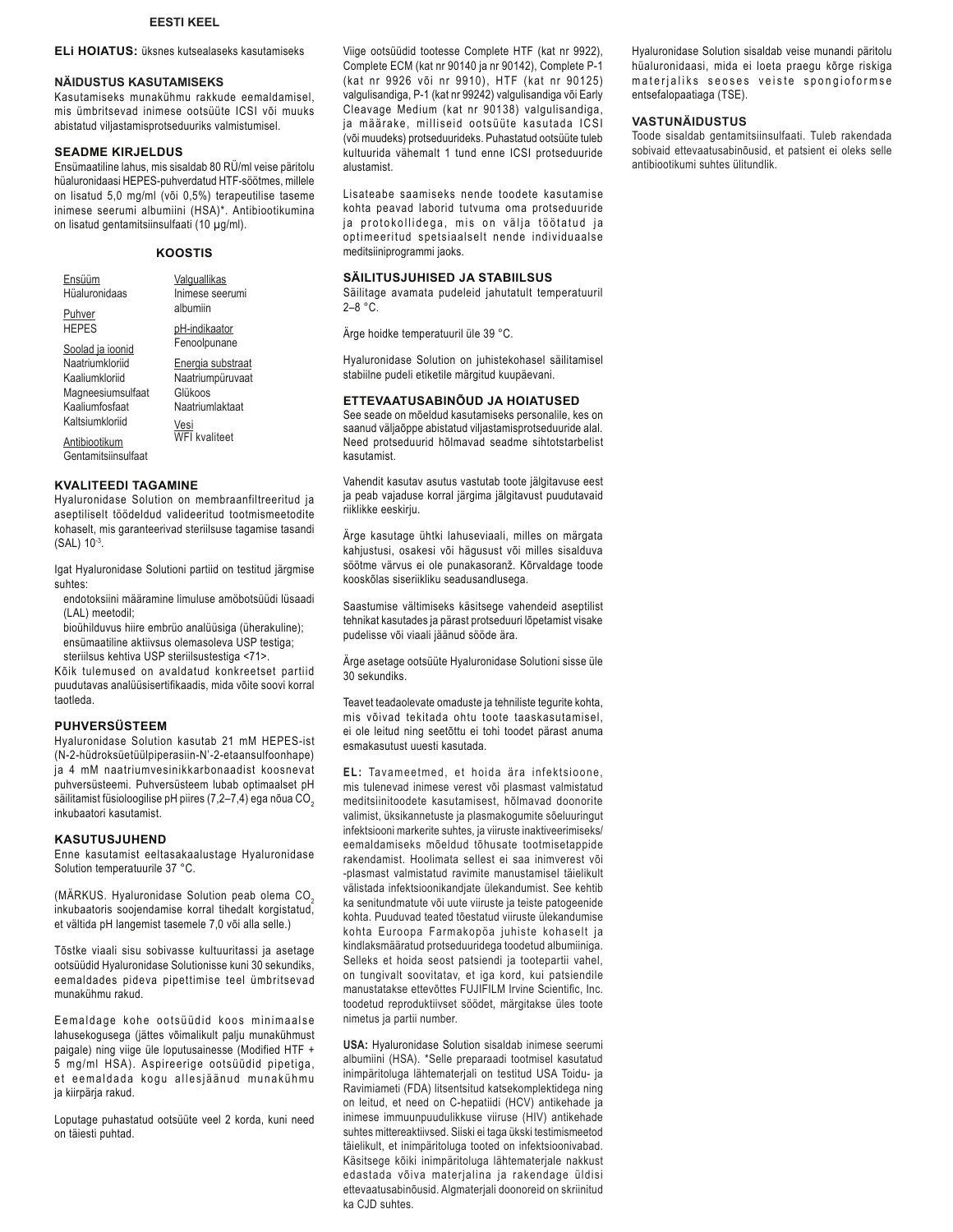#### **MAGYAR**

**EU FIGYELMEZTETÉS:** Kizárólag professzionális felhasználásra.

### **FELHASZNÁLÁSI JAVALLATOK**

A humán petesejteket körülvevő cumulus sejtek eltávolítására (denudáció) szolgál az ICSI vagy más ART eljárások előkészítése során.

#### **TERMÉKISMERTETÉS**

HEPES-pufferelt HTF médiumban 80 NE/ml szarvasmarha eredetű hialuronidázt tartalmazó enzimatikus oldat. kiegészítve 5,0 mg/ml (vagy 0,5%) gyógyászati minőségű humán szérumalbuminnal (HSA)\*. Antibiotikumként gentamicin-szulfátot (10 μg/ml) tartalmaz.

## **ÖSSZETÉTEL:**

| Enzim                                                                                                                                          | Fehérjeforrás                                                                                               |
|------------------------------------------------------------------------------------------------------------------------------------------------|-------------------------------------------------------------------------------------------------------------|
| Hialuronidáz                                                                                                                                   | Humán szérumalbumin                                                                                         |
| Puffer                                                                                                                                         | pH-indikátor                                                                                                |
| <b>HEPES</b>                                                                                                                                   | Fenolvörös                                                                                                  |
| Sók és ionok<br>Nátrium-klorid<br>Kálium-klorid<br>Magnézium-szulfát<br>Kálium-foszfát<br>Kalcium-klorid<br>Antibiotikum<br>Gentamicin-szulfát | Energiaszubsztrát<br>Nátrium-piruvát<br>Glükóz<br>Nátrium-laktát<br>Víz<br>Injekcióhoz való<br>minőségű víz |
|                                                                                                                                                |                                                                                                             |

## **MINŐSÉGBIZTOSÍTÁS**

A Hyaluronidase Solution membránszűréssel és aszeptikus technikával készült a 10-3 sterilitásbiztonsági szintnek (sterility assurance level, SAL) megfelelő előállítási eljárásokkal.

- A Hyaluronidase Solution minden egyes tételét vizsgálták a következőkre:
- endotoxinra limulus amőbocita lizátum (LAL) módszerrel;
- biokompatibilitásra egérembrió assay-vel (egy sejtes); enzimatikus aktivitásra a jelenlegi Amerikai Gyógyszerkönyv vizsgálatával;
- sterilitásra a jelenlegi Amerikai Gyógyszerkönyv <71> sterilitási vizsgálatával.

Minden eredményről jelentés készül egy tételspecifikus analitikai bizonylaton, amely kérésre hozzáférhető.

#### **PUFFERRENDSZER**

A Hyaluronidase Solution olyan pufferrendszert használ, amely 21 mM HEPES (N-2-hidroxietil-piperazin-N'-2 etánszulfonsav) és 4 mM nátrium-bikarbonát kombinációjából áll. Ez a pufferrendszer biztosítja a fiziológiás tartomány feletti (7,2–7,4) optimális pH-t, és nem igényli CO $_2$ -inkubátor használatát.

#### **HASZNÁLATI UTASÍTÁS**

Használat előtt előzetesen ekvilibrálja a Hyaluronidase Solution oldatot 37 °C-ra.

(MEGJEGYZÉS: CO $_2$ -inkubátorban történő melegítéskor a Hyaluronidase Solution oldatot szorosan le kell zárni annak érdekében, hogy a pH-érték ne csökkenjen 7,0-re vagy annál alacsonyabbra.)

A fiola tartalmát tegye egy megfelelő tenyésztőedénybe, és legfeljebb 30 másodpercre helyezze a petesejteket a Hyaluronidase Solution oldatba, miközben a környező cumulus sejteket folyamatos pipettázással eltávolítja.

A petesejteket azonnal vegye ki minimális térfogatú oldattal együtt (a lehető legtöbb cumulus sejtet hátra hagyva), és tegye át a mosóoldatba (módosított HTF + 5 mg/ml HSA). Szívja fel a petesejteket egy pipettával a maradék cumulus és corona sejtek eltávolításához.

Mossa le még 2-szer a lecsupaszított petesejteket, amíg teljesen lecsupaszításra nem kerülnek.

Tegye át a petesejteket Complete HTF (katalógusszám: 9922), Complete ECM (katalógusszám: 90140 és 90142), Complete P-1 (katalógusszám: 9926 vagy 9910), fehérjével kiegészített HTF (katalógusszám: 90125). fehériével kiegészített P-1 (katalógusszám: 99242) vagy fehérjével kiegészített Early Cleavage Medium (katalógusszám: 90138) médiumba, és határozza meg, hogy melyik petesejteket fogja felhasználni az ICSI (vagy más) eljárásokhoz. A lecsupaszított petesejteket legalább 1 órán át kell tenyészteni az ICSI eljárások megkezdése előtt.

A termékek használatára vonatkozó további részletekért minden laboratóriumnak a saját laboratóriumi eljárásait és protokolljait kell figyelembe vennie, amelyeket specifikusan a saját orvosi programjukhoz hoztak létre és optimalizáltak.

### **TÁROLÁSI UTASÍTÁSOK ÉS STABILITÁS**

Tárolja a felbontatlan üvegeket hűtve, 2-8 °C között.

Ne tegye ki 39 °C feletti hőmérsékletnek.

A Hyaluronidase Solution oldat stabil az üveg címkéjén feltüntetett lejárati időpontig, amennyiben tárolása az utasításoknak megfelelően történik.

#### **ÓVINTÉZKEDÉSEK ÉS FIGYELMEZTETÉSEK**

Ezt a terméket az asszisztált reprodukciós eljárásokban képzett személyzet általi felhasználásra szánták. Ezen eljárások közé tartozik az az alkalmazás is, amelyre ezt a terméket szánták.

A terméket használó intézmény felelős a termék nyomon követhetőségének fenntartásáért, és be kell tartania a nyomon követhetőségre vonatkozó országos előírásokat, ha vannak ilyenek.

Ne használja az oldat olyan fioláját, amely sérült, részecskék jelenlétét vagy zavarosságot mutat, vagy nem vöröses narancsszínű. Dobja ki a terméket a vonatkozó előírásoknak megfelelően.

A beszennyeződéssel járó problémák elkerülésének érdekében kezelie aszeptikus technikák alkalmazásával. az eljárás befejezése után pedig dobja el az üvegben vagy fiolában maradt összes felesleges médiumot.

Ne tegye ki a petesejteket a Hyaluronidase Solution oldatnak 30 másodpercnél hosszabb ideig.

A termék azon ismert tulajdonságaira és technikai tényezőire vonatkozó adatok felmérése nem történt meg, amelyek ismételt használat esetén kockázatot jelenthetnének, ezért a termék nem használható a tárolóedény első használatát követően.

EU: A humán vérből vagy plazmából készült gyógyszerkészítmények használatából eredő fertőzések megakadályozására irányuló szokásos intézkedések közé tartozik a donorok kiválasztása, az egyes véradományok és plazmapoolok szűrése a fertőzések specifikus markereire, valamint a vírusok hatástalanítása/eltávolítása érdekében elvégzett hatékony gyártási lépések. Ennek ellenére a humán vérből vagy plazmából készült gyógyszerkészítmények beadásakor nem zárható ki teljesen a fertőző ágensek átadásának lehetősége. Ez érvényes az ismeretlen és újonnan megjelenő vírusokra és más kórokozókra is. Az Európai Gyógyszerkönyv leírása szerinti eljárásokkal gyártott albumin esetében nem jelentettek bizonyított vírusfertőzést. Ha FUJIFILM Irvine Scientific, Inc. tenyésztőmédiumot adnak be egy betegnek, erősen javallott a termék nevét és tételszámát feljegyezni, hogy ismert maradjon a termék tételének és a betegnek a kapcsolata.

**AMERIKAI EGYESÜLT ÁLLAMOK:** A Hyaluronidase Solution humán szérumalbumint (HSA) tartalmaz. \*A termék előállítása során használt emberi eredetű anyag az Amerikai Egyesült Államok Élelmiszerés Gyógyszerhivatala által hitelesített készletekkel vizsgálva nem adott reakciót a hepatitis C (HCV) és a humán immundeficiencia vírus (HIV) elleni antitestekkel. Azonban egyetlen vizsgálati módszer sem garantálja azt teljes bizonyossággal, hogy az emberi eredetű készítmények nem fertőzőek. Minden emberi eredetű anyagot úgy kell kezelni, mintha fertőzőképes lenne, ezért meg kell tenni az általános óvintézkedéseket. A donorokat Creutzfeldt-Jakob-kórra (CJD) is szűrték.

A Hyaluronidase Solution oldat olyan szarvasmarha heréből származó hialuronidázt tartalmaz, amely jelenleg nem minősül nagy kockázatú anyagnak a fertőző szivacsos agyvelőbántalmak (transmittable spongiform encephalopathies, TSE) szempontjából.

#### **ELLENJAVALLAT**

A termék gentamicin-szulfátot tartalmaz. Megfelelő elővigyázatossági intézkedéseket kell tenni, hogy megbizonyosodjon, a beteg nem szenzitizált erre az antibiotikumra.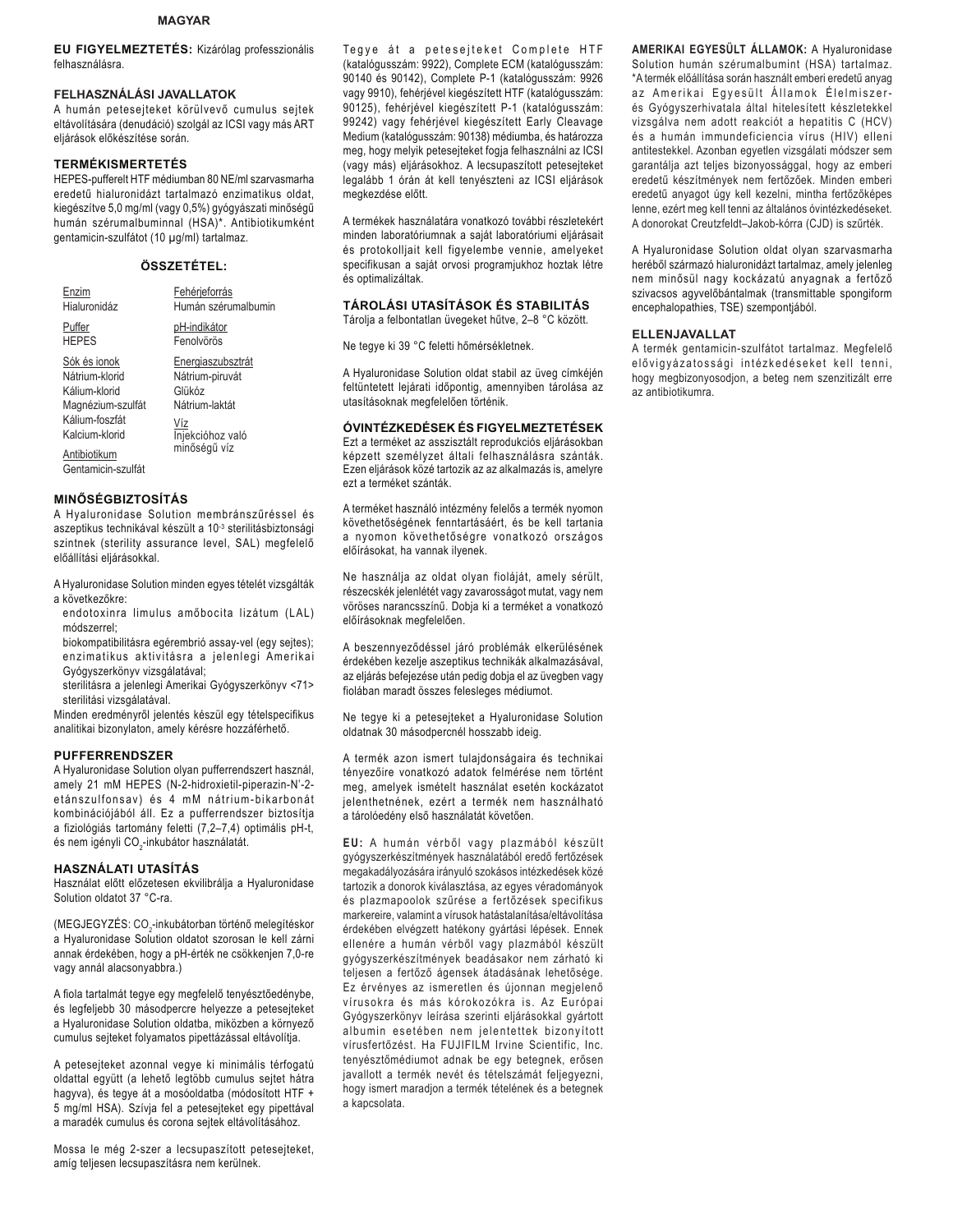## LIETUVIŲ K.

### ES PERSPĖJIMAS. Skirta naudoti tik specialistams

#### **NAUDOJIMO INDIKACIJA**

Skirta naudoti grūdėtosioms lastelėms, supančioms žmogaus kiaušialąstes, šalinti (denudacija) ruošiant ICSI ar kitoms ART procedūroms.

## **ITAISO APRAŠYMAS**

Fermentinis tirpalas, kurio sudėtyje yra 80 IU/ml jaučio hialuronidazės HEPES buferyje HTF terpėje, papildytoje 5,0 mg/ml (arba 0,5 %) terapinės paskirties žmogaus serumo albuminu (ŽSA)\*. Kaip antibiotikas naudojamas gentamicino sulfatas (10 µg/ml).

#### **SUDĖTIS**

| Fermentas<br>Hialuronidazė           | Baltymų šaltinis<br>Zmogaus serumo |
|--------------------------------------|------------------------------------|
| Buferinis tirpalas<br><b>HEPES</b>   | albuminas<br>pH indikatorius       |
| Druskos ir jonai                     | Fenolio raudonasis                 |
| Natrio chloridas                     | Energetinis substratas             |
| Kalio chloridas                      | Natrio piruvatas                   |
| Magnio sulfatas                      | Gliukozė                           |
| Kalio fosfatas                       | Natrio laktatas                    |
| Kalcio chloridas                     | Vanduo                             |
| Antibiotikas<br>Gentamicino sulfatas | Injekcinio vandens<br>kokybė       |

#### **KOKYBĖS UŽTIKRINIMAS**

"Hyaluronidase Solution" yra filtruotas naudojant membraninį filtrą ir steriliai apdorotas pagal gamybos metodus, patvirtintus 10<sup>-3</sup> sterilumo užtikrinimo lygiui (SAL) atitikti.

Kiekvienos "Hyaluronidase Solution" partijos produktai yra išbandyti pagal šiuos metodus:

endotoksinų kiekio nustatymas pagal kardauodegio krabo (Limulus polyphemus) amebocitų lizato (LAL) analizės metodą;

biologinio suderinamumo nustatymas pagal pelės embriono tyrimą (vienos ląstelės);

fermentinio aktyvumo nustatymas pagal šiuo metu patvirtintą Jungtinių Valstijų farmakopėjos sterilumo testa;

sterilumo nustatymas pagal šiuo metu patvirtintą Jungtinių Valstijų farmakopėjos sterilumo testą <71>.

Visi rezultatai pateikiami pagal atskirų partijų parametrus parengtuose analizės sertifikatuose, kuriuos galima gauti užsakius.

## **BUFERINĖ SISTEMA**

"Hyaluronidase Solution" buferinę sistemą sudaro 21 mM HEPES (N-2-hidroksietilpiperazin-N'-2-etansulfonrūgšties) ir 4 mM natrio bikarbonato junginys. Ši buferinė sistema padeda palaikyti optimalias, natūralaus fiziologinio lygio pH ribas (7,2-7,4) ir nereikia naudoti CO, inkubatoriaus.

#### NAUDOJIMO NURODYMAI

Prieš naudojimą "Hyaluronidase Solution" stabilizuokite iki 37 °C temperatūros.

(PASTABA. Šildant CO<sub>2</sub> inkubatoriuje, "Hyaluronidase Solution" reikia sandariai uždengti, kad šarmingumas nesumažėtų iki pH 7,0 ar žemesnio lygio.)

Ilašinkite flakono turinį į tinkamą pasėlio lėkštelę ir ne ilgiau kaip 30 sekundžių įdėkite kiaušialąstes i "Hyaluronidase Solution", kol nepertraukiamai lašinant pipete nusluoksniuojamos aplinkinės grūdėtosios ląstelės.

Nedelsdami išimkite kiaušialąstes su minimaliu kiekiu tirpalo (jo kuo daugiau palikdami už grūdėtosios dalies) ir perkelkite į plovimo terpę ("Modified HTF" ir 5 mg/ml ŽSA). Pipete siurbkite kiaušialąstes, kad pašalintumėte likusias grūdėtąsias ir vainiko ląsteles.

Atidengtas kiaušialąstes plaukite dar 2 kartus, kol jos visiškai atsidenos

Perkelkite kiaušialąstes į "Complete HTF" (kat. nr. 9922), "Complete ECM" (kat. nr. 90140 ir nr. 90142). "Complete P-1" (kat. nr. 9926 arba nr. 9910), HTF (kat. nr. 90125), papildytą baltymais, P-1 (kat. nr. 99242), papildytą baltymais, arba "Early Cleavage Medium" (kat. nr. 90138), papildytą baltymais, ir nustatykite, kurios kiaušialąstės bus naudojamos ICSI (arba kitoms) procedūroms. Prieš pradedant ICSI procedūras, atidengtas kiaušialąstes reikia laikyti mažiausiai 1 valanda.

Išsamesnių šių produktų naudojimo gairių kiekviena laboratorija turi ieškoti savo vidaus darbo tvarkos taisyklėse ir metodiniuose nurodymuose, specialiai parengtuose ir optimizuotuose pagal atskiros medicininės programos nuostatas.

## **LAIKYMO SĄLYGOS IR STABILUMAS**

Neatidarytus buteliukus laikykite šaldytuve 2-8 °C temperatūroje.

Negalima laikyti aukštesnėje nei 39 °C temperatūroje.

Laikant pagal nurodymus, "Hyaluronidase Solution" medžiagos išlieka stabilios iki tinkamumo datos, pažymėtos buteliuko etiketėje.

## ATSARGUMO PRIEMONĖS IR ISPĖJIMAI

Ši priemonė yra skirta naudoti darbuotojams, išmokytiems atlikti pagalbinio apvaisinimo procedūras. Tos procedūros apima priemonės taikymą pagal numatytąją paskirtį.

Šią priemonę naudojanti įstaiga yra atsakinga už produkto atsekamumo duomenų kaupimą ir privalo laikytis savo šalies norminių atsekamumo užtikrinimo reikalavimų, jei taikoma.

Negalima naudoti jokio tirpalo flakono, jei jis yra pažeistas, jame matyti kietųjų dalelių, skystis atrodo drumstas ar jo spalva nėra rausvai oranžinė. Išmeskite produktą pagal taikomus reglamentus.

Norint išvengti užkrėtimo, naudojimo metu reikia laikytis metodinių sterilumo reikalavimų, o atlikus procedūrą išmesti visus buteliuke likusios terpės likučius.

Nelaikykite kiaušialasčių "Hyaluronidase Solution" tirpale ilgiau nei 30 sekundžių.

Nėra informacijos apie žinomas savybes ir techninius veiksnius, galinčius kelti riziką, jeigu produktas būtų naudojamas pakartotinai, todėl po pirminio talpyklės naudojimo produktą naudoti draudžiama.

ES. Taikomos standartinės priemonės siekiant išvengti infekcijų, kai naudojami iš žmogaus kraujo arba plazmos paruošti vaistiniai preparatai - donorų atranka, individualių donorinių ėminių ir jungtinių plazmos banko mėginių tikrinimas pagal specifinius infekcijų žymenis bei veiksmingi gamybos etapai virusams inaktyvinti arba sunaikinti. Nepaisant to, kai naudojami iš žmogaus kraujo ar plazmos pagaminti vaistiniai preparatai, negalima visiškai atmesti infekuotų medžiagų perdavimo galimybės. Tai taip pat taikytina nežinomiems ar atsirandantiems virusams ir kitoms patogeninėms medžiagoms. Nebuvo gauta jokių pranešimų apie patvirtintus virusų perdavimus per albuminą, pagamintą pagal Europos farmakopėjos reikalavimus atitinkančius gamybos procesus. Primygtinai rekomenduojama kiekviena karta skiriant pacientui "FUJIFILM Irvine Scientific, Inc." reprodukcine mitybos terpe užrašyti produkto pavadinimą ir partijos numerį, kad būtų galima susieti pacientą ir produkto partiją.

JAV. "Hyaluronidase Solution" sudėtyje yra žmogaus serumo albumino (ŽSA). \*Šį produktą gaminant naudotos žmogaus kilmės medžiagos buvo ištirtos taikant JAV Maisto ir vaistų administracijos (FDA) patvirtintus reagentų rinkinius, ir nustatyta, kad jos nereaktyvios hepatito C viruso (HCV) antikūnų atžvilgiu ir žmogaus imunodeficito viruso (ŽIV) antikūnų atžvilgiu. Visgi joks tyrimo metodas nesuteikia visapusiškų garantijų, kad iš žmogaus kilmės medžiagų pagamintuose preparatuose nėra infekcinių ligų sukėlėjų. Visas žmogiškos kilmės medžiagas tvarkykite taip, lyg jos galėtų pernešti infekciją, naudodami visuotines atsargumo priemones. Taip pat buvo ištirta, ar preparatų žaliavos medžiagų donorai nėra užsikrėtę Kroicfeldo-Jakobo liga.

"Hyaluronidase Solution" sudėtyje yra iš jaučių sėklidžių gautos hialuronidazės, kuri šiuo metu nėra laikoma aukštos rizikos medžiaga, siejama su spongiformine encefalopatija (TSE).

#### **KONTRAINDIKACIJOS**

Produkto sudėtyje yra gentamicino sulfato. Būtina imtis tinkamų atsargumo priemonių užtikrinant, kad pacientė nėra alergiška šiam antibiotikui.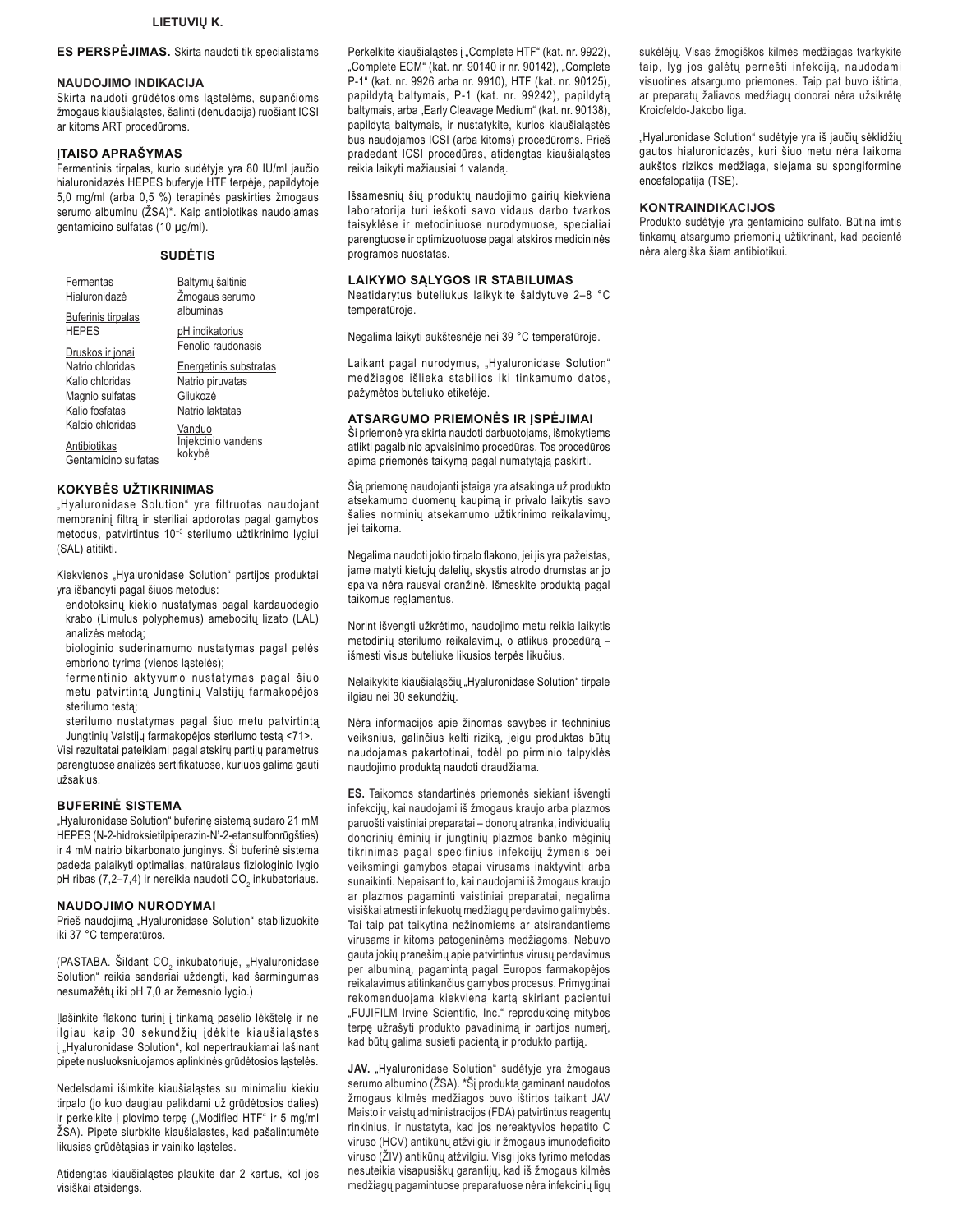## TÜRKÇE

## AB DİKKAT: Sadece Mesleki Kullanım için

## **KULLANIM ENDİKASYONU**

ICSI veya diğer yardımcı üreme teknolojileri işlemlerine hazırlık sırasında çevre insan oositlerinden kümülüs hücrelerini ayırma (soyma) için.

### **CİHAZ TANIMI**

5,0 mg/mL (veya %0,5) terapötik sınıf İnsan Serum Albumini (İSA)\* ile takviye edilmiş HEPES tamponlu HTF vasatında sığır kökenli bir hyalüronidazdan 80 IU/mL içeren enzimatik bir solüsyon. Gentamisin Sülfat (10 µg/mL) bir antibiyotik olarak dahil edilmiştir.

### **BİLEŞİM:**

| Enzim                                                                                                                                               | Protein Kaynağı                                                                                     |
|-----------------------------------------------------------------------------------------------------------------------------------------------------|-----------------------------------------------------------------------------------------------------|
| Hyalüronidaz                                                                                                                                        | İnsan Serum Albumini                                                                                |
| Tampon                                                                                                                                              | pH göstergesi                                                                                       |
| <b>HFPFS</b>                                                                                                                                        | Fenol Kırmızısı                                                                                     |
| Tuzlar ve iyonlar<br>Sodyum Klorür<br>Potasyum Klorür<br>Magnezyum Sülfat<br>Potasyum Fosfat<br>Kalsiyum Klorür<br>Antibiyotik<br>Gentamisin Sülfat | Enerji substratı<br>Sodyum Piruvat<br>Glukoz<br>Sodyum Laktat<br>Su<br>Enjeksiyonluk<br>Su Kalitesi |
|                                                                                                                                                     |                                                                                                     |

## **KALITE GÜVENCE**

Hyaluronidase Solution 10<sup>-3</sup> değerinde bir sterilite güvence düzeyini (SAL) karşılamak için doğrulanmış üretim işlemlerine göre membrandan filtrelenmiş ve aseptik olarak islenmistir.

Her Hyaluronidase Solution lotu şunlar için test edilir: Limulus Amebosit Lizat (LAL) metodolojisi ile endotoksin Fare Embriyo Testiyle biyouyumluluk (tek hücre) Mevcut USP Testiyle Enzimatik Aktivite Mevcut USP Sterilite Testi <71> ile sterilite

Tüm sonuçlar istek üzerine sağlanabilecek, lota özel bir Analiz Sertifikasında bildirilir.

#### **TAMPON SISTEMI**

Hyaluronidase Solution, bir 21 mM HEPES (N-2-Hidroksietilpiperazin-N'-2-etansülfonik asit) ve 4 mM Sodyum Bikarbonat kombinasyonundan oluşan bir tamponlama sistemi kullanır. Bu tamponlama sistemi fizyolojik aralıkta optimum pH seviyesi (7,2 - 7,4) sağlar ve CO<sub>2</sub> inkübatörü kullanımı gerektirmez.

#### KULLANMA TALİMATI

Hyaluronidase Solution ürününü kullanım öncesinde 37°C'ye önceden dengeleyin.

(NOT: Hyaluronidase Solution eğer bir CO<sub>2</sub> inkübatörü içinde ısıtılıyorsa 7,0 veya altındaki pH seviyelerinden kaçınmak için kapağının sıkıca kapatılması gerekir.)

Flakon içeriğini uygun bir kültür tabağına verin ve oositleri, sürekli pipetleme ile çevre kümülüs hücrelerini soyarken en fazla 30 saniye boyunca Hyaluronidase Solution içine verlestirin.

Oositleri hemen minimum solüsyon hacmiyle alın (geride mümkün olduğunca az kümülüs bırakarak) ve yıkama vasatına (Modified HTF + 5 mg/mL İSA) aktarın. Varsa kalan kümülüs ve korona hücrelerini almak için oositleri bir pipetle aspire edin.

Soyulmuş oositleri tamamen soyuluncaya kadar 2 kez daha yıkayın.

Oositleri Complete HTF (Kat. #9922), Complete ECM (Kat. #90140 ve #90142), Complete P-1 (Kat. #9926 veya #9910), proteinle takviye edilmiş HTF (Kat. #90125), proteinle takviye edilmiş P-1 (Kat. #99242) veya proteinle takviye edilmiş Early Cleavage Medium (Kat. #90138) içine aktarın ve hangi oositlerin ICSI (veya diğer teknik) işlemleri için kullanılacağını tanımlayın. Soyulmuş oositler ICSI işlemlerine başlanmadan önce en az 1 saat kültürde tutulmalıdır.

Bu ürünlerin kullanımı hakkında ek avrıntılar acısından her laboratuvar kendi ayrı tıbbi programınız için özel olarak geliştirilmiş ve optimize edilmiş, kendi laboratuvar işlemleri ve protokollerine başvurmalıdır.

## **SAKLAMA TALIMATI VE STABILITE**

Açılmamış şişeleri 2°C ile 8°C arasında buzdolabında saklayın.

39°C üzerinde sıcaklıklara maruz bırakmayın.

Belirtildiği gibi saklandığında, Hyaluronidase Solution şişe etiketinde gösterilen son kullanma tarihine kadar stabildir.

#### ÖNLEMLER VE UYARILAR

Bu cihazın yardımcı üreme işlemleri konusunda eğitimli personelce kullanılması amaçlanmıştır. Bu işlemlere bu cihazın kullanımının amaçlandığı, amaçlanmış uvgulama dahildir.

Bu cihazı kullanan kurum ürünün izlenebilirliğinin sürdürülmesinden sorumludur ve geçerli olduğunda izlenebilirlikle ilgili ulusal düzenlemelere uymak zorundadır.

Hasar, partikül madde veya bulanıklık bulguları gösteren veya rengi kırmızımsı turuncu olmayan herhangi bir solüsyon flakonunu kullanmayın. Ürünü ilgili düzenlemelerle uyumlu olarak atın.

Kontaminasyon sorunlarından kaçınmak için aseptik tekniklerle kullanın ve açıldıktan sonra herhangi bir kontaminasyon bulgusu gösteren herhangi bir fazla vasatı atın.

Oositleri Hyaluronidase Solution ürününe 30 saniyeden uzun süre maruz bırakmayın.

Ürün tekrar kullanıldığı takdirde bir risk oluşturabilecek olan bilinen özellikler ve teknik faktörler konusunda bilgi tanımlanmamıştır ve bu nedenle ürün kabın ilk kullanılmasından sonra kullanılmamalıdır.

AB: İnsan kanı veya plazmasından hazırlanan tıbbi ürünlerin kullanımından kaynaklanan enfeksiyonların önlenmesi için alınan standart önlemler arasında donörlerin seçimi, bireysel bağışların ve plazma havuzlarının belirli enfeksiyon göstergeleri için takibi ve virüslerin inaktivasyonu/uzaklaştırılması için etkili üretim aşamalarının kullanılması yer almaktadır. Bunlara rağmen insan kanı veya plazmasından hazırlanan tıbbi ürünler uygulandığında bulaşıcı ajanlar bulaştırma olasılığı tamamen ortadan kaldırılamaz. Bu ayrıca bilinmeyen veya yeni çıkan virüsler ve diğer patojenler için de geçerlidir. Yerleşmiş süreçlerle Avrupa Farmakopesi spesifikasyonlarına göre üretilmiş albuminle ispatlanmış virüs bulaşması raporu yoktur. Bir FUJIFILM Irvine Scientific, Inc. Üreme Vasatı Ürünleri kültür vasatının bir hastaya her uygulanmasında ürünün isim ve parti numarasının hasta ile ürün partisi arasında bir bağlantıyı sürdürmek açısından kaydedilmesi kuvvetle önerilir.

ABD: Hyaluronidase Solution İnsan Serum Albumini (İSA) içerir. \*Bu ürünün üretilmesinde kullanılan insan kaynaklı materyal FDA lisanslı kitlerle test edilmiş ve Hepatit C (HCV) antikorları ve İnsan İmmün Yetmezlik Virüsü (HIV) antikorları açısından reaktif olmadığı bulunmuştur. Bununla birlikte hiçbir test yöntemi insan kaynaklarından türetilen ürünlerin bulaşıcı olmadığı konusunda tam güvence sunmaz. Tüm insan kaynaklı materyalleri evrensel önlemleri alarak ve enfeksiyon bulaştırabilirlermiş gibi kullanın. Kaynak materyal donörleri CJH için de taranmıstır.

Hyaluronidase Solution șu anda Bulașici Süngerimsi Ensefalopatiler (BSE) açısından yüksek riskli materyal olarak tanımlanmayan, sığır testisinden alınmış hyalüronidaz içerir.

## **KONTRENDİKASYON**

Ürün Gentamisin Sülfat içerir. Hastanın bu antibiyotiğe karşı hassas olmadığından emin olmak için gerekli önlemler alınmalıdır.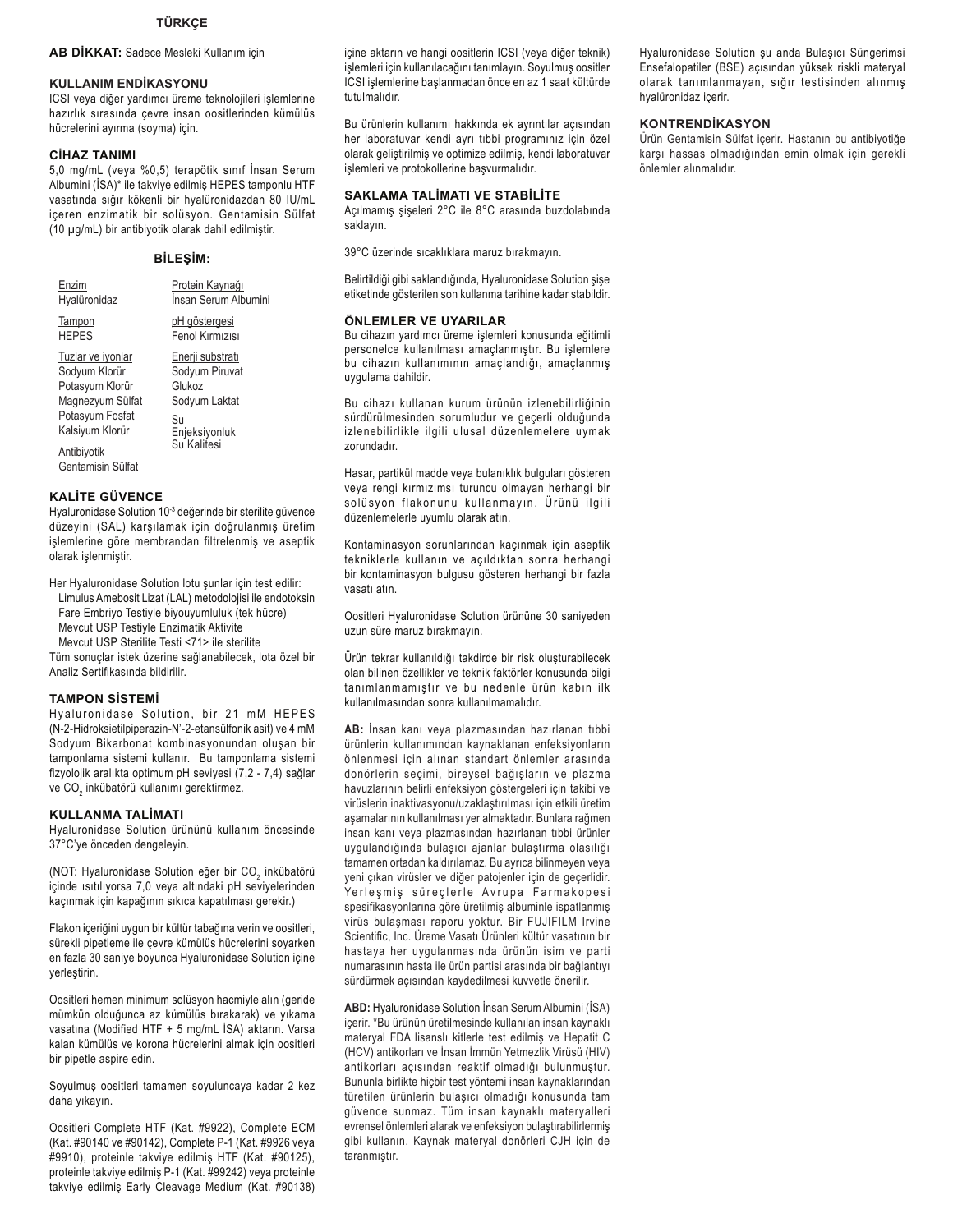### **SLOVENČINA**

### UPOZORNENIE V EÚ: Len na profesionálne použitie

#### **INDIKÁCIA NA POUŽITIE**

Na použitie pri odstraňovaní granulózových buniek obklopujúcich ľudské oocyty (denudácii) pri príprave na ICSI alebo iné postupy ART.

### **POPIS ZARIADENIA**

Enyzmatický roztok obsahujúci 80 IU/ml hyaluronidázy derivovanej z hovädzieho v médiu HTF pufrovanom pomocou HEPES, doplnenom 5,0 mg/ml (alebo 0,5 %) ľudským sérovým albumínom (HSA)\* terapeutickej kvality. Gentamicínsulfát (10 µg/ml) je zahrnutý ako antibiotikum.

### ZLOŽENIE:

| Enzým                            | Zdroj bielkovín          |
|----------------------------------|--------------------------|
| hyaluronidáza                    | ľudský sérový albumín    |
| Pufer                            | Indikátor pH             |
| <b>HEPES</b>                     | fenolová červeň          |
| Soli a jóny                      | Energetický substrát     |
| chlorid sodný                    | pyruvát sodný            |
| chlorid draselný                 | glukóza                  |
| síran horečnatý                  | laktát sodný             |
| fosforečnan draselný             | Voda                     |
| chlorid vápenatý                 | kvalita vody na injekciu |
| Antibiotikum<br>gentamicínsulfát |                          |

## **KONTROLA KVALITY**

Hyaluronidase Solution je filtrovaný cez membránu a asepticky spracovaný podľa výrobných postupov, pri ktorých bolo overené, že spĺňajú úroveň zaručenej sterility (SAL) 10-3.

Každá šarža Hyaluronidase Solution je testovaná na stanovenie:

endotoxínov pomocou testu amébocytového lyzátu z ostrorepa amerického (LAL)

biokompatibility testom embryí myší (jednobunkových) enzymatickej aktivity pomocou aktuálneho testu USP sterility pomocou aktuálneho testu sterility USP <71>

Všetky výsledky sa zaznamenávajú na certifikát analýzy pre špecifickú šaržu, ktorý je dostupný na požiadanie.

#### PUFROVÝ SYSTÉM

Hyaluronidase Solution používa pufrovací systém zložený z kombinácie 21 mM HEPES (N-2-hydroxyetylpiperazín-N'-2-etánsulfónovej kyseliny) a 4 mM hydrogénuhličitanu sodného. Tento pufrovací systém zabezpečuje optimálne udržiavanie pH vo fyziologickom rozmedzí (7,2 až 7,4) a nevyžaduje si použitie inkubátora CO<sub>2</sub>.

#### NÁVOD NA POUŽITIE

Pred použitím Hyaluronidase Solution ustáľte na teplotu  $37^\circ$ C

(POZNÁMKA: Hyaluronidase Solution musí mať tesne nasadený uzáver, keď sa zahrieva v inkubátore CO., aby sa nevytvorila hladina pH 7,0 alebo menej.)

Obsah skúmavky nadávkujte do primeranej kultivačnej misky a oocyty vložte do Hyaluronidase Solution na nie viac než 30 sekúnd, pričom neustálym pipetovaním odstraňujte okolité granulózové bunky.

Oocyty s minimálnym objemom roztoku okamžite vyberte (zanechajte čo najviac granulózy) a preneste ich do premývacieho média (modifikovaného HTF + 5 mg/ml HSA). Pipetou aspirujte oocyty, aby sa odstránila všetka zvyšné granulózové a folikulárne bunky.

Obnažené oocyty premyte ešte 2-krát, kým nie sú celkom obnažené.

Oocyty preneste do kompletného HTF (katalógové č. 9922), kompletného ECM (katalógové č. 90140 a 90142), kompletného P-1 (katalógové č. 9926 alebo č. 9910), HTF (katalógové č. 90125), doplneného o bielkoviny, P-1 (katalógové č. 99242), doplneného o bielkoviny alebo Early Cleavage Medium (katalógové č. 90138) doplneného o bielkoviny a identifikujte, ktoré oocyty sa použijú na postupy ICSI (alebo iné). Obnažené oocyty sa majú kultivovať minimálne 1 hodinu pred začiatkom postupov ICSI.

Ďalšie podrobnosti o použití týchto produktov by malo každé laboratórium čerpať zo svojich vlastných laboratórnych postupov a protokolov, ktoré boli špecificky vypracované a optimalizované pre váš individuálny medicínsky program.

#### POKYNY NA UCHOVÁVANIE A STABILITU

Neotvorené fľaše uchovávajte v chladničke pri teplote  $2 °C - 8 °C$ .

Nevystavujte teplotám nad 39 °C.

Hyaluronidase Solution bude stabilný až do dátumu exspirácie vytlačeného na označení fľaše, ak sa uchováva podľa pokynov.

## BEZPEČNOSTNÉ OPATRENIA A VAROVANIA

Táto pomôcka je určená na výhradné použitie personálom vyškoleným na postupy asistovanej reprodukcie. Tieto postupy zahŕňajú určené použitie, na ktoré je táto pomôcka určená.

Pracovisko používateľa tejto pomôcky zodpovedá za udržiavanie sledovateľnosti tohto produktu a musí v potrebných prípadoch spĺňať národné predpisy týkajúce sa sledovateľnosti.

Nepoužívajte žiadnu skúmavku s roztokom, ktorý ukazuje známky poškodenia, častíc, zákalu, alebo nemá červenooranžovú farbu. Produkt likvidujte v súlade s príslušnými predpismi.

Aby nevznikli problémy s kontamináciou, manipulujte s médiom pomocou aseptických techník a zlikvidujte všetko nadbytočné médium, zvyšujúce vo fľaši alebo ampulke po dokončení postupu.

Oocyty nevystavujte Hyaluronidase Solution viac než 30 sekúnd.

Informácie o známych charakteristikách a technických faktoroch, ktoré by mohli predstavovať riziko v prípade opakovaného použitia produktu, neboli identifikované a preto sa produkt nesmie používať po prvotnom použití nádoby.

EÚ: Štandardné opatrenia na prevenciu infekcií v dôsledku použitia medicínskych produktov pripravených z ľudskej krvi alebo plazmy zahŕňajú výber darcov, skríning jednotlivých odberov a zdrojov plazmy na špecifické markery infekcií a zahŕňajú účinné výrobné kroky na inaktiváciu/odstránenie vírusov. Napriek tomu, keď sa podávajú medicínske produkty pripravené z ľudskej plazmy alebo krvi, nemožno úplne vylúčiť možnosť prenosu infekčných látok. Platí to aj pre neznáme alebo vyvíjajúce sa vírusy a iné patogény. Neboli hlásené žiadne dokázané prenosy vírusov s albumínom vyrobeným podľa špecifikácií európskeho liekopisu pomocou zavedených postupov. Zakaždým, keď sa pacientovi podávajú kultivačné médiá produktov reprodukčných médií spoločnosti FUJIFILM Irvine Scientific, Inc., sa zaznamená názov a číslo šarže produktu, aby sa zachovalo prepojenie medzi pacientom a šaržou produktu.

USA: Hyaluronidase Solution obsahuje ľudský sérový albumín (HSA). \*Materiál z ľudského zdroja, použitý na prípravu tohto produktu, bol testovaný pomocou súprav licencovaných agentúrou FDA a bolo zistené, že nie je reaktívny na protilátky proti vírusu hepatitídy C (HCV) a protilátky proti vírusu ľudskej imunodeficiencie (HIV). Žiadna testovacia metóda však nemôže úplne zaručiť, že produkty odvodené z ľudských zdrojov nie sú infekčné. So všetkými materiálmi z ľudských zdrojov zaobchádzajte, ako keby boli schopné prenosu infekcie, s použitím všeobecných bezpečnostných opatrení. Darcovia zdrojového materiálu tiež podstúpili skríning na CJD.

Hyaluronidase Solution obsahuje hyaluronidázu získanú z hovädzích semenníkov, ktorá momentálne nie je identifikovaná ako vysoko rizikový materiál vzhľadom na prenosnú spongiformnú encefalopatiu (TSE).

### KONTRAINDIKÁCIE

Tento produkt obsahuje gentamicínsulfát. Musia sa vykonať primerané bezpečnostné opatrenia aby sa zaistilo, že pacient nie je senzibilizovaný na toto antibiotikum.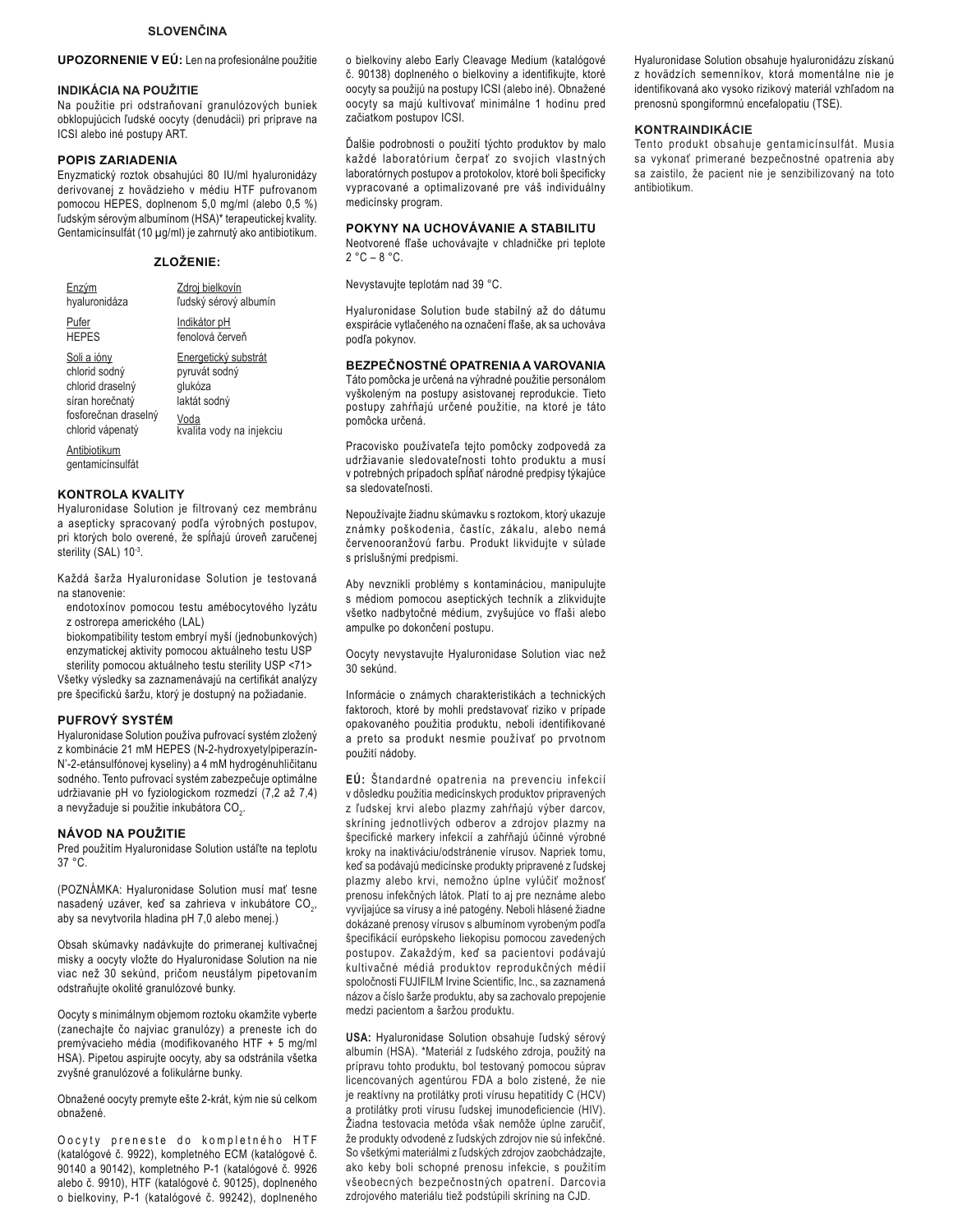ПРЕДУПРЕЖДЕНИЕ ЗА ЕС: Само за професионална употреба.

### ПОКАЗАНИЯ ЗА УПОТРЕБА

За използване при отстраняване на кумулусни клетки, обграждащи човешките овоцити (оголване), при подготовка за интрацитоплазмено спермално инжектиране (ICSI) или други процедури на технологии на асистирана репродукция (ART).

#### ОПИСАНИЕ НА ИЗДЕЛИЕТО

Ензимен разтвор, съдържащ 80 IU/ml добита от говежди материал хиалуронидаза в HEPESбуферирана HTF среда, суплементиран с 5,0 mg/ml (или 0,5%) човешки серумен албумин (HSA)\* от терапевтичен клас. Включен е гентамицин сулфат (10 µg/ml) като антибиотик.

| CЪCTAB: |
|---------|
|---------|

| Ензим             | Източник на протеин |
|-------------------|---------------------|
| Хиалуронидаза     | Човешки серумен     |
| <b>Ey</b> bep     | албумин             |
| <b>HEPES</b>      | <u>рН индикатор</u> |
| Соли и йони       | Фенол, червен       |
| Натриев хлорид    | Енергиен субстрат   |
| Калиев хлорид     | Натриев пируват     |
| Магнезиев сулфат  | Глюкоза             |
| Калиев фосфат     | Натриев лактат      |
| Калциев хлорид    | Вода                |
| Антибиотик        | Качество - вода за  |
| Гентамицин сулфат | инжектиране         |

## КОНТРОЛ НА КАЧЕСТВОТО

Hyaluronidase Solution (разтвор на хиалуронидаза) е филтриран чрез мембрана и обработен асептично съгласно производствени процедури, които са валидирани за съответствие с ниво на гарантирана стерилност (SAL) 10-3.

- Всяка партида Hyaluronidase Solution е тествана за: ендотоксин чрез лимулус амебоцит лизат (LAL) методология,
- биосъвместимост чрез анализ с миши ембрион (МЕА) (една клетка),
- ензимна активност чрез актуалния тест по USP (Фармакопея на САЩ),
- стерилност чрез актуалния тест за стерилност по USP (Фармакопеята на САЩ) <71>.

Всички резултати са посочени в конкретния за партидата Сертификат за анализ, който е достъпен по заявка.

#### **БУФЕРНА СИСТЕМА**

Hvaluronidase Solution използва буферна система, която се състои от комбинация от 21 mM HEPES (N-2-хидроксиетилпиперазин-N'-2-етансулфонова киселина) и 4 mM натриев бикарбонат. Тази буферна система осигурява поддържане на оптимално рН ниво във физиологичния диапазон (7,2 до 7,4) и не изисква използване на СО $_{_2}$ инкубатор.

#### УКАЗАНИЯ ЗА УПОТРЕБА

Еквилибрирайте предварително Hyaluronidase Solution до 37° С преди употреба.

(ЗАБЕЛЕЖКА: Hyaluronidase Solution трябва да бъде плътно затворен, ако се затопля в СО<sub>2</sub> инкубатор, за да се избегне рН ниво 7,0 или по-ниско.)

Накапете съдържанието на флакона в подходящ съд за култури и поставете овоцитите в Hyaluronidase Solution за не повече от 30 секунди, докато этстранявате обграждащите кумулусни клетки с постоянно пипетиране.

Незабавно отстранете овоцитите с минимално количество разтвор (оставяйки отстранени възможно най-много кумулусни клетки) и прехвърлете в среда за промиване (Modified HTF + 5 mg/ml HSA). Аспирирайте овоцитите с пипета, за да отстраните останалите кумулусни клетки и клетки на лъчистия венец.

Промийте оголените овоцити още 2 пъти, докато бъдат напълно оголени.

Прехвърлете овоцитите в Complete HTF (кат. № 9922), Complete ECM (κατ. Νο 90140 и Νο 90142), Complete P-1 (кат. № 9926 или № 9910), НТЕ (кат. № 90125), суплементирана с протеин, Р-1 (кат. № 99242), суплементирана с протеин, или Early Cleavage Medium (кат. № 90138), суплементирана с протеин, и идентифицирайте кои овоцити ще се използват за процедура на интрацитоплазмено спермално инжектиране (ICSI) (или друга процедура). Оголените овоцити трябва да се културират за минимум 1 час преди започване на ICSI процедурите.

За допълнителни подробности относно използването на тези продукти всяка лаборатория трябва да направи справка със своите собствени лабораторни процедури и протоколи, които са конкретно разработени и оптимизирани за Вашата индивидуална медицинска програма.

#### ИНСТРУКЦИИ ЗА СЪХРАНЕНИЕ **И СТАБИЛНОСТ**

Съхранявайте неотворените бутилки охладени при температура от 2° С до 8° С.

Не излагайте на температури, по-високи от 39° С.

Hyaluronidase Solution е стабилен до изтичане на срока на годност, посочен върху етикета на бутилката, когато се съхранява според указанията.

#### ПРЕДПАЗНИ МЕРКИ И ПРЕДУПРЕЖДЕНИЯ

Това изделие е предназначено за използване от персонал, обучен в процедурите за асистирана репродукция. Тези процедури включват планираното приложение, за което това изделие е предназначено.

Учреждението на потребителя на това изделие носи отговорност за поддържане на проследяемостта на продукта и трябва да спазва националните разпоредби относно проследяемостта, когато е приложимо.

Не използвайте флакон с разтвор, който показва признаци на повреда, наличие на твърди частици. помътняване или цвят, който не е червеникавооранжев. Изхвърлете продукта съгласно приложимите разпоредби.

За да избегнете проблеми, свързани със замърсяване, работете чрез асептични методи и изхвърляйте всякакво излишно количество среда, която показва признаци на замърсяване след отваряне.

Не излагайте овоцитите на въздействието на Hyaluronidase Solution за повече от 30 секунди.

Информация за познати характеристики и технически фактори, които могат да носят риск, ако продуктът се използва повторно, не е идентифицирана и затова продуктът не трябва да се използва след първоначалната употреба на контейнера.

**ЕС**: Стандартните мерки за предотвратяване на инфекции, възникващи в резултат от използване на медицински продукти, приготвени от човешка кръв или плазма, включват подбор на донори, скрининг на отделните донорски проби и плазмени пулове за конкретни маркери на инфекции и включване на ефективни производствени стъпки за инактивиране/ отстраняване на вируси. Въпреки това, когато се прилагат медицински продукти, приготвени от човешка коъв или плазма, вероятността от предаване на

инфекциозни агенти не може да бъде изключена напълно. Това се отнася също и за неизвестни или нововъзникващи вируси и други патогени. Няма данни за доказано предаване на вируси с албумин, произведен съгласно спецификациите на Европейската фармакопея чрез установени процеси. Настоятелно се препоръчва всеки път, когато културелна среда на продукти за репродуктивна среда на FUJIFILM Irvine Scientific, Inc. се прилага върху пациент, името и партидният номер на продукта да се записват. за да се поддържа връзка между пациента и партидата на продукта.

САЩ: Hyaluronidase Solution съдържа човешки серумен албумин (HSA). \*Материалът от човешки произход, използван при производството на този продукт, е тестван чрез лицензирани от FDA комплекти и е установено, че е нереактивен за антителата за хепатит С (HCV) и антителата за човешки имунодефицитен вирус (HIV). Въпреки това никой метод за тестване не предлага пълна гаранция, че продуктите, извлечени от човешки материал. са незаразни. Работете с всички материали от човешки произход като с материали, способни да предават инфекции, като използвате универсални предпазни мерки. Донорите на изходен материал са били подложени също и на скрининг за болестта на Кройцфелд-Якоб (CJD).

Hyaluronidase Solution съдържа хиалуронидаза, добита от говежди тестиси, която към момента не е идентифицирана като материал с висок риск по отношение на трансмисивни спонгиформни енцефалопатии (TSE).

#### ПРОТИВОПОКАЗАНИЯ

Продуктът съдържа гентамицин сулфат. Трябва да се предприемат необходимите предпазни мерки, за да се гарантира, че пациентът не е сенсибилизиран към този антибиотик.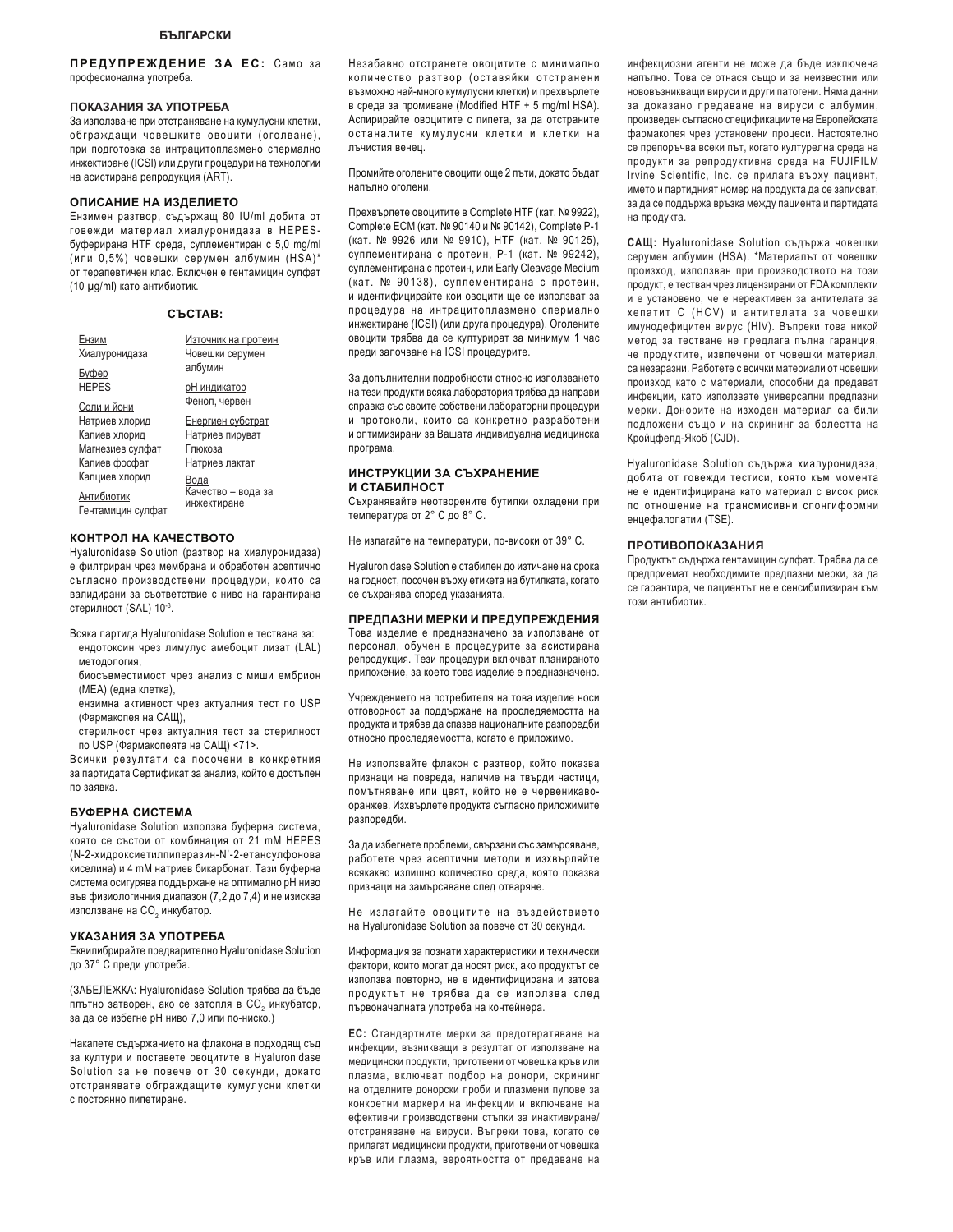**UPOZORENJE ZA EU:** samo za profesionalnu upotrebu.

### **INDIKACIJE ZA UPOTREBU**

Proizvod se primjenjuje za uklanjanje stanica kumulusa koji okružuje ljudske oocite (denudacija) u sklopu pripreme za intracitoplazmatsko injiciranje spermija (ICSI) ili druge postupke medicinski potpomognute oplodnje.

#### **OPIS PROIZVODA**

Enzimska otopina koja sadrži 80 IU/ml hijaluronidaze goveđeg podrijetla u mediju HTF-a koji je puferiran HEPES-om i kojem je dodano 5,0 mg/ml (ili 0,5 %) humanog serumskog albumina (HSA)\* terapijske kvalitete. Proizvod sadrži antibiotik gentamicinsulfat (10 µg/ml).

#### **SASTAV:**

| Enzim             | Izvor proteina                       |
|-------------------|--------------------------------------|
| Hijaluronidaza    | Humani serumski                      |
| Pufer             | albumin                              |
| <b>HEPES</b>      | pH indikator                         |
| Soli i ioni       | Fenol crveno                         |
| Natrijev klorid   | Energetski supstrat                  |
| Kalijev klorid    | Natrijev piruvat                     |
| Magnezijev sulfat | Glukoza                              |
| Kalijev fosfat    | Natrijev laktat                      |
| Kalcijev klorid   | Voda                                 |
| Antibiotik        | Kvaliteta u skladu                   |
| Gentamicinsulfat  | s propisanom za<br>vodu za injekcije |

### **OSIGURANJE KVALITETE**

Otopina Hyaluronidase Solution membranski je filtrirana i aseptički obrađena u skladu s postupcima proizvodnje za koie je potvrđeno da su u skladu s razinom osiguranja sterilnosti (SAL) koja iznosi 10-3.

Svaka proizvodna serija otopine Hyaluronidase Solution testira se na:

endotoksine primjenom metode Limulus amebocitni lizat (LAL)

biokompatibilnost primjenom analize mišjeg zametka (jednostaničnog)

enzimsku aktivnost primjenom važećeg testa u skladu s Farmakopejom Sjedinjenih Američkih Država

sterilnost primjenom važećeg testa sterilnosti u skladu s Farmakopejom Sjedinjenih Američkih Država,

USP <71>.

Svi rezultati navedeni su na Potvrdi o analizi svake proizvodne serije, a ta je potvrda dostupna na zahtjev.

#### **PUFERSKI SUSTAV**

Otopina Hyaluronidase Solution koristi se puferskim sustavom koji se sastoji od kombinacije 21 mmol/l HEPES-a (N-2-hidroksietilpiperazin-N'-2-etansulfonske kiseline) i 4 mmol/l natrijevog hidrogenkarbonata. Ovaj puferski sustav omogućuje optimalno održavanje pH vrijednosti u fiziološkom rasponu (7,2 do 7,4) i ne iziskuje upotrebu CO<sub>2</sub> inkubatora.

#### **UPUTE ZA UPOTREBU**

Prije upotrebe uravnotežiti otopinu Hyaluronidase Solution na 37 °C.

(NAPOMENA: Otopina Hyaluronidase Solution mora biti u čvrsto začepljenoj posudi ako je se zagrijava u CO<sub>2</sub> inkubatoru kako se ne bi postigla razina pH od 7,0 ili manja.)

Prenesite sadržaj bočice u odgovarajuću Petrijevu zdjelicu i držite oocite u otopini Hyaluronidase Solution najviše 30 sekundi dok neprestanim pipetiraniem uklaniate stanice kumulusa koji okružuje oocite.

Odmah uklonite oocite preuzimajući najmanji volumen otopine (i pritom u Petrijevoj zdjelici ostavite najveću moguću količinu kumulusa) i prenesite ih u medij za ispiranje (Modified HTF + 5 mg/ml HSA). Pipetom aspirirajte oocite kako biste uklonili sve preostale stanice kumulusa i krune.

Isperite denudirane oocite još 2 puta dok ne budu u potpunosti denudirane.

Prenesite oocite u Complete HTF (kat. br. 9922), Complete ECM (kat. br. 90140 i 90142), Complete P-1 (kat. br. 9926 ili 9910), HTF (kat. br. 90125) kojem je dodan protein, P-1 (kat. br. 99242) kojem je dodan protein ili Early Cleavage Medium (kat. br. 90138) kojem je dodan protein te utvrdite koje će se oocite upotrijebiti za postupak ICSIja ili druge postupke. Denudirane oocite moraju se kultivirati najmanje 1 sat prije početka postupka ICSI-ja.

Dodatne pojedinosti o upotrebi ovih proizvoda svaki laboratorij treba potražiti u svojim laboratorijskim postupcima i protokolima koji su posebno razvijeni i optimirani za medicinski program upravo tog laboratorija.

#### **UPUTE ZA POHRANU I STABILNOST**

Neotvorene boce čuvati u hladnjaku na temperaturi od 2 °C do 8 °C.

Ne izlagati temperaturama većim od 39 °C.

Otopina Hyaluronidase Solution stabilna je do isteka roka valjanosti koji je naveden na oznaci boce kada je se pohranjuje u skladu s uputama.

#### **MJERE OPREZA I UPOZORENJA**

Predviđeno je da se ovim proizvodom koristi osoblje koje je osposobljeno za postupke potpomognute oplodnje. Ti postupci uključuju primjenu za koju je namijenjen ovaj proizvod.

Ustanova u kojoj se upotrebljava ovaj proizvod odgovorna je za osiguravanje sljedivosti proizvoda i mora postupati u skladu s nacionalnim propisima o sljedivosti, kada je to primjenjivo.

Ne upotrebljavati niti jednu bočicu otopine na kojoj je vidljivo oštećenje, u kojoj je vidljiva prisutnost čestične tvari ili zamućenja niti onu u kojoj otopina nije crvenkastonarančaste boje. Odložiti proizvod u skladu s primjenjivim propisima.

Da ne bi došlo do problema povezanih s kontaminacijom, medijem se mora rukovati primjenom aseptičkih metoda, a sav višak medija sa znakovima kontaminacije nakon otvaranja koji ostane u boci ili bočici nakon završetka postupka potrebno je odložiti.

Ne izlagati oocite otopini Hyaluronidase Solution duže od 30 sekundi.

Nisu utvrđene informacije o poznatim značajkama i tehničkim čimbenicima koji bi mogli predstavljati rizik prilikom ponovne upotrebe proizvoda i stoga se proizvod ne smije upotrebljavati nakon prve upotrebe spremnika.

EU: standardne mjere za sprječavanje infekcija uzrokovanih upotrebom lijekova proizvedenih iz ljudske krvi ili plazme uključuju odabir davatelja, testiranje pojedinačnih donacija i miješane plazme na određene biljege infekcija te uključivanje učinkovitih koraka proizvodnje kojima se inaktiviraju/uklanjaju virusi. Unatoč tome, ne može se u potpunosti isključiti mogućnost prijenosa infektivnih agensa kada se primjenjuju lijekovi proizvedeni iz ljudske krvi ili plazme. To se odnosi i na nepoznate ili novonastale viruse i druge patogene. Nije zabilježen dokazan prijenos virusa albuminom koji je proizveden prema dobro utvrđenim postupcima u skladu sa specifikacijama europske farmakopeje. Izričito se preporučuje da se bilježi naziv i broj serije proizvoda svaki put kada se u pacijenata primjenjuju mediji za kulturu iz asortimana proizvoda za potpomognutu oplodniu društva FUJIFILM Irvine Scientific, Inc. kako bi se uspostavila poveznica između pacijenta i serije proizvoda.

SAD: Otopina Hyaluronidase Solution sadrži humani serumski albumin (HSA). \*Materijal ljudskog podrijetla koji je upotrijebljen za proizvodnju ovog proizvoda testiran je kompletima koje je licencirala američka Agencija za hranu i lijekove (FDA) i utvrđeno je da nije reaktivan na protutijela na hepatitis C (HCV) ni protutijela na virus humane imunodeficijencije (HIV). Međutim, niti jednom metodom testirania ne može se u potpunosti jamčiti da su proizvodi proizvedeni iz materijala ljudskog podrijetla neinfektivni. Svim materijalima ljudskog podrijetla mora se rukovati kao da mogu prenijeti zarazu, primjenjujući univerzalne mjere opreza. Davatelji izvornog materijala testirani su na CJB.

Otopina Hyaluronidase Solution sadrži hijaluronidazu dobivenu iz goveđih testisa za koju je trenutačno utvrđeno da nije materijal visokog rizika u pogledu transmisivnih spongiformnih encefalopatija (TSE).

#### **KONTRAINDIKACIJA**

Proizvod sadrži gentamicinsulfat. Potrebno je poduzeti odgovarajuće mjere opreza kako bi se osiguralo da pacijent nije osjetljiv na ovaj antibiotik.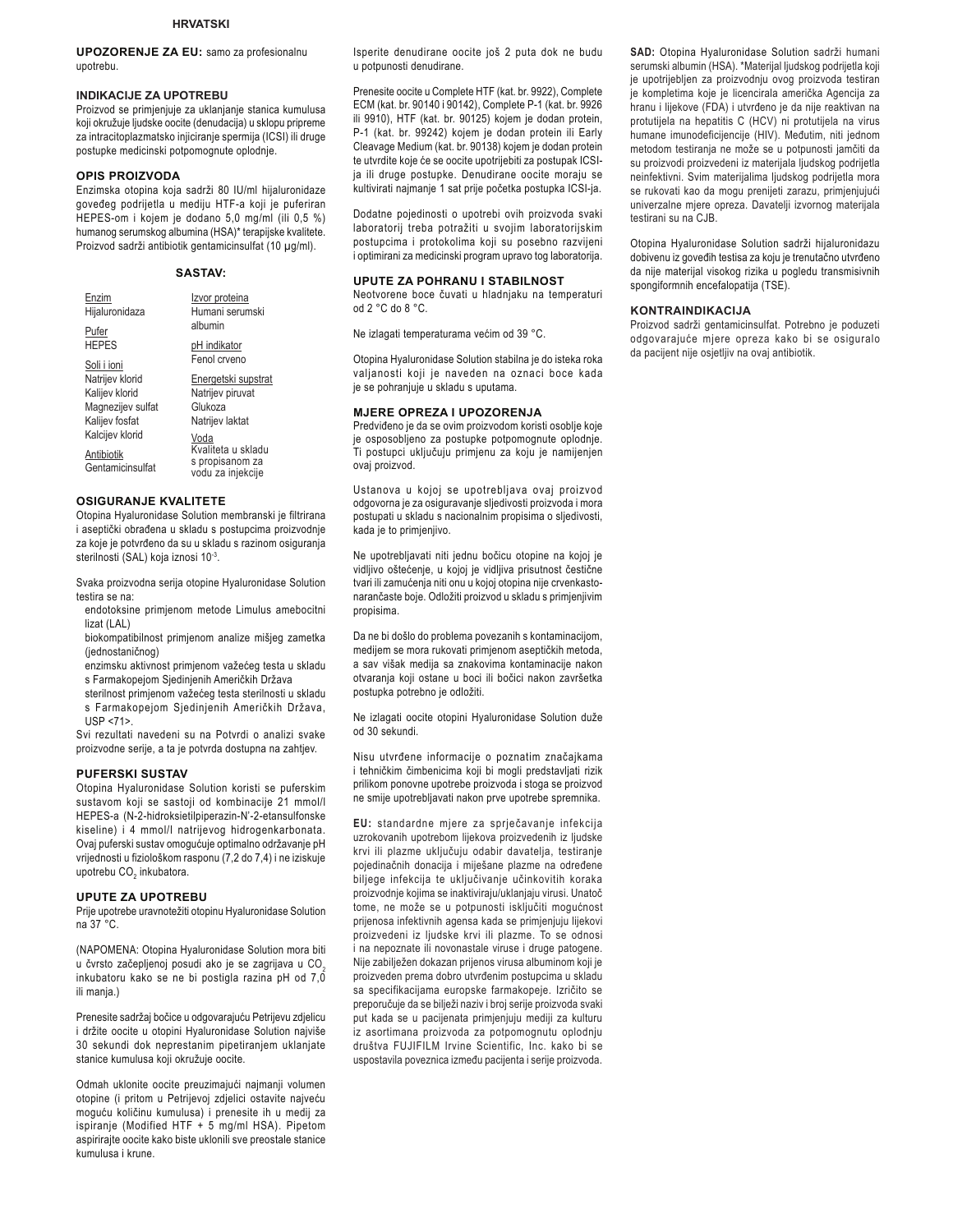## TWISSIJA GHALL-UE: Ghal Użu Professjonali Biss

#### INDIKAZZJONI GHALL-UŻU

Għall-użu fit-tneħħija taċ-ċelloli tal-cumulus li jiċċirkondaw l-ooċiti umani (tneżżigħ) fil-preparazzjoni għall-ICSI (injezzjoni intracitoplażmatika tal-isperma) u proceduri oħra tal-ART (teknoloģija ta' riproduzzjoni assistita).

#### **DESKRIZZJONI TAL-APPARAT**

Soluzzjoni enżimatika li fiha 80 IU/mL ta' hyaluronidase ta' oriģini bovina f'midjum ta' HTF ibbaferjat bil-HEPES u ssupplimentat b' 5.0 mg/mL (jew 0.5 %) ta' grad terapewtiku ta' Albumina ta' Serum Uman (HSA)\*. Din is-soluzzioni tinkludi l-antibijotiku Gentamicin Sulfate  $(10 \mu g/mL)$ .

#### KOMPOŻIZZJONI:

| Enżima              | Sors ta' Proteina     |
|---------------------|-----------------------|
| Hyaluronidase       | Human Serum Albumin   |
| Bafer               | Indikatur tal-pH      |
| <b>HEPES</b>        | Phenol Red            |
| Imluħa u Joni       | Substrat tal-energija |
| Sodium Chloride     | Sodium Pyruvate       |
| Potassium Chloride  | Glucose               |
| Magnesium Sulfate   | Sodium Lactate        |
| Potassium Phosphate | Ilma                  |
| Calcium Chloride    | Kwalità tal-WFI (Ilma |
| Antibiiotiku        | ghall-Injezzjonijiet) |

Gentamicin Sulfate

#### ASSIGURAZZJONI TAL-KWALITÀ

Hyaluronidase Solution huwa mghoddi minn filtru ta' membrana u pprocessat b'mod asettiku b'konformità ma' proceduri ta' produzzjoni li gew ivvalidati sabiex jilhqu livell ta' assigurazzjoni ta' sterilità (SAL) ta' 10-3.

- Kull lott ta' Hyaluronidase Solution huwa ttestjat għal: Endotossina permezz tal-metodologija Limulus
- Amebocyte Lysate (LAL) Bijokompatibbiltà permezz tal-Assaġġ tal-Embrijuni
- tal-Grieden (cellola wahda)
- L-Attività Enzimatika permezz tat-Test attwali tal-USP Sterilità permezz tat-Test ta' Sterilità attwali tal-USP  $<$ 71>

Ir-riżultati kollha jigu rrapportati fuq Certifikat ta' Analiżi specifiku għal-lott li huwa disponibbli jekk wieħed jitlob ghalih.

#### **SISTEMA TA' BAFER**

Hyaluronidase Solution tuża sistema ta' bafering magħmula minn kombinament ta' 21 mM HEPES (N-2-Hydroxyethylpiperazine-N'-2-ethanesulfonic acid) u 4 mM ta' Bikarbonat tas-Sodju. Din is-sistema ta' bafering tipprovdi l-aħjar manutenzjoni tal-pH fuq il-firxa fisjoloģika (7.2 sa 7.4) u ma teħtieġx l-użu ta' inkubatur tal-CO.

#### ISTRUZZJONIJIET DWAR L-UŻU

Ekwilibra minn qabel il-Hyaluronidase Solution ghal temperatura ta' 37°C qabel l-użu.

(NOTA: Hyaluronidase Solution għandha tkun magħluqa sew jekk tkun imsahhna f'inkubatur tal-CO, sabiex jigu evitati livelli tal-pH ta' 7.0 jew inqas.)

Iddispensa I-kontenut tal-kunjett go dixx adegwat tat-tkabbir u poğği l-oociti fil-Hyaluronidase Solution għal mhux iktar minn 30 sekonda filwaqt li taqla' c-celloli tal-cumulus li jiccirkondawhom b'ippipettar kontinwu.

Immedjatament nehhi l-oociti b'volum minimu ta' soluzzjoni (u ħalli lura kemm tista' mill-cumulus) u ttrasferixxi għallmidjum tal-ħasil (Modified HTF + 5 mg/mL HSA). Aspira l-oociti b'pipetta sabiex tnehhi kwalunkwe cellola li jkun fadal tal-cumulus u tal-corona.

Aħsel l-ooċiti mneżża' għal darbtejn (2) oħra sakemm ikunu mneżża' kompletament.

Ittrasferixxi I-oociti ghal Complete HTF (Kat. #9922), Complete ECM (Kat. #90140 u #90142), Complete P-1 (Kat. #9926 jew #9910), HTF (Kat. #90125) issupplementat bil-proteini, P-1 (Kat. #99242) issupplementat bil-proteini jew Early Cleavage Medium (Kat. #90138) issupplementat bil-proteini u identifika liema oociti ser ikunu użati għall-ICSI (jew proceduri ohra). Oociti mneżża' ghandhom ikunu mkabbra għall-ħin minimu ta' siegħa qabel ma jinbdew il-proceduri tal-ICSI.

Għal dettalji addizzjonali dwar l-użu ta' dawn il-prodotti, kull laboratorju għandu jikkonsulta l-proceduri u l-protokolli tal-laboratorju tiegħu stess li ģew żviluppati u ottimizzati specifikament għall-programm mediku individwali tiegħek.

### ISTRUZZJONIJIET DWAR IL-HAŻNA **U L-ISTABBILTÀ**

Aħżen il-flixken mhux miftuħa fi friġġ f'temperatura ta' bejn 2° u 8°C.

M'għandekx tesponi għal temperaturi ta' iktar minn 39°C.

Hyaluronidase Solution hija stabbli sad-data ta' skadenza li tidher fuq it-tikketta tal-flixkun meta mahżuna skont I-istruzzjonijiet.

## PREKAWZJONIJIET U TWISSIJIET

Dan I-apparat huwa mahsub ghall-użu minn persunal imharreg fi proceduri ta' riproduzzioni assistita. Dawn ilproceduri jinkludu l-applikazzjoni maħsuba li għaliha huwa maħsub dan l-apparat.

Il-facilità li-tagħmel użu minn dan l-apparat hija responabbli biex iżżomm it-traccabbiltà tal-prodott u għandha tikkonforma mar-regolamenti nazzjonali li jikkoncernaw it-traccabbiltà, fejn hu applikabbli.

M'għandek tuża l-ebda kunjett ta' soluzzjoni li turi evidenza ta' materja partikulata, dardir jew li mhijiex ta' kulur oranģio hamrani. Armi l-prodott b'konformità marregolamenti li japplikaw.

Sabiex jigu evitati problemi ta' kontaminazzjoni, ittratta bl-użu ta' teknici asettici u warrab kwalunkwe medium żejjed li jibqa' fil-flixkun jew kunjett wara li tintemm il-procedura.

M'għandekx tesponi lill-ooċiti għall-Hyaluronidase Solution ghal iktar minn 30 sekonda.

Informazzjoni dwar karatteristici u fatturi teknici li jistgħu jkunu ta' riskju jekk il-prodott kellu jerga' jintuża ma gewx identifikati ghaldaqstant il-prodott m'ghandux jintuża wara I-użu iniziali tal-kontenitur.

UE: Miżuri standard għall-prevenzjoni ta' infezzjonijiet li jirriżultaw mill-użu ta' prodotti medicinali ppreparati minn demm jew plażma uman jinkludu l-għażla tad-donaturi, I-iskining ta' donazzjonijiet individwali u aggregazzjoni tal-plażma għal markaturi specifici tal-infezzjonijiet u l-inklużjoni ta' passi effettivi ta' manifattura għallinattivazzjon/tnehhija tal-vajrusis. Minkejja dan, meta prodotti medicinali ppreparati minn demm jew plażma umana jigu amministrati, il-possibbiltà li jiğu trazmessi ağenti infettivi ma tistax tiği eskluża kompletament. Dan japplika wkoll għal viruses u patogeni ohra mhux maghrufa jew emergenti. M'hemm I-ebda rapporti bi provi ta' trażmissjonijiet ta' viruses b'albumina mmanifatturata skont l-ispecifikazzjonijiet tal-Farmakopea Ewropea permezz ta' processi stabbiliti. Huwa rrakkomandat b'mod enfatiku li kull darba li media ta' tkabbir mill-Prodotti ta' Media ghar-Riproduzzjon ta' FUJIFILM Irvine Scientific, Inc. jinghataw lil pazjent, I-isem u n-numru tal-lott tal-prodott għandhom jiġu rreģistrati sabiex tinżamm konnessjoni bejn il-pazjent u l-lott tal-prodott.

L-Istati Uniti: Hyaluronidase Solution fih Albumina ta' Serum Uman (HSA). \*Sors ta' materia umana użat fil-produzzjoni ta' dan il-prodott gie ttestjat b'kitts illicenzjati mill-FDA u nstab li mhuwiex reattiv għallantikorpi ghall-Epatite C (HCV) u antikorpi ghall-Vajrus tal-Immunodeficienza Umana (HIV). Madankollu, I-ebda metodu tal-ittestjar ma joffri assigurazzjoni shiha li I-prodotti miksuba minn sorsi umani mhumiex infettivi. Ittratta kull materjal ta' sors uman bħallikieku għandu l-ħila li jittrażmetti xi infezzjoni, bl-użu ta' prekawzjonijiet universali. Id-donaturi tal-materjal sors gew iskrinjati ukoll għall-marda CJD.

Hyaluronidase Solution fiha hyaluronidase ta' origini minn testitikoli bovini li fil-prezent mhuwiex identifikat bħala materjal b'riskju gholi fir-rigward ta' Encefalopatiji Spongiformi Trażmissibbli (TSE).

#### KONTRAINDIKAZZJONI

Il-prodott fih Gentamicin Sulfate. Għandhom jittieħdu I-prekawzjonijiet xierqa sabiex jiği żgurat li I-pazjent mhuwiex sensitizzat ghal dan l-antibijotiku.